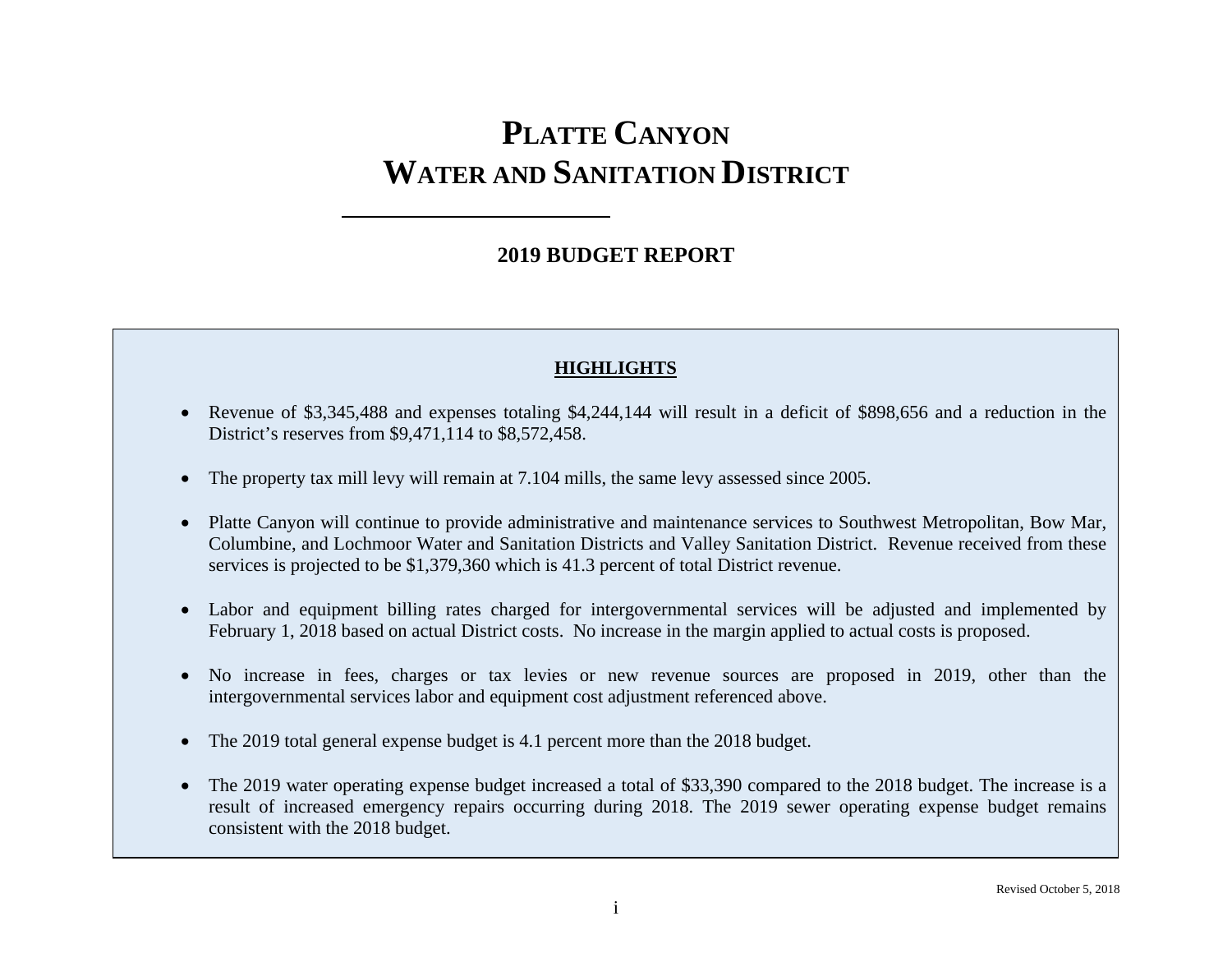### **HIGHLIGHTS**

- All categories of general expenses, less water and sewer operating costs and personnel costs, reflect a combined increase of \$15,695 from the 2017 budget. Significant budgetary decreases are reflected in the categories of Building Maintenance and Administrative expenses. The budgeted amount for the Office Lease decreased \$11,745 with the completion of facility upgrades budgeted and completed by Southwest Metropolitan Water and Sanitation District during 2018 in which Platte Canyon's cost share is 30%. In addition, the budgeted amount for the Platte Canyon website decreased \$19,700. The website budget for 2018 of \$20,200 accommodated a complete redesign to improve the user experience and provide for a more manageable platform. The budget for Software Management / Tech Support is \$36,250 more than the 2018 budget. This increase is due to the planned upgrade of the District's maintenance and GIS software systems.
- Capital expenditures for 2019 (\$1,689,092) are \$141,962 more than \$1,547,130 budgeted in 2018, and \$514,666 more than the average actual 2016-2018 costs (\$1,174,426).
- Four water projects totaling \$1,069,152 are budgeted for 2019. Three projects replace 3,890 feet of 8-inch cast iron pipe and one project replaces 732 feet of 6-inch cast iron pipe that have experienced instances of both electrolysis and beam breaks.
- The 2019 sewer related capital project budget at \$287,418 replaces 293 feet of polyethylene pipe. The existing pipe must be replaced to restore proper alignment.
- A new rating process was developed during 2018 to prioritize the replacement of water mains over the ten-year planning period. This process is a more comprehensive assessment which incorporates a wider range of factors. As a result, the number of water mains identified for replacement during the ten-year planning period has as increased significantly. The capital project budget could be reduced to mitigate the impact on District reserves by phasing the water projects over several years but would result in higher unit costs due to the loss of economies of scale and very low returns on current District investments.
- The District reserve fund is projected to decrease from \$9.5 million at year end 2018 to \$6.5 million at year end 2028. This decrease in reserves is primarily due to the steady volume of capital water projects anticipated over the planning period.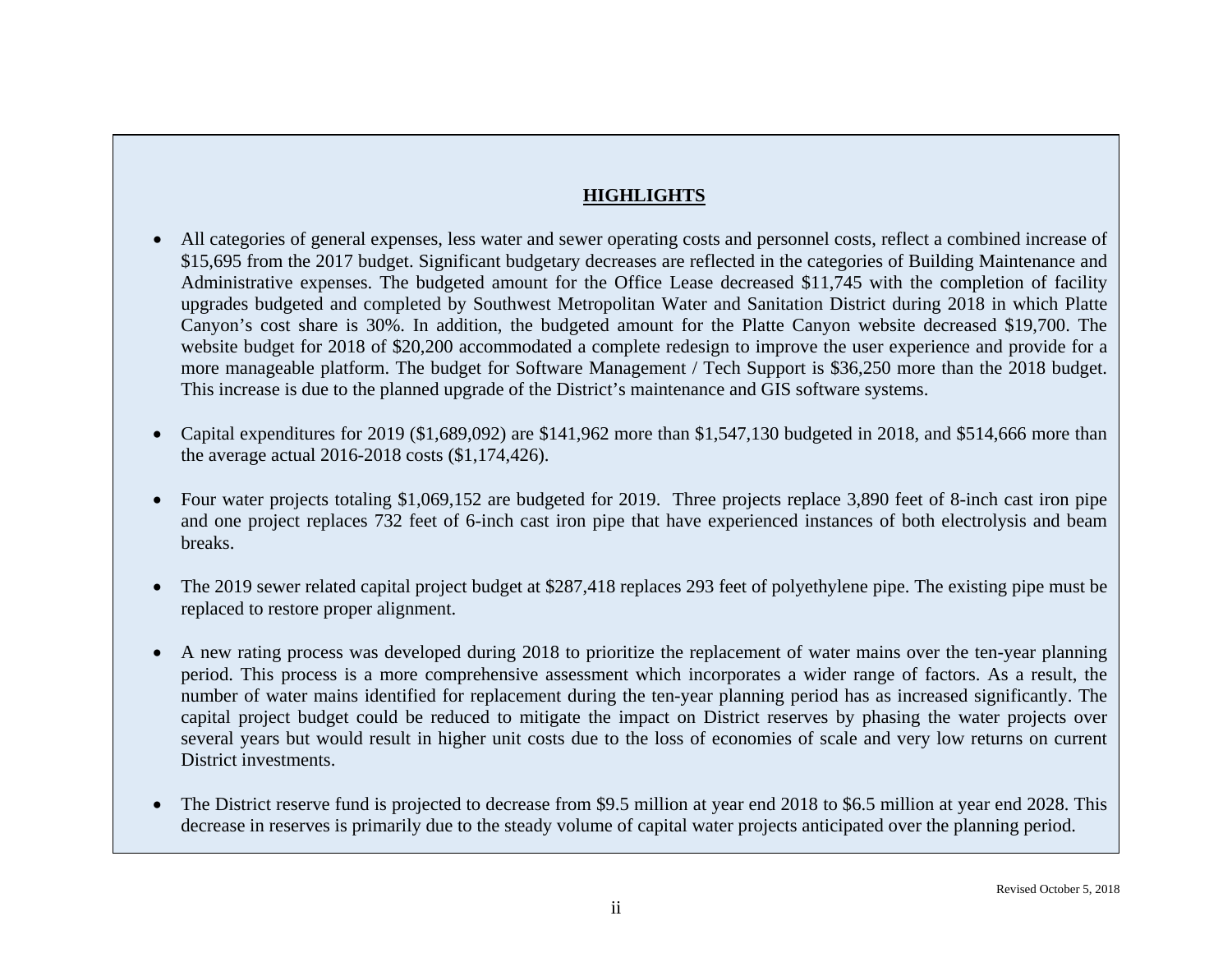### **SUMMARY**

The 2019 Budget for Platte Canyon Water and Sanitation District has been prepared in accordance with the modified accrual basis of budgetary accounting.

Services to be provided in accordance with the 2019 budget include operation, maintenance and repair of Platte Canyon's 76.3 miles of water distribution mains, 75.7 miles of sanitary sewer collection mains, and one potable water pumping station. In addition to the operation and maintenance of Platte Canyon's facilities, the District will provide administrative, operations, and maintenance services to Southwest Metropolitan, Bow Mar, Columbine, and Lochmoor Water and Sanitation Districts and Valley Sanitation District. Proposed facility maintenance objectives for 2018 are described in greater detail in a separate document titled *2019 Maintenance Goals*.

Total revenue from all sources is projected to be \$3,345,488 in 2019. Total expenditures are budgeted at \$4,244,144, \$277,958 or 6.1 percent more than budgeted in 2018. General fund expenditures are budgeted at \$2,555,052, 4.1 percent more than 2018 budgeted expenses amounting to \$2,454,290. Capital expenses for 2019 are budgeted at \$1,689,092, 9.2 percent more than budgeted in 2018.

Beginning funds available in 2019 are estimated to be \$9,471,114. The reserve fund balance is projected to decrease \$898,656 to \$8,572,458 at year end 2019.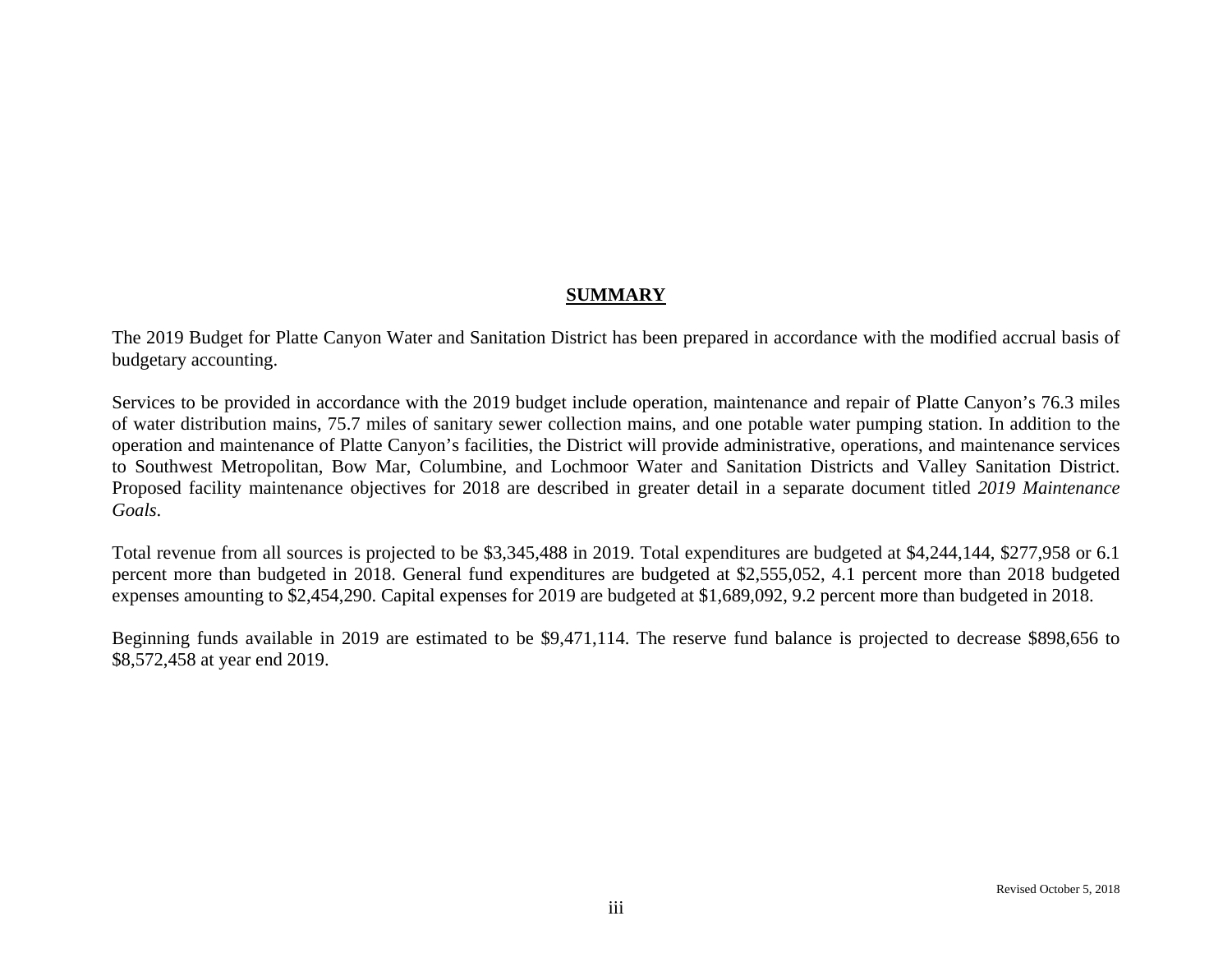### **REVENUE**

- $\bullet$ Total Revenue in 2019 is projected to be \$3,345,488, \$102,871 more than the amount budgeted in 2018.
- $\bullet$  The largest single source of revenue is proposed to be property and specific ownership tax revenue amounting to \$1,773,828 53.1 percent of total District revenue. A breakdown of assessed valuations and property tax revenue for each county is shown on pages ten and eleven of the budget.
- $\bullet$  Sewer tap fee revenue in the amount of \$4,000 is expected in 2019. No water tap fee revenue is expected. No changes in tap fee amounts are proposed for 2019. The water tap fee for a ¾-inch connection will remain \$2,900 and the sewer tap fee for a single family residence or equivalent will remain \$1,000.
- $\bullet$  Contract service charge revenue is anticipated to remain the same as 2018 budgeted revenue, \$4,080. Bow Mar Water and Sanitation District service charge revenue consists of an assessment of \$12 per year per residence to transport wastewater from 215 residences in Bow Mar through Platte Canyon's wastewater collection system. Fire hydrant use revenue includes fees assessed for use of District owned fire hydrants. The fire hydrant use fee of \$100 per month per hydrant is not proposed to change in 2019.
- $\bullet$  Contract maintenance revenue is projected to be \$1,379,360 in 2019; \$31,250 more than 2018 budgeted revenue. The largest single source of revenue is derived from Southwest Metropolitan Water and Sanitation District. Southwest shares labor, equipment, and overhead costs with Platte Canyon in accordance with a comprehensive cost accounting model. The 2019 budget projects \$1,108,410 in revenue for services performed for Southwest in accordance with an Intergovernmental Agreement between the two entities. Platte Canyon also receives revenue for administrative, operations, and maintenance services provided to Bow Mar, Columbine, and Lochmoor Water and Sanitation Districts and Valley Sanitation District. Services are billed to each of these Districts on a time and material basis in accordance with a rate schedule adjusted annually. Revenue from these entities is projected to be \$270,950 in 2019.
- $\bullet$  Investment income in 2019 is projected to be \$175,220, an increase of \$15,360 from estimated 2018 revenue of \$159,860. The average between District investments in 2019 is projected to be 1.85 percent.
- $\bullet$  Proceeds from asset disposal include revenue received from the sale of surplus equipment. Proceeds in the amount of \$9,000 is projected from the sale of a pickup in 2019.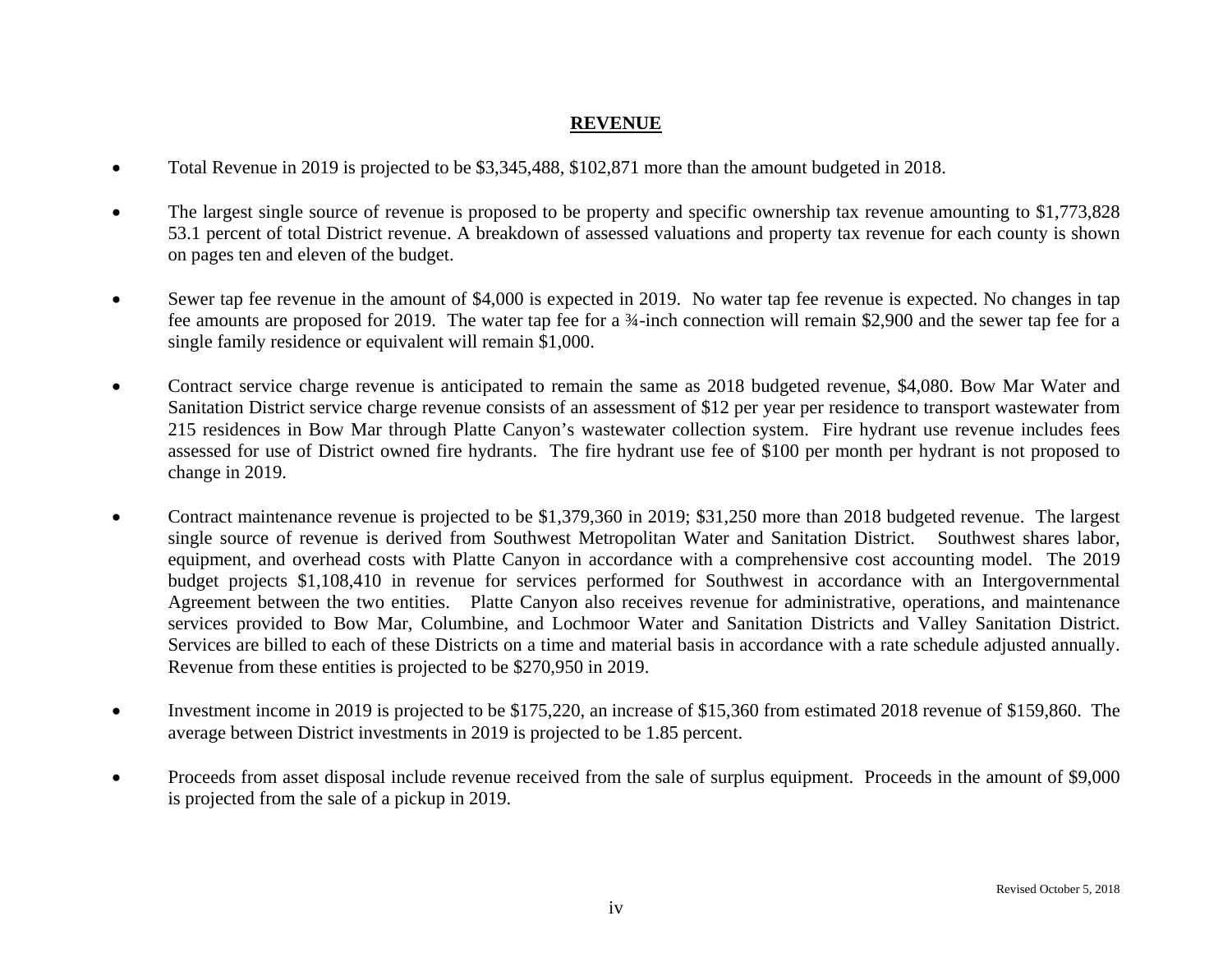### **OPERATING EXPENSES**

- $\bullet$ Total expenses for 2019 are budgeted at \$4,244,144, \$2,555,052 for operations and \$1,689,092 for capital expenditures.
- $\bullet$  Water related operating and maintenance expenses for 2019 are budgeted at \$197,940; \$25,592 less than estimated 2018 expenses of \$223,532, and \$33,390 more than budgeted in 2018. Contract maintenance for system failures is budgeted at \$100,000; \$45,000 more than the amount budgeted in 2018 based on review of actual failures in 2018. Remedial repairs to system components are budgeted at \$51,000, \$15,000 less than budgeted in 2018.

The Scott J. Morse Water Pump Station costs for general maintenance, telemetry and utilities are budgeted at \$17,440, \$390 more than the amount budgeted in 2018.

Maintenance supplies include small tools, water quality monitoring equipment and materials, and fire hydrant paint. This item is budgeted at \$10,500, the same amount budgeted in 2018.

Utility notification consists of fees charged by the Utility Notification Center for Colorado (UNCC) to relay requests from property owners and contractors to locate District owned facilities. All utility owners are required by statute to be members of UNCC. No rate increases are anticipated during 2019, therefore the budget for water related utility notification costs will remain at \$3,000.

 $\bullet$  Sanitary sewer related operating and maintenance costs are budgeted at \$76,000, the same as the 2018 budget. Emergency sewer maintenance includes system repairs and cleanup costs associated with sewer backups originating within District owned facilities. The amount budgeted for this line item is \$15,000. The amount budgeted in 2019 for sewer point repairs that are expected to be performed as a result of deficiencies observed during sewer television inspections is \$25,000.

Maintenance supply expenditures includes purchase of small tools, non-capitalized sewer cleaning and video inspection equipment, and water used to clean District sanitary sewer mains. This item is budgeted at \$15,000, the same amount budgeted in 2018.

As described above, the amount budgeted for sewer utility locations will remain the same at \$3,000 for 2019.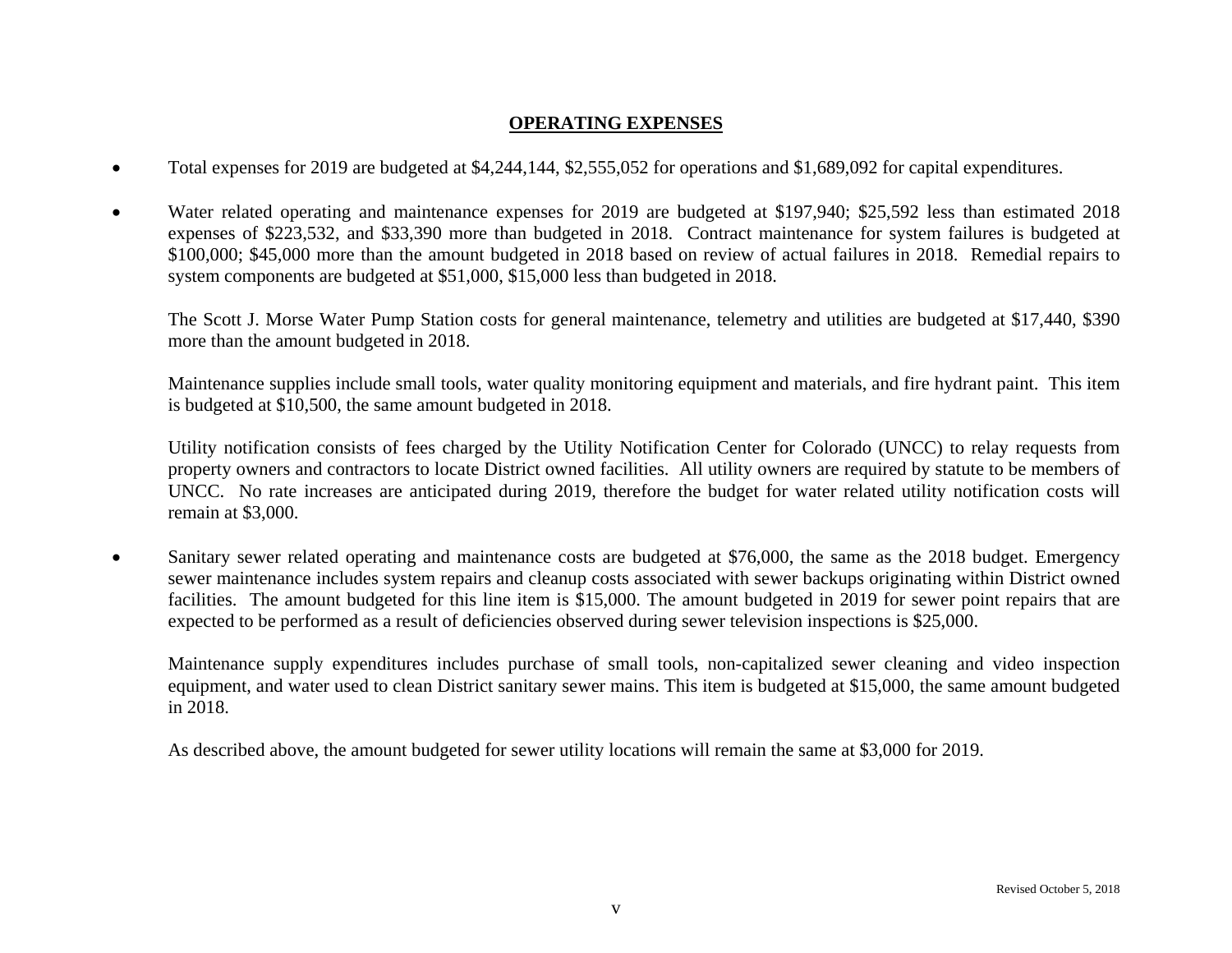$\bullet$ Vehicle maintenance costs are budgeted at \$21,500 in 2018, the same amount budgeted in 2018.

Equipment maintenance includes scheduled maintenance and repairs to equipment such as valve operators, mobile pumping equipment, video inspection equipment, and sewer cleaning equipment. The 2019 budget for equipment maintenance is \$45,000, the same as budgeted in 2018.

The 2019 budget for fuel is \$25,000, the same as budgeted in 2018.

- $\bullet$  Communications expenditures include payments for mobile communication service plans as well as for the answering service that provides back-up emergency call answering and notification services in the event of failure of the District's primary emergency communications system. Mobile communications include the mobile phones for all operations staff and selected administrative staff, iPads for all Board members, senior staff and selected consultants, and cellular based pressure monitoring equipment. Communication costs are budgeted at \$21,700 in 2019, the same as budgeted in 2018.
- $\bullet$  The building office lease line item consists of Platte Canyon's share of operating, maintenance, repair, and remodeling expenses for the administrative office and garage facility located at 8739 W. Coal Mine Ave. Platte Canyon is contractually obligated to pay 30% of all building maintenance costs to Southwest Metropolitan Water and Sanitation District. Costs are billed monthly at a fixed rate and reconciled annually based on actual costs incurred. The actual costs for 2018, \$51,200, include costs for additional improvements and upgrades identified as part of office remodeling project that began in 2016. As the remodeling project is complete, the budget for 2019 of \$32,175, consists of Platte Canyon's share of routine annual operating, maintenance, and repair costs.

The Scott J. Morse Pump Station maintenance includes repairs and maintenance to the pump station building and property located at 7677 W. Ken Caryl Ave. Utility and operating costs for the pump station are budgeted within the Scott J. Morse Pump Station section of the Operating and Maintenance – Water category of the budget. During 2018, land was purchased from the Denver Water Department in order to expand the site area around the pump station. The 2019 budget for repair and maintenance to the pump station is \$2,400.

 $\bullet$  Personnel costs budgeted at \$1,760,397 for 2019 represent 68.9 percent of total operating expenditures. The proposed budget for all personnel costs is 3.1 percent more than the 2018 budget of \$1,708,720.

The budget for regular wages for 2019 is \$1,228,590, \$43,590 or 3.7 percent more than the 2018 budget. Wages are based on an extensive survey of Colorado employers using data from Denver Water, Mountain States Employers Council and the Colorado Municipal League. The 2019 budget for overtime wages, \$21,530, equals the 2018 budget amount. The budget for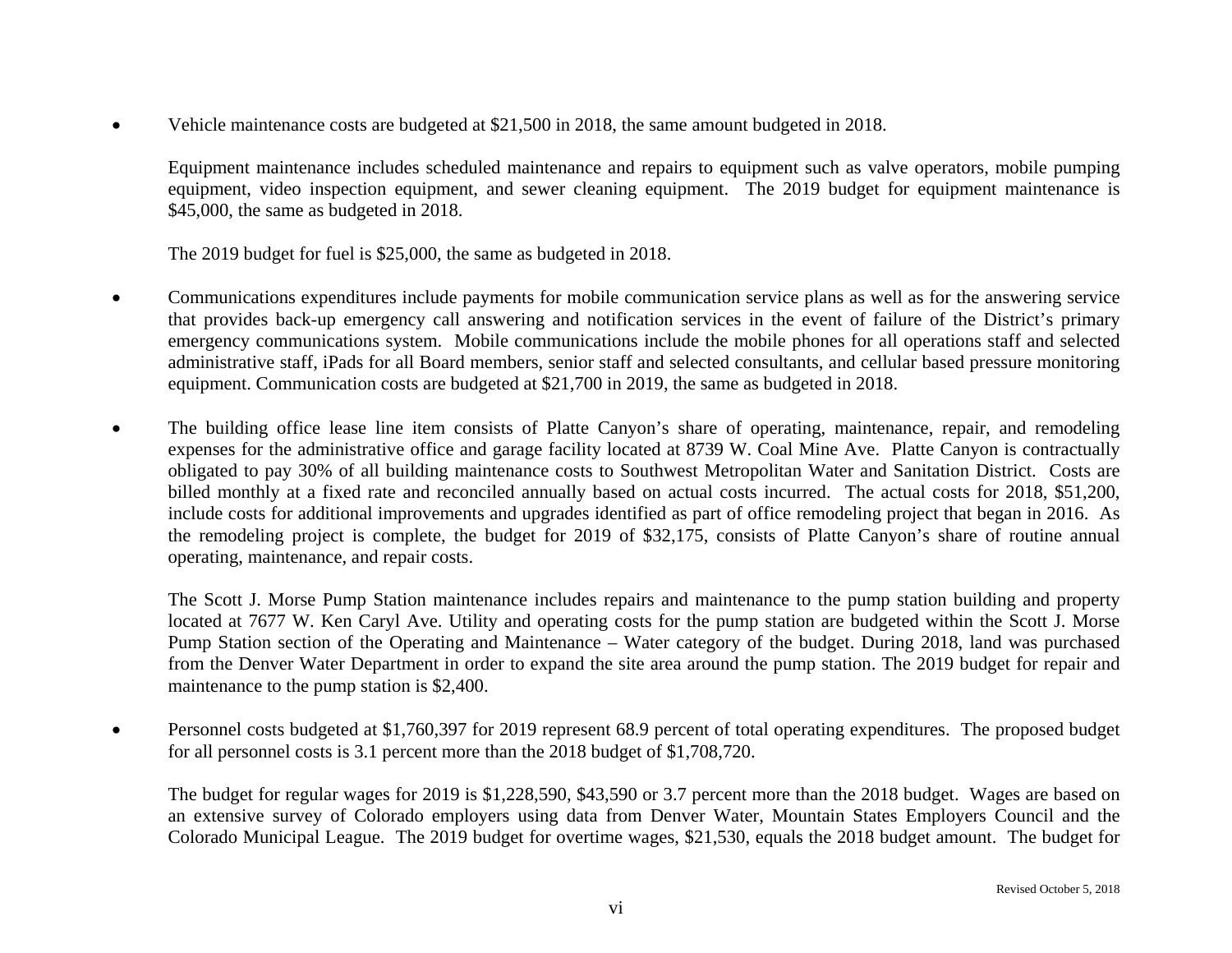on-call wage premiums in 2019 is \$11,680, \$660 more than the 2018 budget.

Colorado County Officials and Employees Retirement Association provides administration of a 401k and a 457 retirement plan for District permanent employees. For the 401k plan, the District matches employee contributions ranging from 3% to 8% of wages. The 457 retirement plan is available for employees, but the District does not contribute nor match employee contributions to the plan. The amount budgeted for 2018 for District contributions to the 401k plan assumes all employees contributing at the maximum 8% contribution level. Currently, ten of the District's 14 eligible employees contribute 8% while the remaining employees contribute lesser amounts. The 2018 budget for District contributions to the CCOERA retirement plan is \$98,287, an increase of \$3,487 over the 2018 budgeted amount.

The District is covered by the Federal Contributions Retirement Act (Social Security) and thus contributes 6.2 % of employee wages to FICA. It is also covered by the Federal Medicare Program and thus contributes 1.45% of employee wages to the program. The amount budgeted for these two programs for 2019 is \$91,570.

The District pays 0.3% of gross wages to the state unemployment insurance fund. The 2019 budget has been increased to \$3,790 from \$3,650 budgeted in 2018.

The District purchases worker's compensation insurance from Pinnacol Assurance. Premiums are based on employee wages within various class codes and adjusted based on claim experience. The 2019 budget amount is \$22,000, \$1,400 more than the estimated actual 2018 expense.

The District provides a comprehensive health care benefit package to employees consisting of medical, dental, disability, vision and life insurance. The amount budgeted for these benefits in 2019 is \$282,950, \$410 more than \$282,540 budgeted in 2018.

0 The budget for administrative expenses for 2019 is \$113,180, 13.3 percent less than \$130,470 budgeted in 2018.

Bank service charges consist of fees charged by Wells Fargo for various services provided by the bank. The 2019 budget of \$3,600 is based on historical expenses.

Books and magazines include professional and trade journals, technical publications and other employee training and educational materials. The budget for 2019 is \$6,900, \$500 the same as the 2018 budget amount.

Platte Canyon belongs to several trade and research related associations and organizations, primarily the American Water Works Association, Water Research Foundation, Water Environment Federation, National Association of Clean Water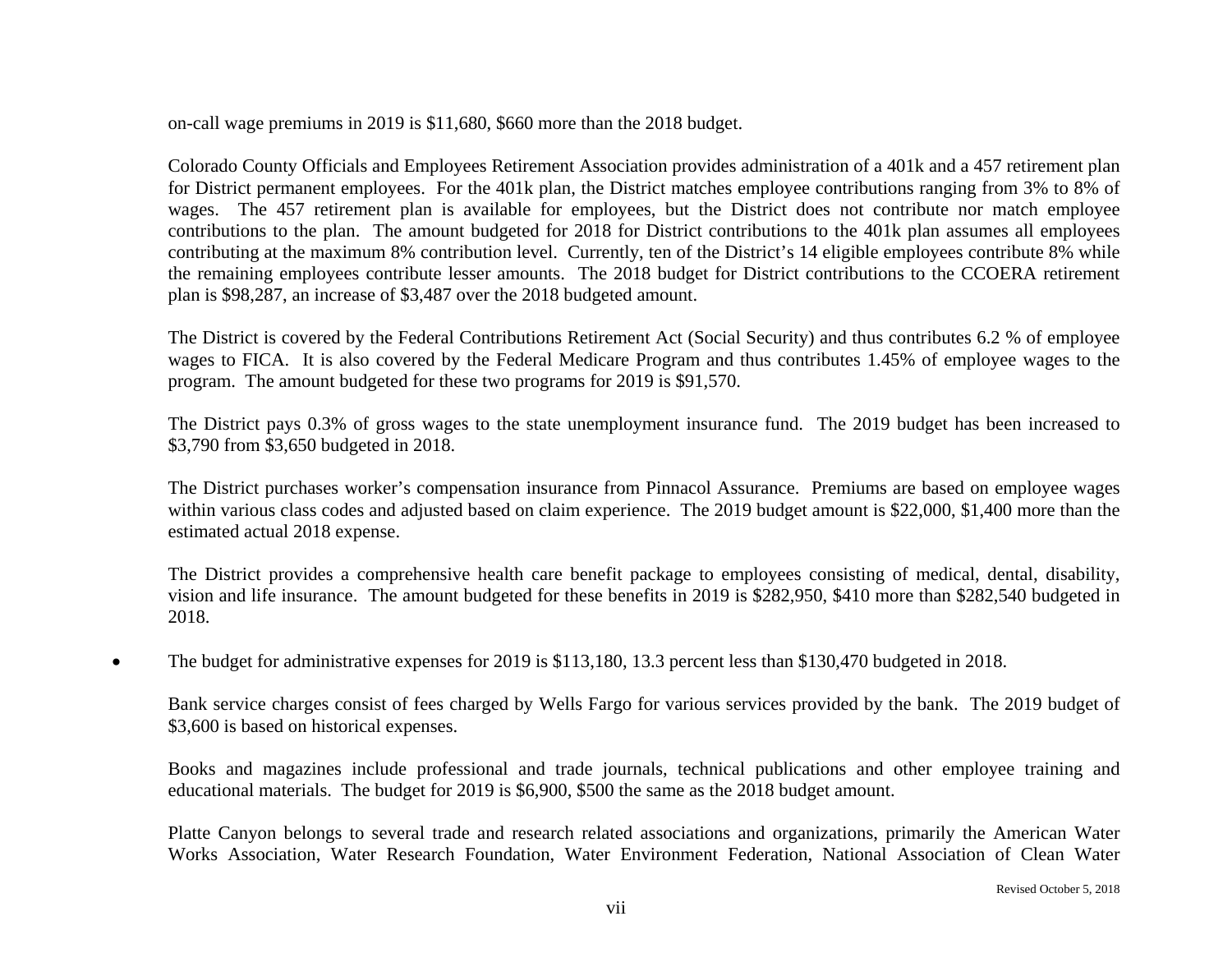Agencies, Special District Association, Employer Council Services, Inc., Colorado Water Congress, and Government Finance Officer's Association. The 2019 budget for membership dues is \$18,280, \$1,560 or 9.4 percent more than budgeted in 2018. The budget does not include membership in any new organizations.

The 2019 budget includes \$15,550 for newsletters and web site maintenance which reflects a \$17,950 decrease from the 2018 budgeted amount. The costs for the newsletters include printing, postage, and mailing for quarterly newsletters or postcards in 2019. The District budgeted \$20,200 in 2018 for the redesign of the District website in order modernize the user experience and provide for a more customizable customer outreach platform. The 2019 budget includes \$500 for the maintenance of the new website.

Office equipment maintenance includes repairs to, and maintenance of office copiers and printers and computer hardware. The amount budgeted in 2019 is \$7,000, \$1000 more than the amount budgeted in 2018.

Office furniture includes non-capital furniture expenditures and is budgeted at \$2,500 for 2018, \$2,500 less than the amount budgeted in 2018.

Office supplies include filing, printing and stationary type items. the same amount budgeted in 2018.

Legal notices, budgeted at \$250 in 2019, include annual special district compliance notices such as the budget notice and advertisements for construction project bids.

There is no district board member election or special election proposed for 2019 so the budget amount is \$0.

Professional development includes expenditures for employee and director attendance at trade and educational conferences, seminars, and training sessions. All operations staff are now required to obtain continuing education credits to maintain state certifications. In addition, employees are being encouraged to pursue training and education to support and enhance job performance and knowledge. It is proposed that senior level operations and administrative staff attend an annual conference of one of the national water and sewer organizations of which the District is a member and where there are demonstrated benefits to the District's operations and administration. The 2019 budget for professional development is \$25,000, the same amount budgeted in 2018.

 $\bullet$  Professional and consulting related expenditures for 2019 are budgeted at \$179,000, an increase of \$43,450 over the 2018 budget.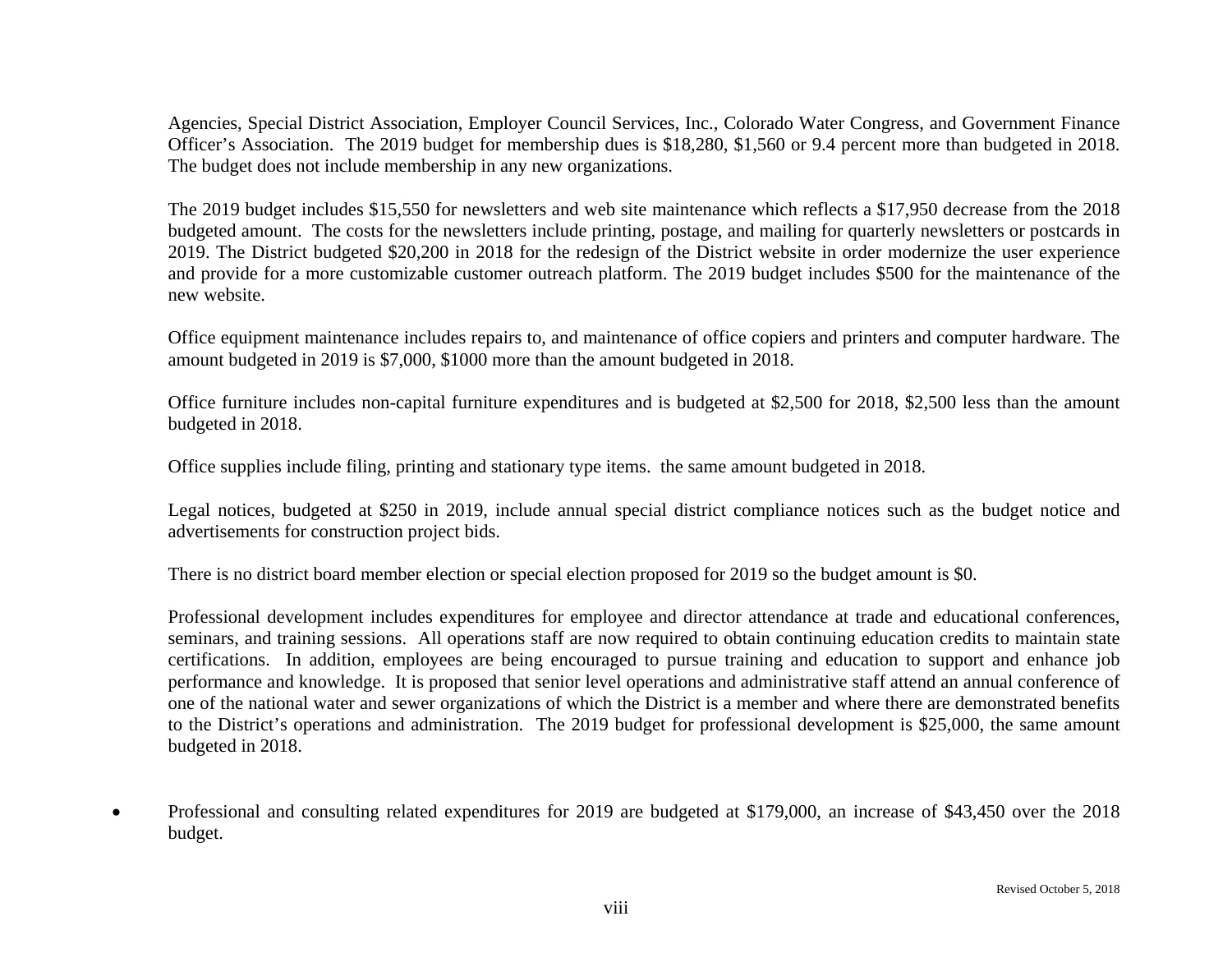Audit expenditures are budgeted at \$7,200, equal to the estimated amount for 2018.

General engineering services include expenditures for consulting services relating to engineering matters, plan review services, and surveying services that are non-capital project related. The District issues tasks orders for specific engineering projects identified throughout the year. The 2019 budget for general engineering is \$10,000, the same amount budgeted in 2018.

Engineering for mapping and geographical information related services are budgeted at \$37,000 in 2019, a \$2,000 increase from the amount budgeted in 2018. The budget includes funds for continued GIS updates and enhancements.

Software management and information technology support expenditures include technical consultation and assistance with software and computer hardware issues for both administrative and operations functions, including mobile applications. This line item also includes existing software license updates and upgrades. The amount budgeted for 2019, \$93,250, \$36,250 more than the amount budgeted in 2018. The increase is related to the planned upgrade to the maintenance database and GIS software systems during 2019.

The Rates and Fees Technical Advisory Committee (TAC) costs are budgeted at \$3,550, the same amount budgeted in 2018.

Other consulting costs are budgeted at \$3,000, the same amount budgeted in 2018.

- $\bullet$  Insurance coverage for general liability, automobile, inland marine, property (Columbine West Pump Station), directors and officers liability, and basic commercial crime are obtained through the Colorado Special District Property and Liability Pool. In addition, supplemental commercial crime coverage is obtained from another source. The total amount budgeted for these premiums in 2019 was increased by \$1,000 to \$50,000 due to increased premiums projected for property coverage.
- $\bullet$ Directors' fees are budgeted at \$6,000 which assumes 100 percent attendance for all regularly scheduled meetings.
- $\bullet$  Treasurer's fees consist of payments made to the Jefferson and Arapahoe County Treasurers for collection and remittance of property taxes. The treasurers are allowed to retain 1.5% of property tax assessments as a processing charge.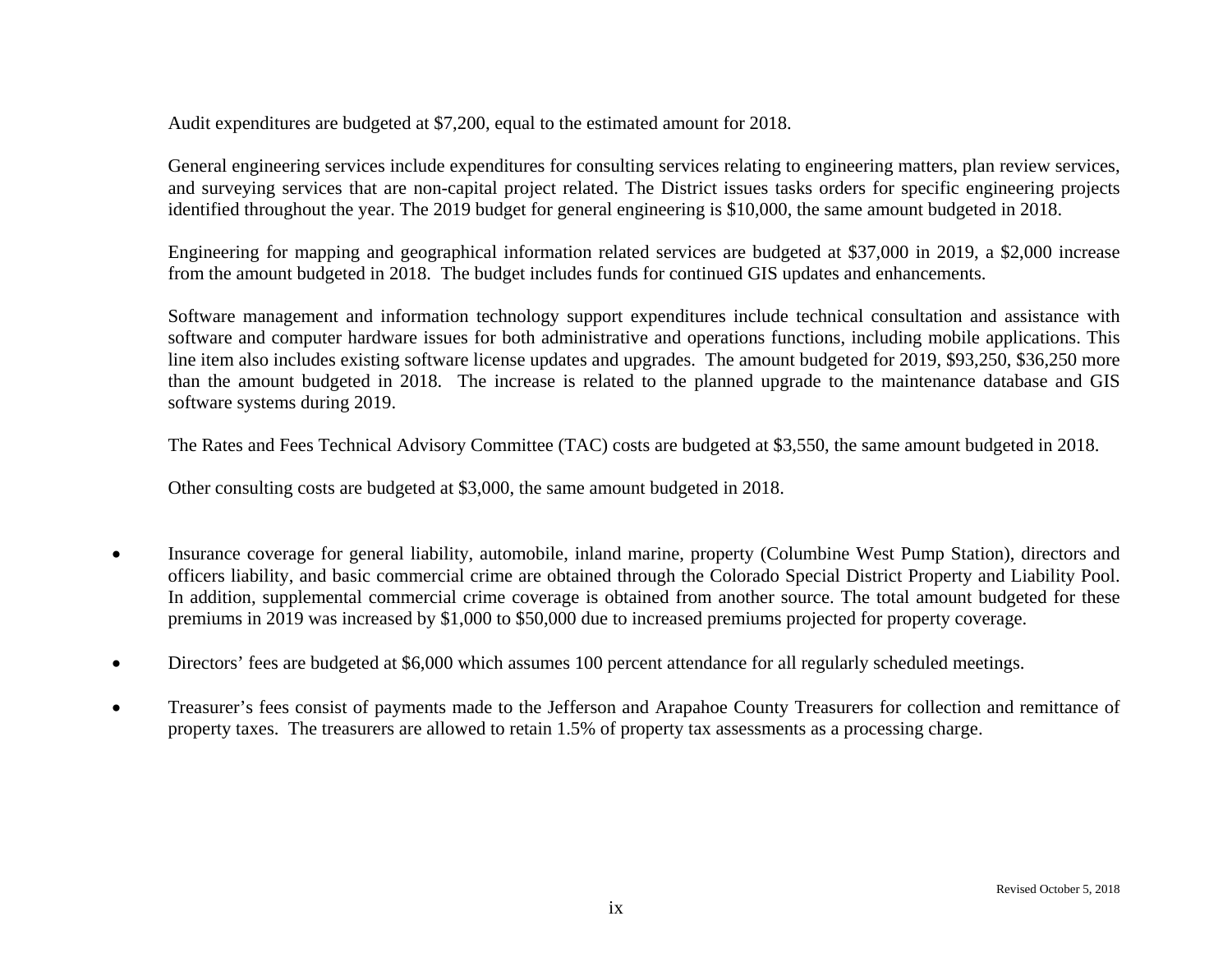### **CAPITAL EXPENSES**

 $\bullet$ Capital expenditures for 2019 are budgeted at \$1,689,092, \$141,962 less than \$1,547,130, budgeted in 2018.

. A construction of the construction of the construction of the construction of the construction of the construction of the construction of the construction of the construction of the construction of the construction of th

- . Four capital water projects are budgeted for 2019 and involve the replacement of cast iron pipe with PVC pipe. Capital project CIP 19-1W proposes the replacement of 1,058 feet of 8-inch pipe in S. Jay Ct. between W. Bowles Ave. and W. Leawood Dr. in the Leawood Subdivision at an estimated cost of \$284,234. Project CIP 18-2W calls for the replacement of 732 feet of 6 inch pipe in S. Jay Ct. between W. Elmhurst Ave. and W. Monticello Ave. in the Columbine Hills Subdivision at an estimated cost of \$133,094. Project CIP 18-3W calls for the replacement of 1,255 feet of 8-inch pipe in W. Rowland Pl. between S. Depew St. and S. Sheridan Ct. in the Columbine Knolls Subdivision at an estimated cost of \$289,035. The final water capital project scheduled for 2019 calls for replacement of 1,607 feet of 8-inch pipe in W. Leawood Dr. between S. Pierce St. and W. Fair Dr. in the Leawood Subdivision at a cost of \$362,789. A detailed explanation these projects are included in the District's *Capital Master Plan for 2019-2028*.
- $\bullet$  One sewer project is budgeted for 2019. Capital project CIP 19-1S 293 feet of 16-inch polyethelene pipe with PVC pipe in S. Sheridan Blvd. at W. Fair Dr. in the Leawood Subdivision at an estimated cost of \$287,418. A detailed explanation of the project is included in the District's *Capital Master Plan for 2019-2028*.
- $\bullet$  The 2019 budget includes \$25,000 for the annual contract for cured-in-place pipe (CIPP) sewer rehabilitation projects that will be scheduled on an as needed basis as determined by the District's television inspection program.
- $\bullet$ The vehicle budget consists of the purchase of a  $\frac{1}{2}$  ton four wheel drive pickup at an estimated cost of \$36,000. Vehicle and equipment purchases are listed in the District's *Capital Master Plan for 2018-2027*.
- $\bullet$  The expansion project related to the Scott J. Morse Pump Station is anticipated to be completed by the end of 2018. There are no Building Facility improvements budgeted for 2019.
- $\bullet$ Maintenance related capital equipment is budgeted at \$25,500, \$12,490 less than 37,990 budgeted in 2018.

The 2019 maintenance capital equipment includes \$19,990 for mobile computer equipment, \$6,000 for a blade cutter, and \$6,500 for a trailer-mounted arrow board, \$5,000 for a wireless video view system, and \$8,000 for other small capital maintenance equipment purchases.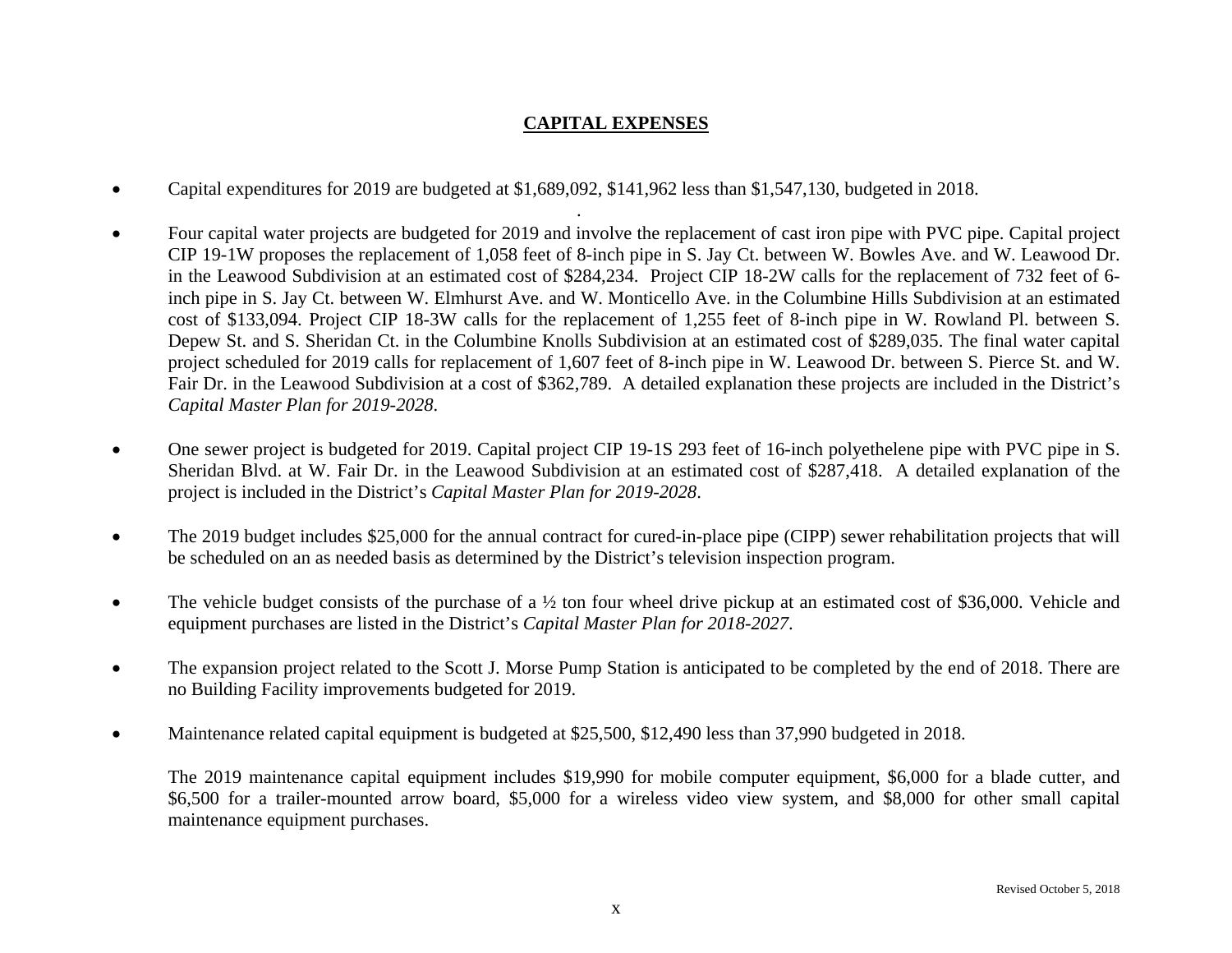- $\bullet$ Office related capital equipment is budgeted at \$7,500 \$2,100 less than budgeted in 2018.
- $\bullet$  The 2019 capital expense budget includes an emergency reserve in the amount of \$100,365 as required by the TABOR Amendment.
- $\bullet$  The 2019 capital expense budget includes a 10 percent contingency for all scheduled water and sewer capital projects in the amount of \$138,157.

### **PROPERTY TAXES**

- $\bullet$  The general operations mill levy for Platte Canyon Water and Sanitation District in 2018 (tax year 2017) is proposed to remain the same as the levy certified in tax years 2005 through 2018; 7.104 mills.
- $\bullet$  Assessed values increased slightly from \$229,251,707 in last year's reassessment to \$230,684,316 this year. Seventy-nine percent of the District assessed value is located in Jefferson County and twenty-one percent in Arapahoe County.
- $\bullet$  Total property tax revenue projected for 2019 is \$1,650,919 an increase of \$19,053 from 2018 property tax revenue. Revenue from Jefferson County is expected to be \$1,304,875, and revenue from Arapahoe County is expected to be \$346,132.

### **LEASE - PURCHASE AGREEMENTS**

 $\bullet$  As required by *C.R.S. 29-1-103(3)(d)*, the 2015 budget includes a schedule for lease-purchase agreements. Platte Canyon does not have any lease-purchase agreements requiring expenditure of funds in 2019.

### **PERSONNEL SUMMARY**

 $\bullet$  The personnel summary, Exhibit B, compares the number of full time and seasonal employment positions authorized in 2018 to the positions proposed for 2019. No increase in the number of employees or personnel hours is proposed for 2019.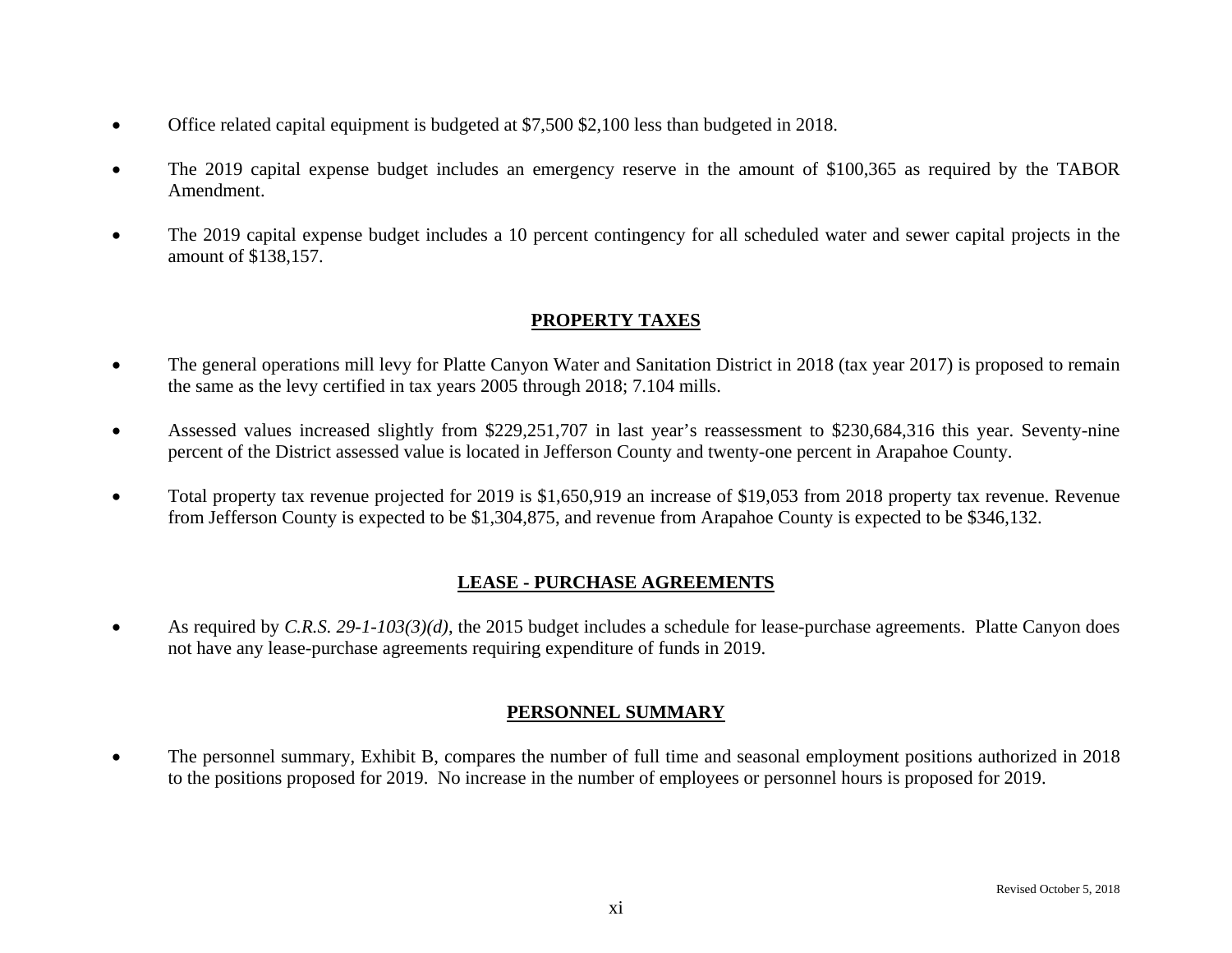### **SUBDISTRICT NO. 1**

- $\bullet$  The 2019 Budget includes a supplemental schedule for the Platte Canyon Water and Sanitation District Subdistrict No. 1, established by resolution of the Board of Directors of Platte Canyon Water and Sanitation District for the purpose of financing water distribution system improvements in the Columbine Townhouses III development.
- 0 Revenue projected for the Subdistrict in 2019 is \$31,235; \$30,664 from property and specific ownership tax revenue and \$570 from investment income. A mill levy of 22.986 mills is proposed for assessment by Jefferson County to property owners within the boundaries of the Subdistrict. The mill levy has been reduced from 23.052 mills assessed in 2018 as a result of an increase in assessed values from \$1,237,435 in 2018 to \$1,240,946 in 2019. The mill levy assessed by the Subdistrict is in addition to the 7.104 mill levy assessed by Platte Canyon Water and Sanitation District.
- $\bullet$ Total expenses for 2019 are budgeted at \$28,955.
- $\bullet$  Expenditures budgeted in 2019 are limited to principal and interest loan payments to the Colorado Water Resources and Power Development Authority in the amount of \$28,525 and treasurer fees in the amount of \$430.

### **SUBDISTRICT NO. 2**

- $\bullet$  The 2019 Budget includes a supplemental schedule for the Platte Canyon Water and Sanitation District Subdistrict No. 2, established by resolution of the Board of Directors of Platte Canyon Water and Sanitation District for the purpose of financing water distribution system improvements in the Columbine Townhouses IV development.
- $\bullet$  Revenue projected for the Subdistrict in 2019 is \$31,732; \$31,266 from property and specific ownership tax revenue and \$465 from investment income. A mill levy of 21.719 mills is proposed for assessment by Jefferson County to property owners within the boundaries of the Subdistrict. The mill levy has been reduced from 22.439 mills assessed in 2018 as a result of an increase in assessed values from \$1,296,177 in 2018 to \$1,339,140 in 2019. The mill levy assessed by the Subdistrict is in addition to the 7.104 mill levy assessed by Platte Canyon Water and Sanitation District
- $\bullet$  Expenditures budgeted in 2019 are limited to principal and interest loan payments to the Colorado Water Resources and Power Development Authority in the amount of \$29,085, and treasurer fees in the amount of \$440.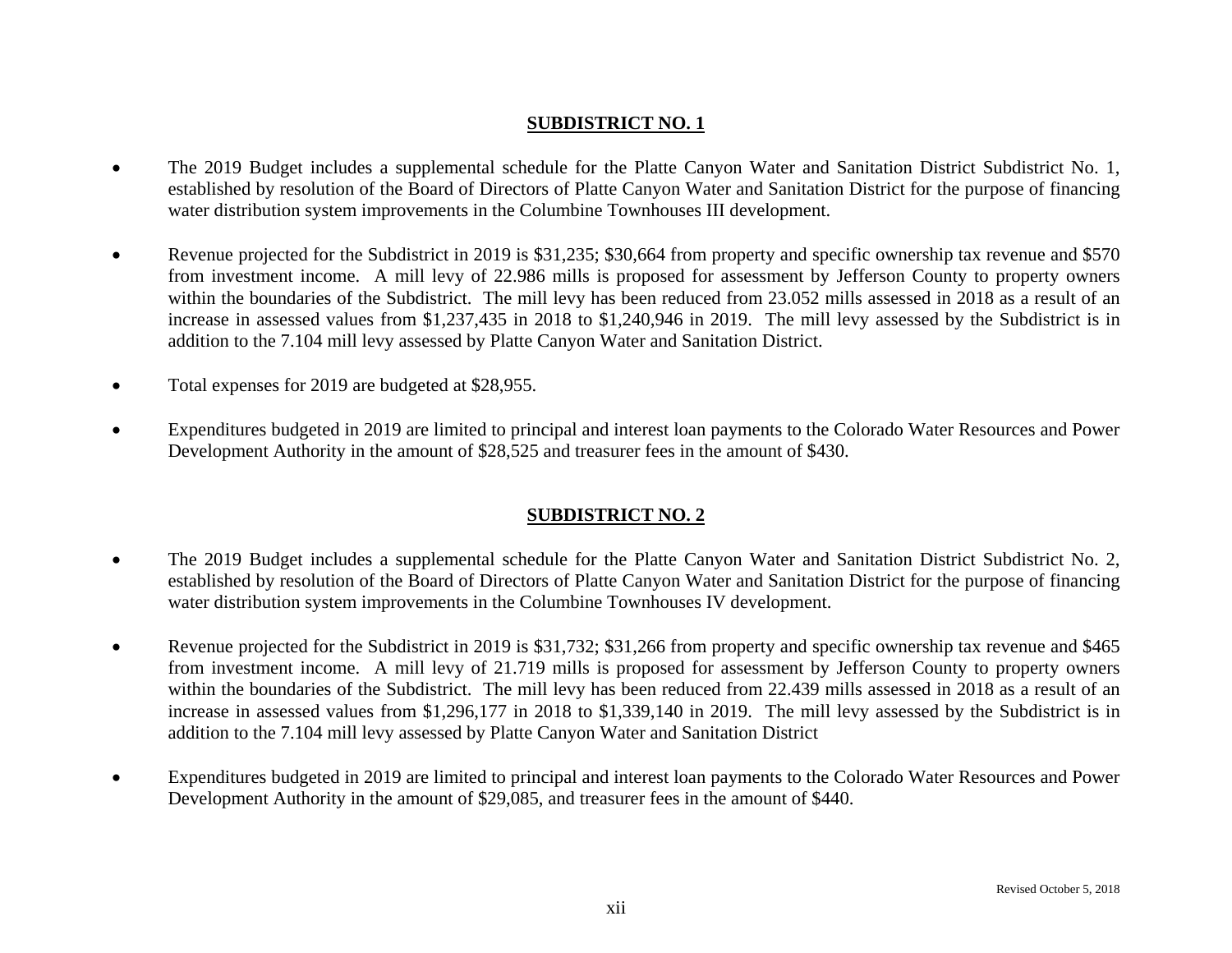### **TEN YEAR FINANCIAL PLAN**

- $\bullet$  The Ten Year Financial Plan projects a reserve fund balance of \$9,471,113 at year end 2018. The fund balance is projected to decrease (including emergency reserve expenditures) to \$8,572,458 at year end 2019. Over the ten-year planning period, the reserve fund balance is projected to decrease to \$6,530,500. The Board reviews the fund balance every year to determine the adequacy of the reserves to fund District administrative, operations, maintenance, and capital project expenditures.
- $\bullet$  The average yield on District investments is assumed to be 1.85 percent in 2019, 2.0% in 2020, and then increase by 0.25% per year thereafter to a maximum 3.0 percent. Investment revenue is projected to produce approximately 5.4 percent of total District revenue over the ten-year planning period.
- $\bullet$  Income from intergovernmental operating agreements with Southwest Metropolitan, Bow Mar, Columbine, and Lochmoor Water and Sanitation Districts and Valley Sanitation District is expected to produce approximately 41.9 percent of all future District revenue. Intergovernmental agreement revenue is assumed to grow at a rate of 3.1 percent per year throughout the 10 year planning period.
- $\bullet$  Property taxes will produce the largest amount of District revenues between 2019 and 2028 with a total of \$18,408,107, or 48.4 percent of total revenue.
- $\bullet$ Operating expenses are projected to increase 3.1 percent per year between 2019 and 2028.
- $\bullet$  Capital expenditures (Short-term and Long-term) are projected to be \$11,824,031 between 2019 and 2028, and operating expenses are projected to total \$29,156,271 or 71.2 percent of all District expenditures. A detailed report of capital expenses over the 10-year planning period is presented in the *Capital Improvement Plan for 2019-2028*.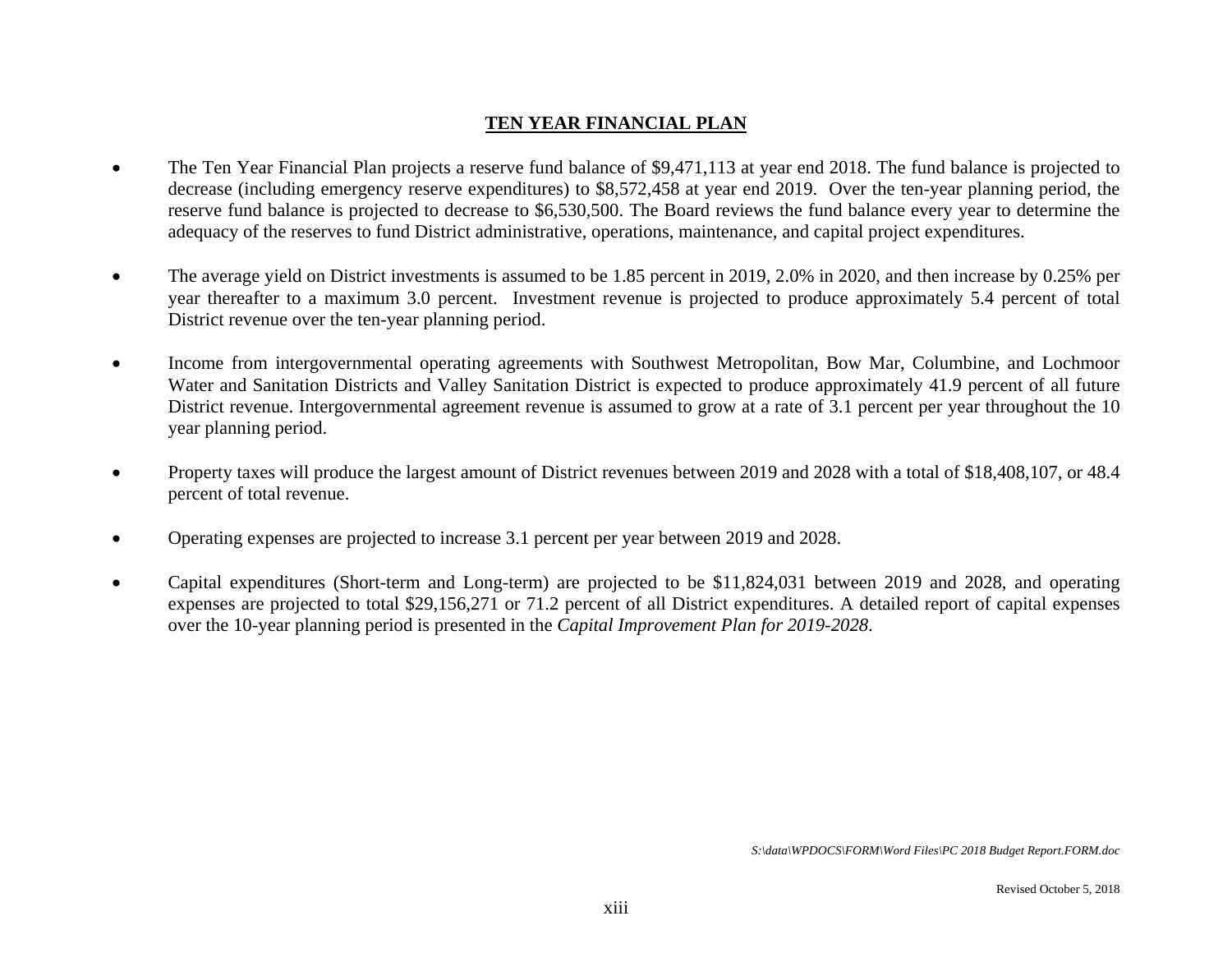### **2019 BUDGET**

#### **REVENUE**

|                                  | <b>ACTUAL</b><br>2016 | <b>ACTUAL</b><br>2017 | <b>BUDGET</b><br>2018 | <b>ESTIMATED</b><br>2018 | <b>BUDGET</b><br>2019 | <b>CHANGE</b><br><b>FROM</b><br>2018 BUDGET |
|----------------------------------|-----------------------|-----------------------|-----------------------|--------------------------|-----------------------|---------------------------------------------|
| <b>BEGINNING FUNDS AVAILABLE</b> | 10,491,671            | 10,197,626            | 9,790,442             | 9,773,844                | 9,471,113             |                                             |
| <b>SYSTEM DEVELOPMENT FEES</b>   |                       |                       |                       |                          |                       |                                             |
| Water Tap Fees                   | $\boldsymbol{0}$      | 2,900                 | $\boldsymbol{0}$      | $\overline{0}$           | $\boldsymbol{0}$      | $\boldsymbol{0}$                            |
| Sewer Tap Fees                   | 2,000                 | 9,000                 | 4,000                 | 5,000                    | 4,000                 | $\boldsymbol{0}$                            |
| <b>Annexation Fees</b>           | $\mathbf{0}$          | $\theta$              | $\theta$              | $\mathbf{0}$             | $\boldsymbol{0}$      | $\boldsymbol{0}$                            |
| <b>SUB-TOTAL</b>                 | 2,000                 | 11,900                | 4,000                 | 5,000                    | 4,000                 | $\bf{0}$                                    |
| <b>SERVICE CHARGES</b>           |                       |                       |                       |                          |                       |                                             |
| Bow Mar service                  | 2,580                 | 2,580                 | 2,580                 | 2,580                    | 2,580                 | $\boldsymbol{0}$                            |
| Hydrant use                      | 750                   | 2,300                 | 1,500                 | 450                      | 1,500                 | $\boldsymbol{0}$                            |
| Plan review/inspection fees      | $\Omega$              | 2,121                 | $\theta$              | $\Omega$                 | $\Omega$              | $\boldsymbol{0}$                            |
| <b>SUB-TOTAL</b>                 | 3,330                 | 7,001                 | 4,080                 | 3,030                    | 4,080                 | $\bf{0}$                                    |
| <b>CONTRACT MAINTENANCE</b>      |                       |                       |                       |                          |                       |                                             |
| Southwest Metropolitan           | 978,552               | 1,045,475             | 1,055,630             | 985,000                  | 1,108,410             | 52,780                                      |
| <b>Bow Mar</b>                   | 138,588               | 74,381                | 76,080                | 67,700                   | 57,680                | $-18,400$                                   |
| Columbine                        | 83,618                | 81,917                | 54,840                | 73,900                   | 50,340                | $-4,500$                                    |
| Lochmoor                         | 3,732                 | 6,563                 | 1,640                 | 2,615                    | 6,970                 | 5,330                                       |
| Valley                           | 111,013               | 155,323               | 159,920               | 155,740                  | 155,960               | $-3,960$                                    |
| <b>SUB-TOTAL</b>                 | 1,315,503             | 1,363,659             | 1,348,110             | 1,284,955                | 1,379,360             | 31,250                                      |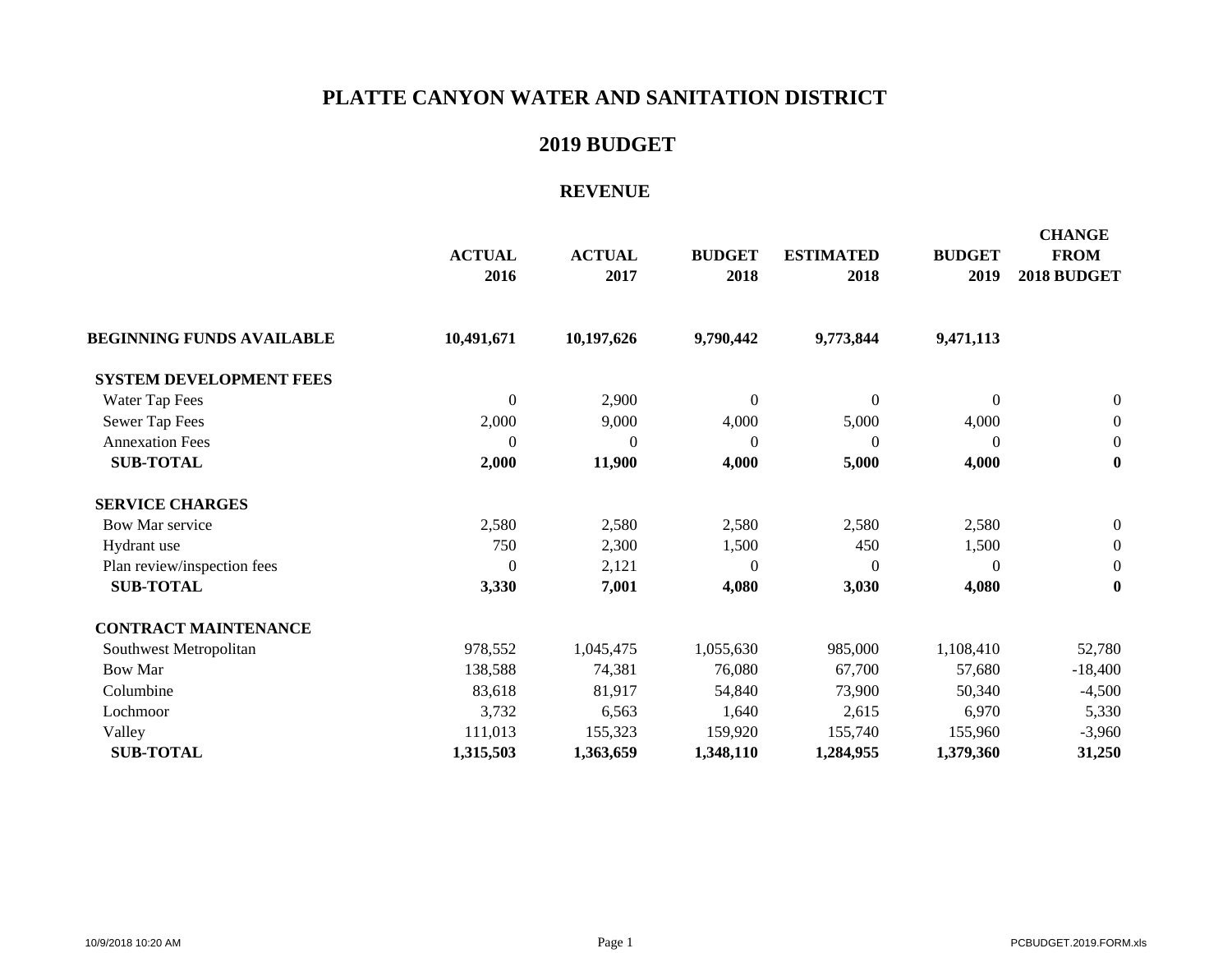### **2019 BUDGET**

### **REVENUE**

|                              | <b>ACTUAL</b><br>2016 | <b>ACTUAL</b><br>2017 | <b>BUDGET</b><br>2018 | <b>ESTIMATED</b><br>2018 | <b>BUDGET</b><br>2019 | <b>CHANGE</b><br><b>FROM</b><br>2018 BUDGET |
|------------------------------|-----------------------|-----------------------|-----------------------|--------------------------|-----------------------|---------------------------------------------|
| <b>INVESTMENT INCOME</b>     |                       |                       |                       |                          |                       |                                             |
| Net Investment income        | 58,315                | 118,270               | 132,171               | 159,860                  | 175,220               | 43,049                                      |
| <b>SUB-TOTAL</b>             | 58,315                | 118,270               | 132,171               | 159,860                  | 175,220               | 43,049                                      |
| <b>TAXES</b>                 |                       |                       |                       |                          |                       |                                             |
| <b>Property - Operations</b> | 1,484,559             | 1,483,781             | 1,631,866             | 1,628,604                | 1,638,781             | 6,915                                       |
| Property - Abatements        | $\overline{0}$        | $\mathbf{0}$          | $\theta$              | $\overline{0}$           | 12,138                | 12,138                                      |
| Specific Ownership           | 118,261               | 140,833               | 122,390               | 141,701                  | 122,909               | 519                                         |
| <b>SUB-TOTAL</b>             | 1,602,820             | 1,624,614             | 1,754,256             | 1,770,305                | 1,773,828             | 19,572                                      |
| <b>MISCELLANEOUS</b>         |                       |                       |                       |                          |                       |                                             |
| Proceeds from asset disposal | 26,955                | $\Omega$              | $\boldsymbol{0}$      | $\Omega$                 | 9,000                 | 9,000                                       |
| Other                        | 725                   | 19,868                | $\mathbf{0}$          | 9,200                    | $\Omega$              | $\Omega$                                    |
| <b>SUB-TOTAL</b>             | 27,680                | 19,868                | $\bf{0}$              | 9,200                    | 9,000                 | 9,000                                       |
| <b>TOTAL REVENUE</b>         | 3,009,648             | 3,145,312             | 3,242,617             | 3,232,350                | 3,345,488             | 102,871                                     |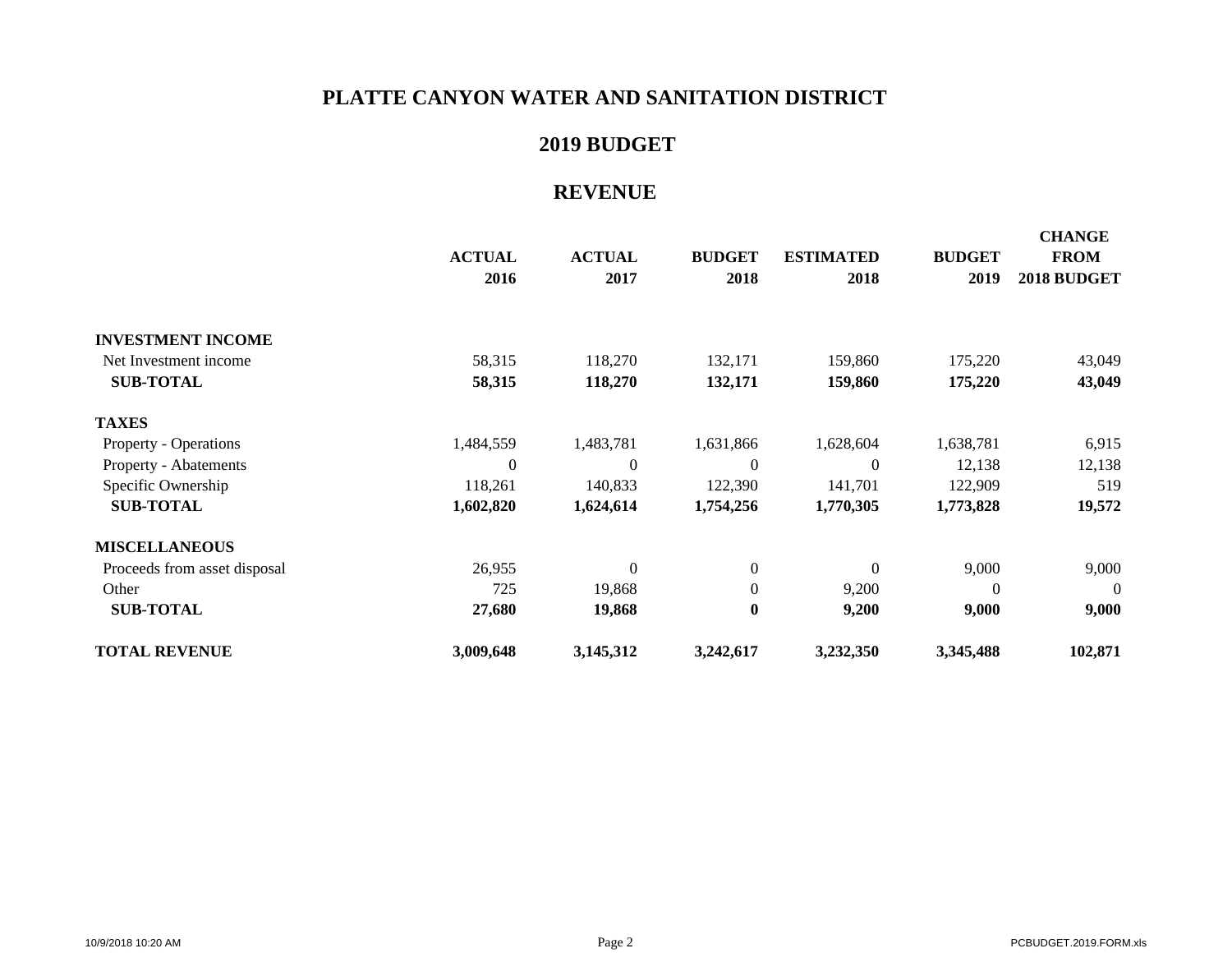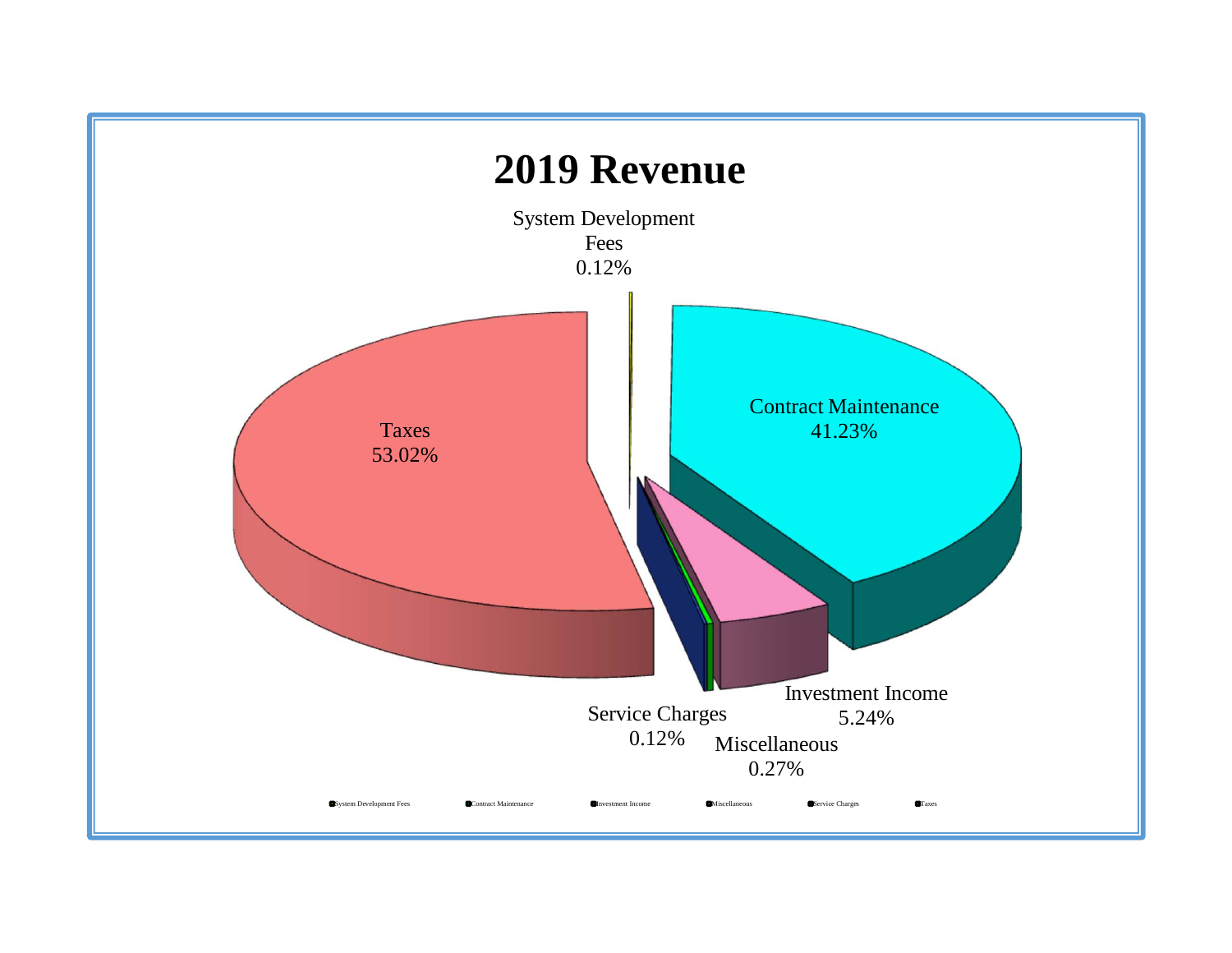### **2019 BUDGET**

|                                     | <b>ACTUAL</b><br>2016 | <b>ACTUAL</b><br>2017 | <b>BUDGET</b><br>2018 | <b>ESTIMATED</b><br>2018 | <b>BUDGET</b><br>2019 | <b>CHANGE</b><br><b>FROM</b><br>2018 BUDGET |
|-------------------------------------|-----------------------|-----------------------|-----------------------|--------------------------|-----------------------|---------------------------------------------|
| <b>OPERATING EXPENDITURES</b>       |                       |                       |                       |                          |                       |                                             |
| <b>OPERATIONS &amp; MAINTENANCE</b> |                       |                       |                       |                          |                       |                                             |
| <b>WATER</b>                        |                       |                       |                       |                          |                       |                                             |
| General O & M                       | 9,328                 | 11,820                | 13,000                | 15,550                   | 16,000                | 3,000                                       |
| <b>Contract Maintenance</b>         |                       |                       |                       |                          |                       |                                             |
| Emergency                           | 50,341                | 87,823                | 55,000                | 150,000                  | 100,000               | 45,000                                      |
| Remedial                            | 71,634                | 52,687                | 66,000                | 33,410                   | 51,000                | (15,000)                                    |
| Scott J. Morse Pump Station         |                       |                       |                       |                          |                       |                                             |
| General                             | $\boldsymbol{0}$      | $\boldsymbol{0}$      | 1,000                 | $\overline{0}$           | 1,000                 | 0                                           |
| Telemetry                           | 1,453                 | 4,173                 | 3,240                 | 4,010                    | 3,240                 | $\Omega$                                    |
| Utilities                           | 14,559                | 12,472                | 12,810                | 12,725                   | 13,200                | 390                                         |
| Maintenance Supplies                | 7,562                 | 18,003                | 10,500                | 5,462                    | 10,500                | $\overline{0}$                              |
| <b>Utility Notification</b>         | 2,356                 | 2,294                 | 3,000                 | 2,375                    | 3,000                 | $\Omega$                                    |
| <b>SUB-TOTAL</b>                    | 157,233               | 189,272               | 164,550               | 223,532                  | 197,940               | 33,390                                      |
| <b>SEWER</b>                        |                       |                       |                       |                          |                       |                                             |
| General O & M                       | 9,206                 | 17,437                | 18,000                | 8,000                    | 18,000                | $\mathbf{0}$                                |
| <b>Contract Maintenance</b>         |                       |                       |                       |                          |                       |                                             |
| Emergency                           | $\overline{0}$        | $\mathbf{0}$          | 15,000                | $\overline{0}$           | 15,000                | $\mathbf{0}$                                |
| Remedial                            | 14,774                | $\boldsymbol{0}$      | 25,000                | $\overline{0}$           | 25,000                | $\mathbf{0}$                                |
| Maintenance Supplies                | 9,552                 | 17,441                | 15,000                | 11,582                   | 15,000                | 0                                           |
| <b>Utility Notification</b>         | 2,356                 | 2,294                 | 3,000                 | 2,375                    | 3,000                 | $\mathbf{0}$                                |
| <b>SUB-TOTAL</b>                    | 35,888                | 37,172                | 76,000                | 21,957                   | 76,000                | $\bf{0}$                                    |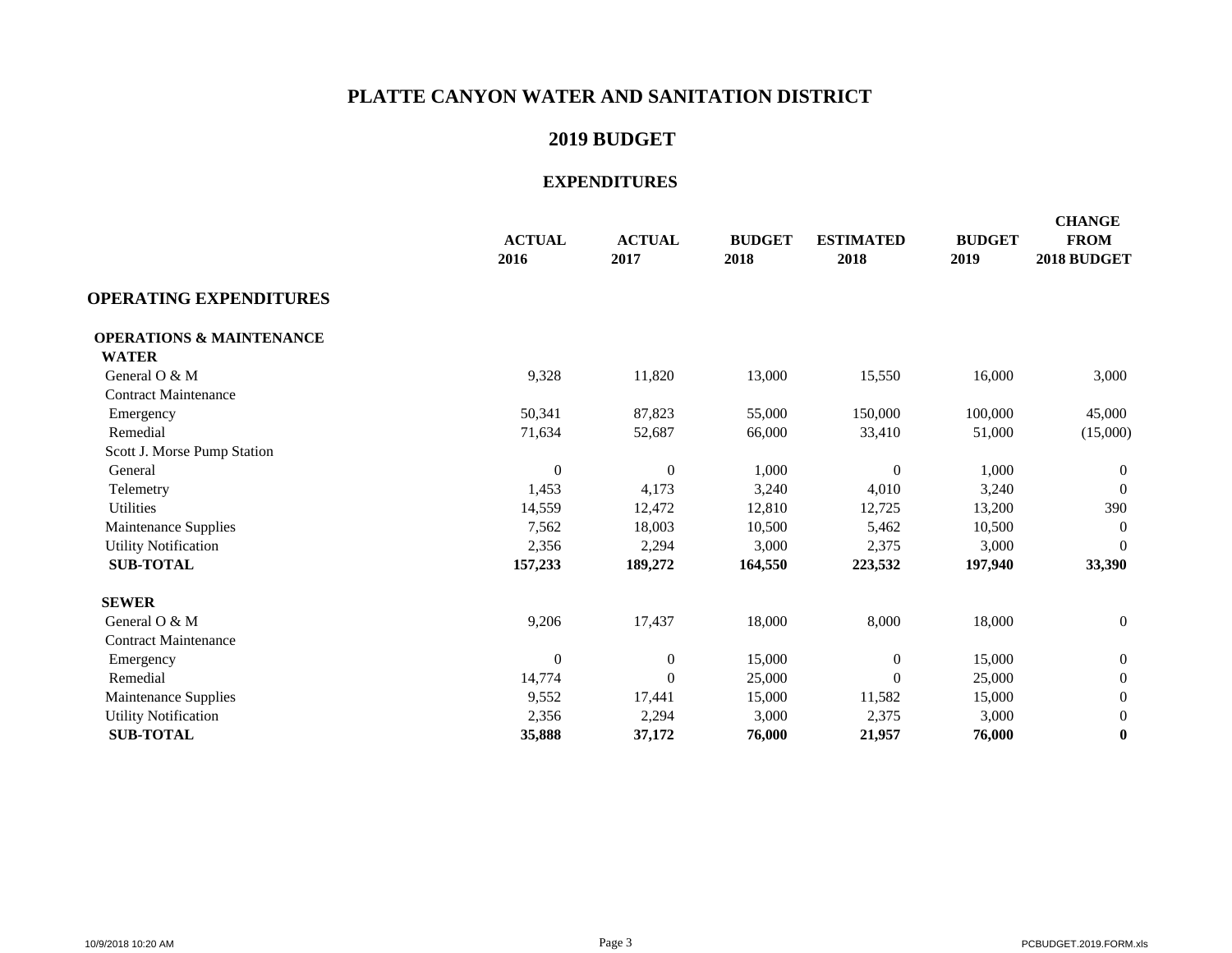### **2019 BUDGET**

|                                         | <b>ACTUAL</b><br>2016 | <b>ACTUAL</b><br>2017 | <b>BUDGET</b><br>2018 | <b>ESTIMATED</b><br>2018 | <b>BUDGET</b><br>2019 | <b>CHANGE</b><br><b>FROM</b><br>2018 BUDGET |
|-----------------------------------------|-----------------------|-----------------------|-----------------------|--------------------------|-----------------------|---------------------------------------------|
| <b>OPERATING EXPENDITURES (cont.)</b>   |                       |                       |                       |                          |                       |                                             |
| <b>VEHICLES &amp; EQUIPMENT</b>         |                       |                       |                       |                          |                       |                                             |
| Vehicle maintenance                     | 16,080                | 19,417                | 21,500                | 18,890                   | 21,500                | $\boldsymbol{0}$                            |
| Equipment maintenance                   | 34,362                | 38,616                | 45,000                | 40,170                   | 45,000                | $\mathbf{0}$                                |
| Fuel                                    | 17,625                | 20,440                | 25,000                | 22,445                   | 25,000                | $\mathbf{0}$                                |
| <b>SUB-TOTAL</b>                        | 68,067                | 78,473                | 91,500                | 81,505                   | 91,500                | $\bf{0}$                                    |
| <b>COMMUNICATIONS</b>                   |                       |                       |                       |                          |                       |                                             |
| Answering service                       | 1,089                 | 1,114                 | 1,200                 | 1,180                    | 1,200                 | $\boldsymbol{0}$                            |
| Mobile phones                           | 20,094                | 19,896                | 20,500                | 19,350                   | 20,500                | $\theta$                                    |
| <b>SUB-TOTAL</b>                        | 21,183                | 21,010                | 21,700                | 20,530                   | 21,700                | $\bf{0}$                                    |
| <b>BUILDING MAINTENANCE</b>             |                       |                       |                       |                          |                       |                                             |
| Office Lease                            | 47,453                | 79,453                | 43,920                | 51,200                   | 32,175                | (11,745)                                    |
| Scott J. Morse Pump Station Maintenance | $\boldsymbol{0}$      | 471                   | 2,400                 | $\mathbf{0}$             | 2,400                 | $\theta$                                    |
| <b>SUB-TOTAL</b>                        | 47,453                | 79,924                | 46,320                | 51,200                   | 34,575                | (11,745)                                    |
| <b>PERSONNEL</b>                        |                       |                       |                       |                          |                       |                                             |
| Wages - Regular                         | 1,088,597             | 1,143,177             | 1,185,000             | 1,170,084                | 1,228,590             | 43,590                                      |
| Wages - Overtime                        | 14,341                | 15,879                | 21,530                | 17,100                   | 21,530                | $\Omega$                                    |
| Wages - Premiums                        | 10,389                | 10,715                | 11,020                | 11,125                   | 11,680                | 660                                         |
| CCOERA - (retirement)                   | 74,668                | 80,666                | 94,800                | 78,704                   | 98,287                | 3,487                                       |
| Social security/Medicare                | 77,156                | 81,925                | 88,180                | 86,525                   | 91,570                | 3,390                                       |
| Unemployment insurance                  | 3,258                 | 3,459                 | 3,650                 | 3,590                    | 3,790                 | 140                                         |
| Workman's comp. insurance               | 15,856                | 22,246                | 22,000                | 20,600                   | 22,000                | $\Omega$                                    |
| Medical insurance                       | 211,588               | 200,811               | 239,530               | 231,100                  | 245,075               | 5,545                                       |
| Life insurance                          | 5,100                 | 5,717                 | 6,190                 | 1,910                    | 2,005                 | (4,185)                                     |
| Disability insurance                    | 10,974                | 12,230                | 13,090                | 12,875                   | 11,570                | (1,520)                                     |
| Dental insurance                        | 19,778                | 18,676                | 19,420                | 19,428                   | 20,220                | 800                                         |
| Vision insurance                        | 4,297                 | 4,121                 | 4,310                 | 4,080                    | 4,080                 | (230)                                       |
| <b>SUB-TOTAL</b>                        | 1,536,002             | 1,599,622             | 1,708,720             | 1,657,121                | 1,760,397             | 51,677                                      |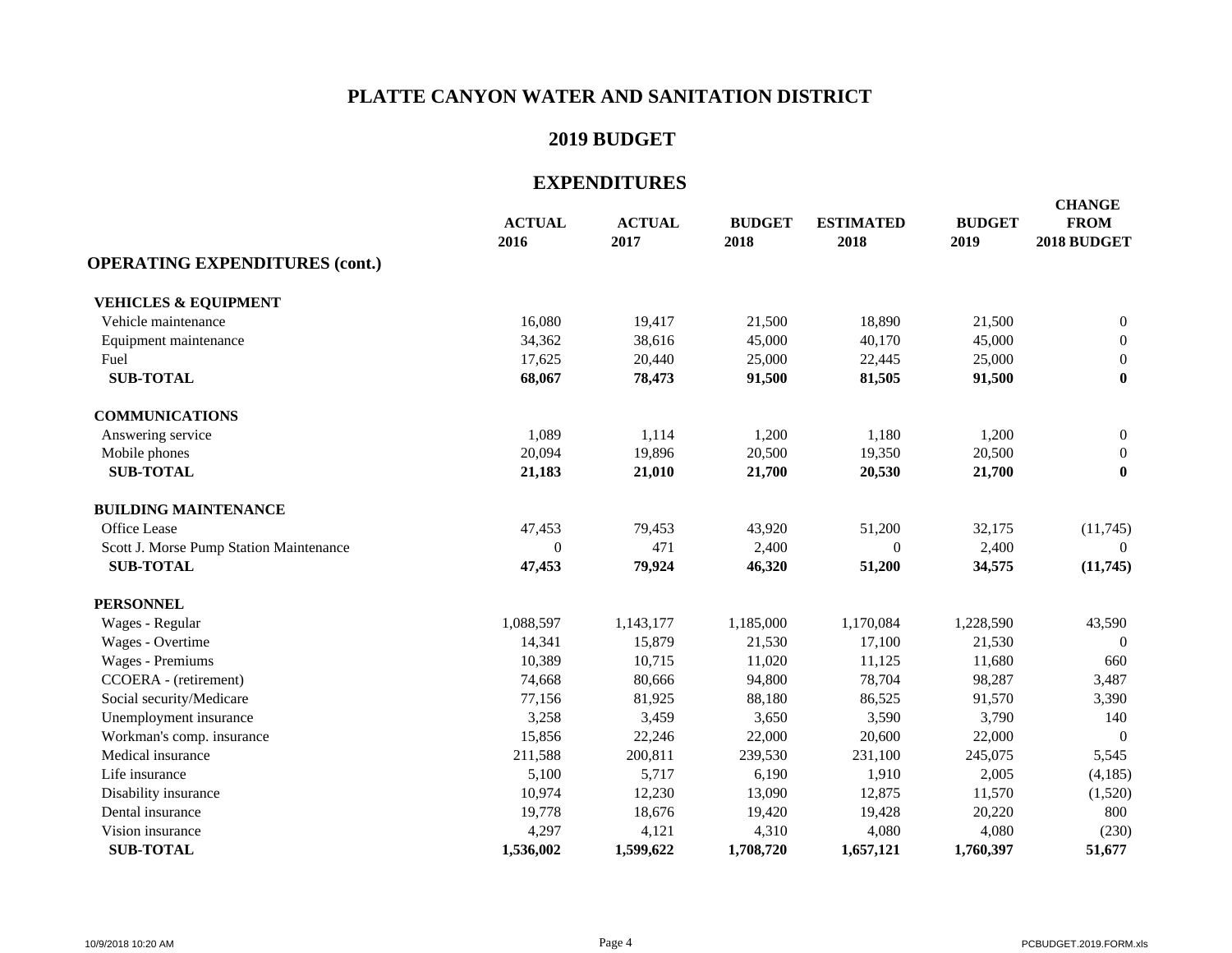### **2019 BUDGET**

|                                       | <b>ACTUAL</b><br>2016 | <b>ACTUAL</b><br>2017 | <b>BUDGET</b><br>2018 | <b>ESTIMATED</b><br>2018 | <b>BUDGET</b><br>2019 | <b>CHANGE</b><br><b>FROM</b><br>2018 BUDGET |
|---------------------------------------|-----------------------|-----------------------|-----------------------|--------------------------|-----------------------|---------------------------------------------|
| <b>OPERATING EXPENDITURES (cont.)</b> |                       |                       |                       |                          |                       |                                             |
| <b>ADMINISTRATIVE</b>                 |                       |                       |                       |                          |                       |                                             |
| Bank service charges                  | 3,539                 | 3,193                 | 3,600                 | 3,120                    | 3,600                 | $\overline{0}$                              |
| Books & Magazines                     | 6,674                 | 5,871                 | 6,900                 | 5,190                    | 6,900                 | $\boldsymbol{0}$                            |
| Dues                                  |                       |                       |                       |                          |                       |                                             |
| American Water Works Assoc.           | 1,490                 | 2,979                 | 2,600                 | 2,581                    | 2,600                 | $\overline{0}$                              |
| Employer Council Services, Inc.       | 2,389                 | 2,632                 | 2,760                 | 2,855                    | 3,130                 | 370                                         |
| Special District Assoc.               | 1,238                 | 1,238                 | 1,250                 | 1,238                    | 1,250                 | $\overline{0}$                              |
| Colorado Water Congress               | 1,389                 | 1,419                 | 1,400                 | 1,400                    | 1,500                 | 100                                         |
| <b>NACWA</b>                          | 1,710                 | 1,710                 | 1,710                 | 1,710                    | 1,800                 | 90                                          |
| Other                                 | 6,589                 | 9,369                 | 7,000                 | 7,925                    | 8,000                 | 1,000                                       |
| <b>Public Relations</b>               |                       |                       |                       |                          |                       |                                             |
| Newsletter                            |                       |                       |                       |                          |                       |                                             |
| Layout & Printing                     | 4,905                 | 6,077                 | 6,200                 | 7,169                    | 6,420                 | 220                                         |
| Postage                               | 7,215                 | 7,161                 | 7,100                 | 6,255                    | 8,630                 | 1,530                                       |
| Web Site & Other                      | 457                   | 440                   | 20,200                | 21,740                   | 500                   | (19,700)                                    |
| Office Equipment Maintenance.         | 4,263                 | 6,902                 | 6,000                 | 6,975                    | 7,000                 | 1,000                                       |
| <b>Office Furniture</b>               | $\boldsymbol{0}$      | 43,379                | 5,000                 | 3,530                    | 2,500                 | (2,500)                                     |
| Office supplies                       | 21,529                | 20,820                | 22,500                | 16,500                   | 26,100                | 3,600                                       |
| Postage                               | 2,743                 | 1,955                 | 2,000                 | 1,390                    | 1,500                 | (500)                                       |
| Printing - Legal Notice               | 97                    | 309                   | 250                   | 325                      | 250                   | $\Omega$                                    |
| Election                              | 131                   | $\theta$              | 2,500                 | 75                       | $\mathbf{0}$          | (2,500)                                     |
| Professional Development              | 23,455                | 20,633                | 25,000                | 20,500                   | 25,000                | $\mathbf{0}$                                |
| Other                                 | 4,873                 | 7,676                 | 6,500                 | 6,465                    | 6,500                 | $\Omega$                                    |
| <b>SUB-TOTAL</b>                      | 94,686                | 143,763               | 130,470               | 116,943                  | 113,180               | (17,290)                                    |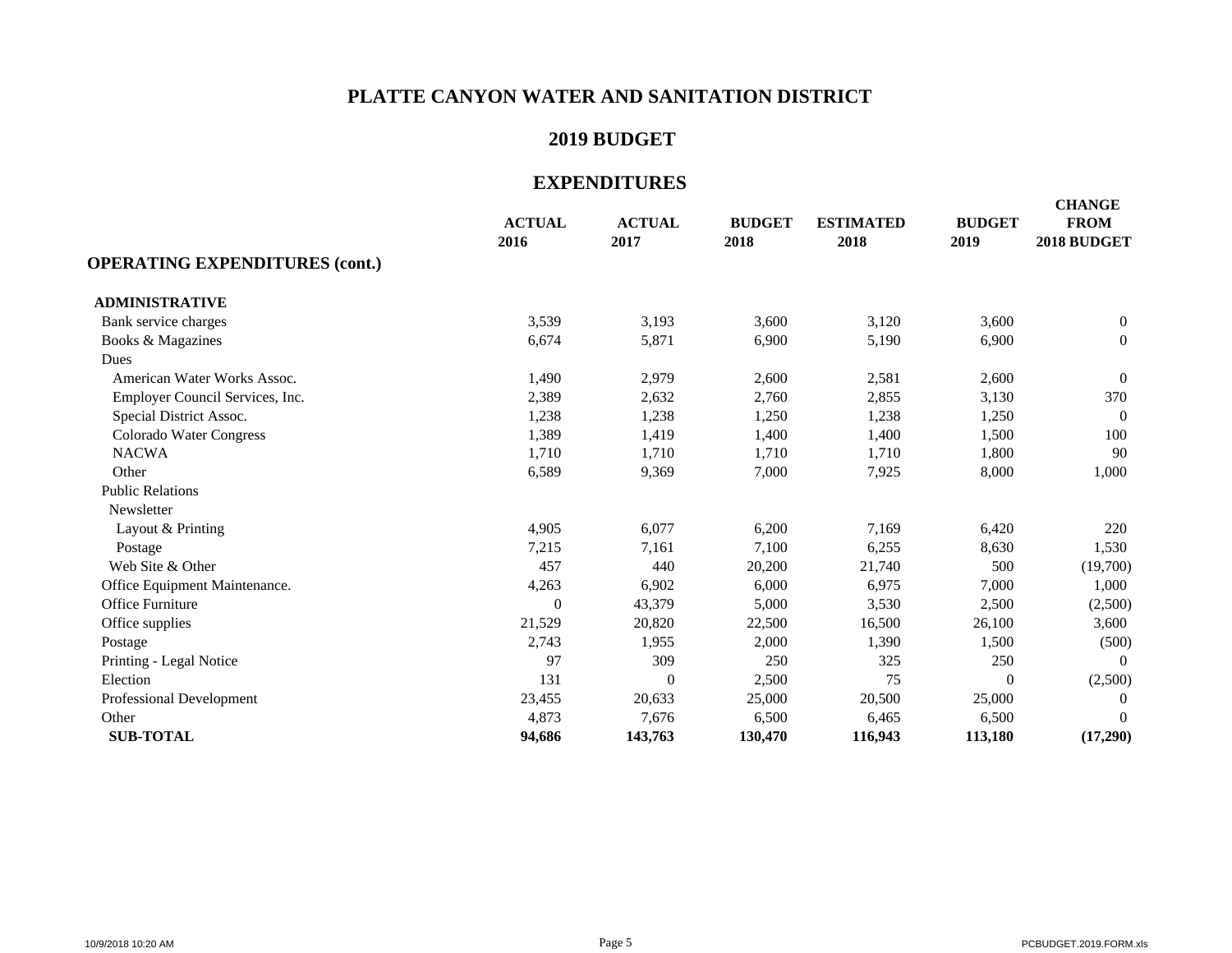### **2019 BUDGET**

| <b>OPERATING EXPENDITURES (cont.)</b> | <b>ACTUAL</b><br>2016 | <b>ACTUAL</b><br>2017 | <b>BUDGET</b><br>2018 | <b>ESTIMATED</b><br>2018 | <b>BUDGET</b><br>2019 | <b>CHANGE</b><br><b>FROM</b><br>2018 BUDGET |
|---------------------------------------|-----------------------|-----------------------|-----------------------|--------------------------|-----------------------|---------------------------------------------|
|                                       |                       |                       |                       |                          |                       |                                             |
| PROFESSIONAL & CONSULTING FEES        |                       |                       |                       |                          |                       |                                             |
| Audit                                 | 6,800                 | 7,000                 | 7,000                 | 7,200                    | 7,200                 | 200                                         |
| Engineering - General                 | $\mathbf{0}$          | $\boldsymbol{0}$      | 10,000                | $\overline{0}$           | 10,000                | $\overline{0}$                              |
| Engineering - GIS                     | 28,544                | 24,158                | 20,000                | 26,000                   | 25,000                | 5,000                                       |
| Legal - General                       | 30,370                | 41,757                | 35,000                | 37,590                   | 37,000                | 2,000                                       |
| Software Management / Tech. Support   | 50,294                | 49,259                | 57,000                | 54,840                   | 93,250                | 36,250                                      |
| Technical Advisory Committee (TAC)    | 5,860                 | 3,516                 | 3,550                 | $\theta$                 | 3,550                 | $\Omega$                                    |
| Other                                 | 780                   | 10,500                | 3,000                 | $\Omega$                 | 3,000                 | $\mathbf{0}$                                |
| <b>SUB-TOTAL</b>                      | 122,648               | 136,190               | 135,550               | 125,630                  | 179,000               | 43,450                                      |
| <b>INSURANCE</b>                      |                       |                       |                       |                          |                       |                                             |
| General Liability                     | 17,941                | 17,510                | 18,900                | 17,990                   | 18,900                | $\boldsymbol{0}$                            |
| Automobile                            | 12,837                | 12,406                | 16,500                | 12,715                   | 16,500                | $\Omega$                                    |
| Inland marine                         | 940                   | 977                   | 1,000                 | 945                      | 1,000                 | $\mathbf{0}$                                |
| Property                              | 1,565                 | 1,604                 | 2,000                 | 2,200                    | 3,000                 | 1,000                                       |
| Directors & Officers Liability        | 4,580                 | 4,400                 | 4,600                 | 4,580                    | 4,600                 | $\Omega$                                    |
| <b>Commercial Crime</b>               | 5,892                 | 5,920                 | 6,000                 | 5,895                    | 6,000                 | $\theta$                                    |
| <b>SUB-TOTAL</b>                      | 43,755                | 42,817                | 49,000                | 44,325                   | 50,000                | 1,000                                       |
| <b>MISCELLANEOUS</b>                  |                       |                       |                       |                          |                       |                                             |
| Directors fees                        | 5,600                 | 5,800                 | 6,000                 | 6,000                    | 6,000                 | $\mathbf{0}$                                |
| Treasurers fees                       | 22,293                | 22,275                | 24,480                | 24,430                   | 24,760                | 280                                         |
| Other                                 | 227                   | 65                    | $\Omega$              | $\Omega$                 | $\Omega$              | $\Omega$                                    |
| <b>SUB-TOTAL</b>                      | 28,120                | 28,140                | 30,480                | 30,430                   | 30,760                | 280                                         |
| <b>SUB-TOTAL GENERAL EXPENDITURES</b> | 2,155,035             | 2,356,383             | 2,454,290             | 2,373,173                | 2,555,052             | 100,762                                     |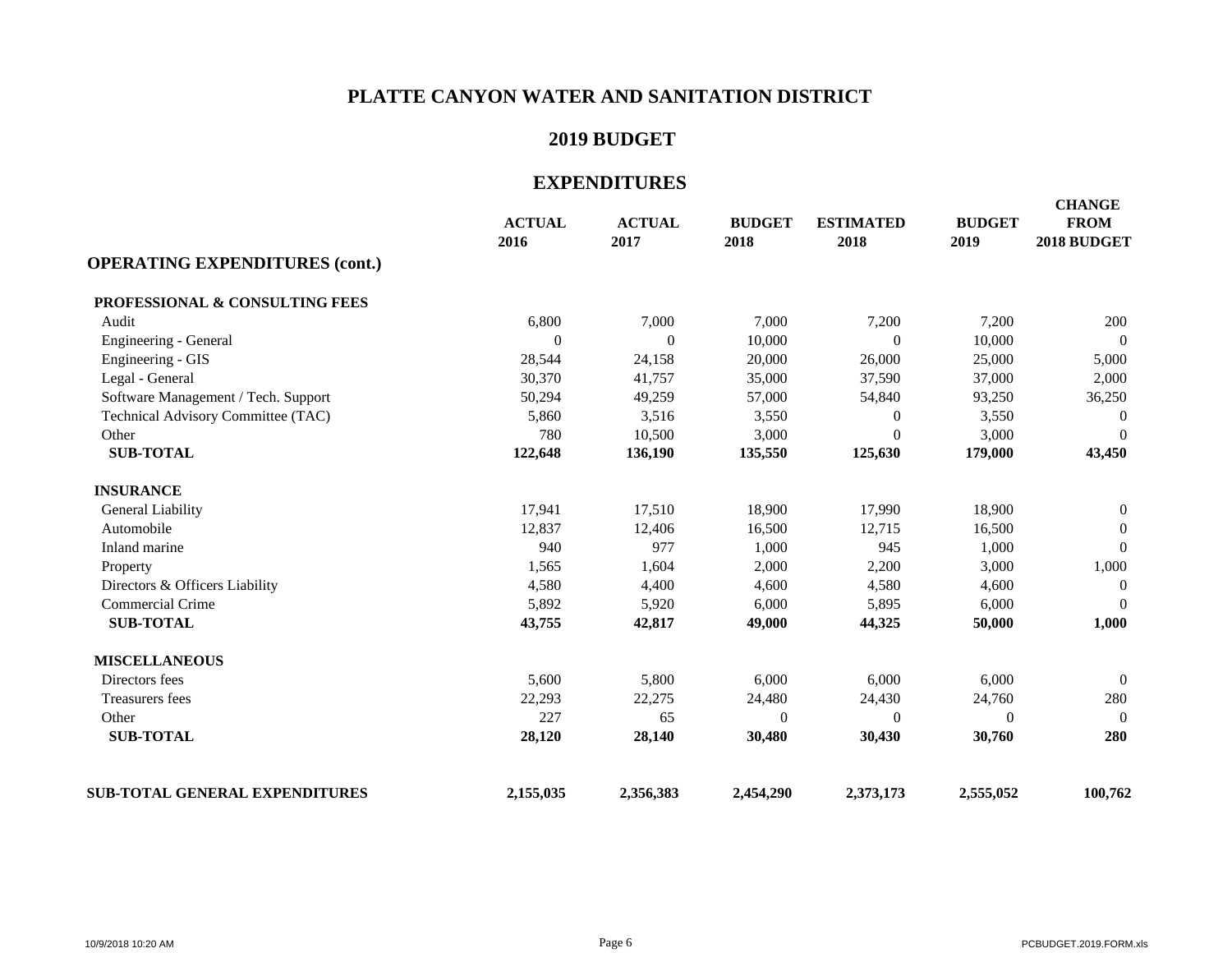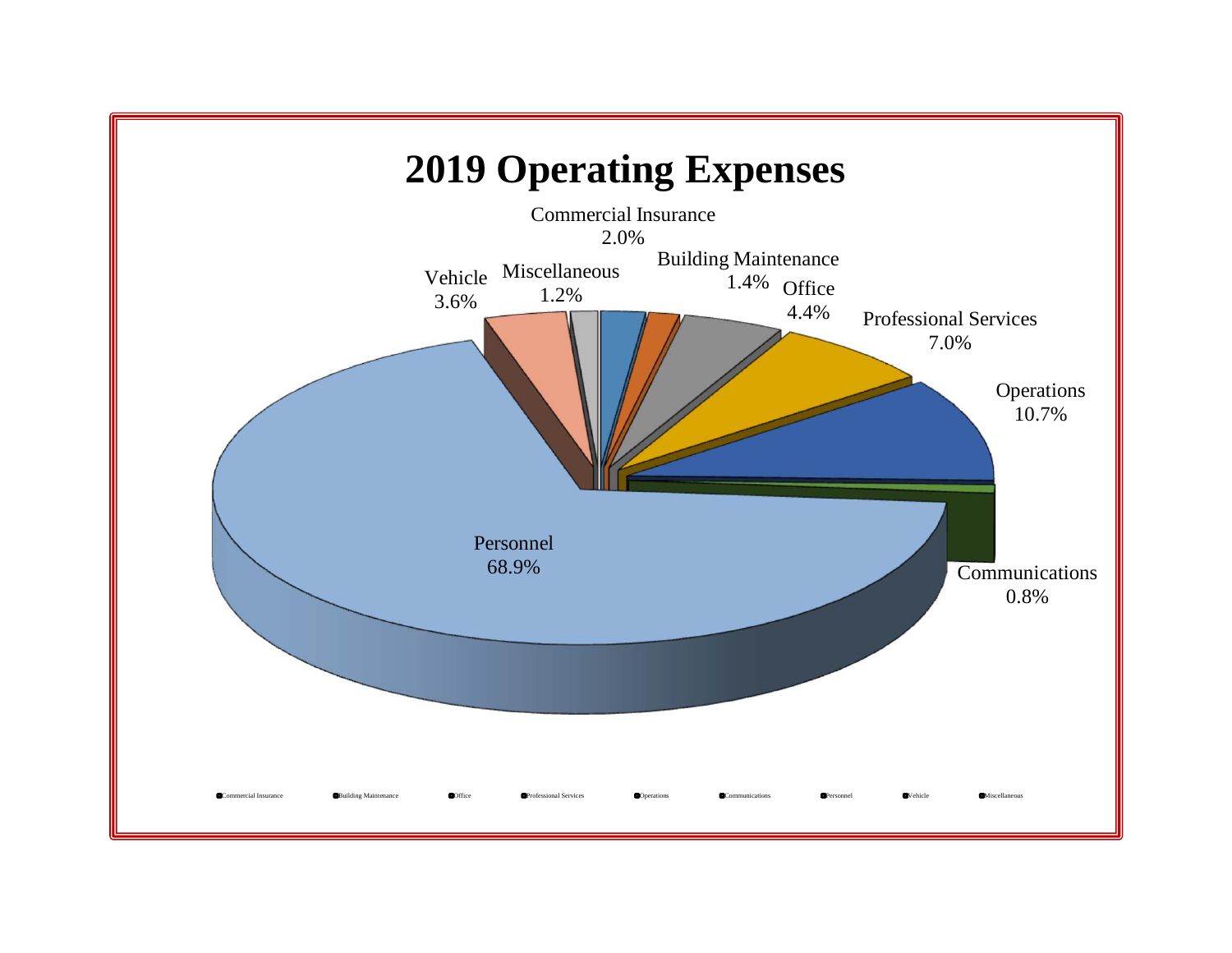### **2019 BUDGET**

|                                                       | <b>ACTUAL</b><br>2016 | <b>ACTUAL</b><br>2017 | <b>BUDGET</b><br>2018 | <b>ESTIMATED</b><br>2018 | <b>BUDGET</b><br>2019 | <b>CHANGE</b><br><b>FROM</b><br>2018 BUDGET |
|-------------------------------------------------------|-----------------------|-----------------------|-----------------------|--------------------------|-----------------------|---------------------------------------------|
| <b>CAPITAL EXPENDITURES</b>                           |                       |                       |                       |                          |                       |                                             |
| <b>WATER FACILITIES</b>                               |                       |                       |                       |                          |                       |                                             |
| Scott J. Morse Pump Rehab. (CIP 16-1W)                | 856,648               | 360,246               |                       |                          |                       |                                             |
| West Portland Dr. Replacement (CIP 16-2W)             | 29,420                |                       |                       |                          |                       |                                             |
| W. Canyon Dr. Replacement (CIP 17-1W)                 |                       | 159,173               |                       |                          |                       |                                             |
| S. Morning Glory Ln. Replacement (CIP 17-2W)          |                       | 213,537               |                       |                          |                       |                                             |
| W. Frost Dr. Replacement (CIP 17-3W)                  |                       | 32,210                |                       |                          |                       |                                             |
| S. Sheridan Blvd. Replacement (CIP 18-1W)             |                       | 14,248                | 228,546               | 199,005                  |                       |                                             |
| S. Sheridan Blvd. Replacement (CIP 18-2W) ~ Developer |                       |                       | 193,068               | 0                        |                       |                                             |
| W. Geddes Cir. Replacement (CIP 18-3W)                |                       | 2,470                 | 253,552               | 282,732                  |                       |                                             |
| S Jay Ct. Replacement (CIP 19-1W)                     |                       |                       |                       |                          | 284,234               |                                             |
| S Jay Dr. Replacement (CIP 19-2W)                     |                       |                       |                       |                          | 133,094               |                                             |
| W Rowland Ave. Replacement (CIP 19-3W)                |                       |                       |                       |                          | 289,035               |                                             |
| W. Leawood Dr. Replacement (CIP 19-4W)                |                       |                       |                       |                          | 362,789               |                                             |
| <b>SUB-TOTAL</b>                                      | 886,068               | 781,884               | 675,166               | 481,737                  | 1,069,152             | 393,986                                     |
| <b>SEWER FACILITIES</b>                               |                       |                       |                       |                          |                       |                                             |
| Normandy Estates Concrete Rehab. Phase I (CIP 15-1S)  | 129,981               |                       |                       |                          |                       |                                             |
| S. Depew St. Rehabilitation (CIP 17-1S)               |                       | 135,393               |                       |                          |                       |                                             |
| W. Plymouth Dr. Rehabilitation (CIP 17-2S)            |                       | 103,326               |                       |                          |                       |                                             |
| S. Gray Ct. Rehabilitation (CIP 17-3S)                |                       | 117,578               |                       |                          |                       |                                             |
| S. Sheridan Blvd. (Leawood) Rehab. (CIP 18-1S)        |                       |                       | 14,650                | 8,950                    |                       |                                             |
| S. Sheridan Blvd. Rehabilitation (CIP 19-1S)          |                       |                       |                       |                          | 287,418               |                                             |
| Sewer Rehabilitation (CIPP)                           |                       |                       | 25,000                | $\Omega$                 | 25,000                |                                             |
| <b>SUB-TOTAL</b>                                      | 129,981               | 356,297               | 39,650                | 8,950                    | 312,418               | 272,768                                     |
| <b>VEHICLES</b>                                       |                       |                       |                       |                          |                       |                                             |
| Pickup $(1/2 \text{ ton}, 4WD)$                       | 62,283                |                       |                       |                          | 36,000                |                                             |
| Hydraulic/Combo Jet Truck                             |                       |                       |                       |                          |                       |                                             |
| Sewer Television Inspection Truck                     |                       |                       | 220,000               | 274,545                  |                       |                                             |
| <b>SUB-TOTAL</b>                                      | 62,283                | $\bf{0}$              | 220,000               | 274,545                  | 36,000                | (184,000)                                   |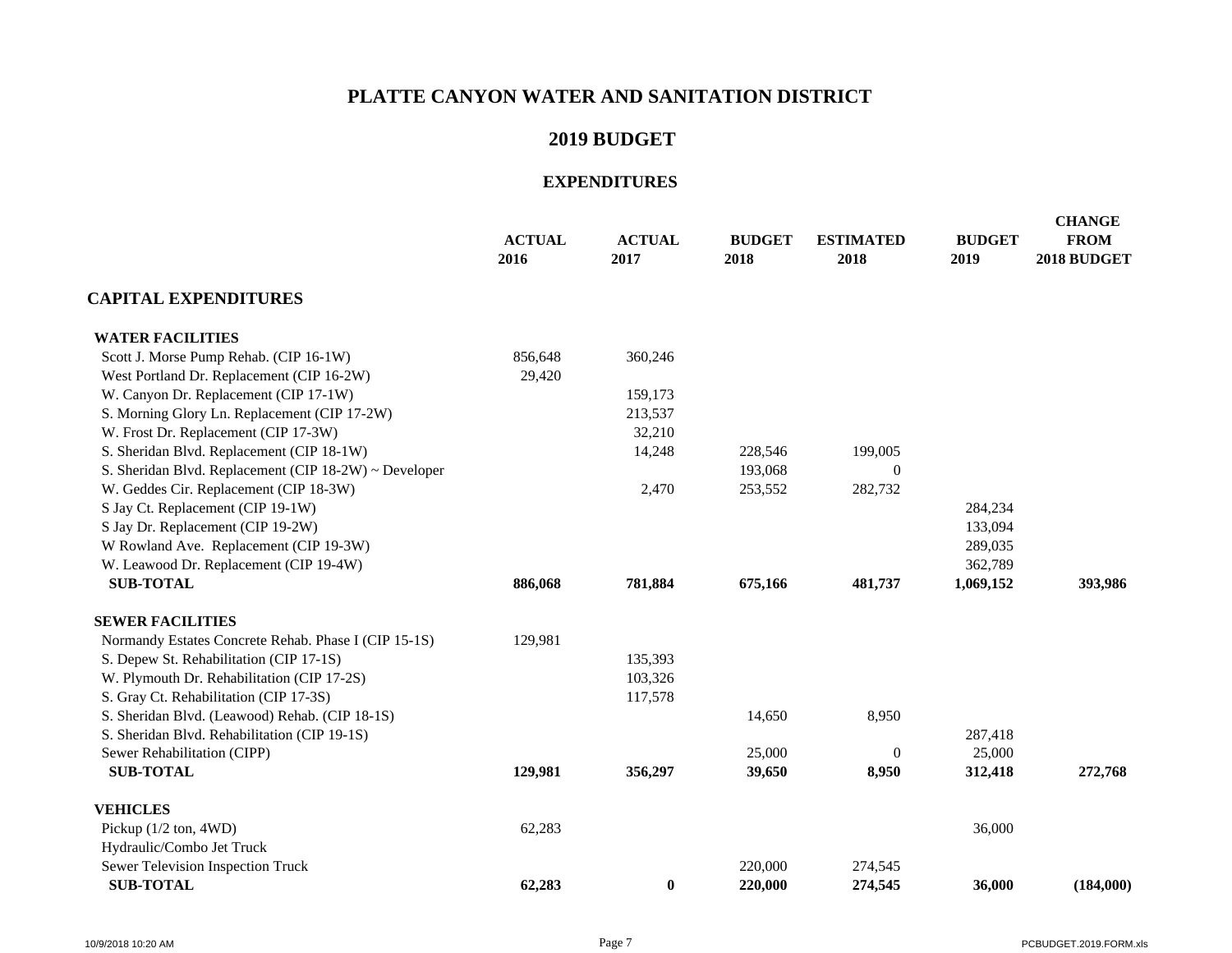### **2019 BUDGET**

|                                          | <b>ACTUAL</b><br>2016 | <b>ACTUAL</b><br>2017 | <b>BUDGET</b><br>2018 | <b>ESTIMATED</b><br>2018 | <b>BUDGET</b><br>2019 | <b>CHANGE</b><br><b>FROM</b><br>2018 BUDGET |
|------------------------------------------|-----------------------|-----------------------|-----------------------|--------------------------|-----------------------|---------------------------------------------|
| <b>CAPITAL EXPENDITURES (cont)</b>       |                       |                       |                       |                          |                       |                                             |
| <b>BUILDING FACILITIES</b>               |                       |                       |                       |                          |                       |                                             |
| Scott J. Morse Pump Station Improvements | $\boldsymbol{0}$      | 25,170                | 220,000               | 309,315                  |                       |                                             |
| Property Purchase from DWD               |                       |                       | 33,000                | 35,200                   |                       |                                             |
| <b>SUB-TOTAL</b>                         | $\bf{0}$              | 25,170                | 253,000               | 344,515                  | $\bf{0}$              | (253,000)                                   |
| <b>CAPITAL EQUIPMENT - MAINTENANCE</b>   |                       |                       |                       |                          |                       |                                             |
| Computer Hardware                        | 5,684                 | 7,690                 | 13,990                | 12,031                   | $\mathbf{0}$          |                                             |
| Milling/Grinding Tool                    |                       |                       | 10,000                | 10,000                   | $\Omega$              |                                             |
| <b>Blade Cutter</b>                      |                       |                       |                       |                          | 6,000                 |                                             |
| <b>Trailer-mounted Arrow Board</b>       |                       |                       |                       |                          | 6,500                 |                                             |
| Wireless Video View system               |                       |                       |                       |                          | 5,000                 |                                             |
| Chain Cutter                             |                       |                       | 6,000                 | 6,000                    | $\boldsymbol{0}$      |                                             |
| Combination Valve/Vac Operator           | 45,000                |                       |                       |                          |                       |                                             |
| Other                                    | $\Omega$              | 17,373                | 8,000                 | 15,555                   | 8,000                 |                                             |
| <b>SUB-TOTAL</b>                         | 50,684                | 25,063                | 37,990                | 43,586                   | 25,500                | (12, 490)                                   |
| <b>CAPITAL EQUIPMENT - OFFICE</b>        |                       |                       |                       |                          |                       |                                             |
| Computer Hardware (network/workstation)  | 4,450                 | 4,200                 | 4,600                 | 3,900                    | 2,500                 |                                             |
| <b>Computer Sotware</b>                  | 1,460                 |                       |                       |                          |                       |                                             |
| Copier (office)                          | 9,796                 |                       |                       |                          |                       |                                             |
| Furniture                                | 3,936                 | 20,097                | $\Omega$              | $\Omega$                 | $\Omega$              |                                             |
| Other                                    | $\theta$              | $\overline{0}$        | 5,000                 | 4,675                    | 5,000                 |                                             |
| <b>SUB-TOTAL</b>                         | 19,642                | 24,297                | 9,600                 | 8,575                    | 7,500                 | (2,100)                                     |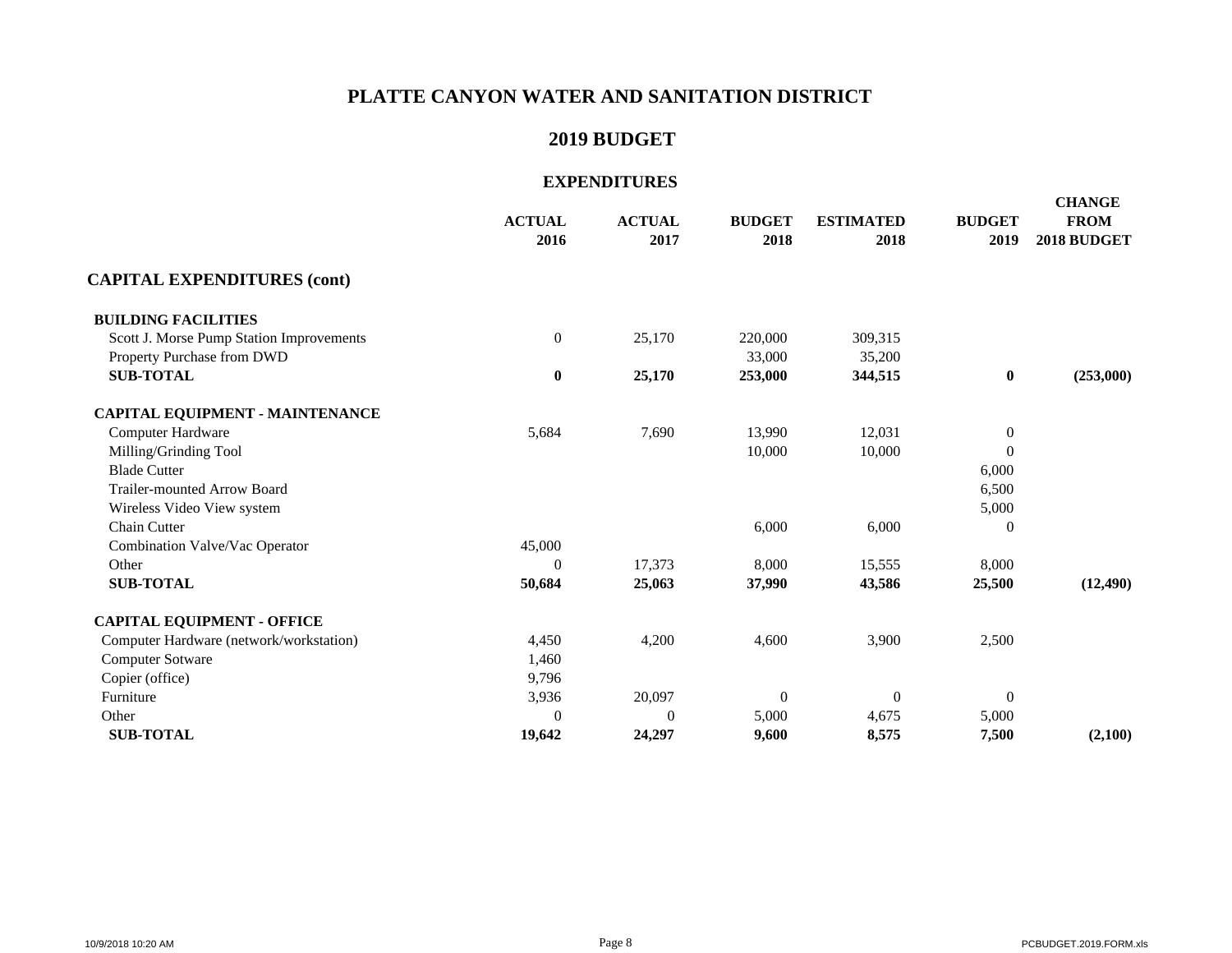### **2019 BUDGET**

|                                       | <b>ACTUAL</b><br>2016 | <b>ACTUAL</b><br>2017 | <b>BUDGET</b><br>2018 | <b>ESTIMATED</b><br>2018 | <b>BUDGET</b><br>2019 | <b>CHANGE</b><br><b>FROM</b><br>2018 BUDGET |
|---------------------------------------|-----------------------|-----------------------|-----------------------|--------------------------|-----------------------|---------------------------------------------|
| <b>CAPITAL EXPENDITURES (cont)</b>    |                       |                       |                       |                          |                       |                                             |
| <b>CONTINGENCY/EMERGENCY</b>          |                       |                       |                       |                          |                       |                                             |
| <b>Emergency Reserve</b>              |                       |                       | 97,279                |                          | 100,365               |                                             |
| Contingency                           |                       |                       | 214,445               |                          | 138,157               |                                             |
| <b>SUB-TOTAL</b>                      |                       |                       | 311,724               |                          | 238,522               | (73,202)                                    |
| <b>SUB-TOTAL CAPITAL EXPENDITURES</b> | 1,148,658             | 1,212,711             | 1,547,130             | 1,161,908                | 1,689,092             | 141,962                                     |
| <b>TOTAL EXPENDITURES</b>             | 3,303,693             | 3,569,094             | 4,001,420             | 3,535,081                | 4,244,144             | 242,723                                     |
| <b>ENDING FUNDS AVAILABLE</b>         | 10,197,626            | 9,773,844             | 9,031,639             | 9,471,113                | 8,572,458             |                                             |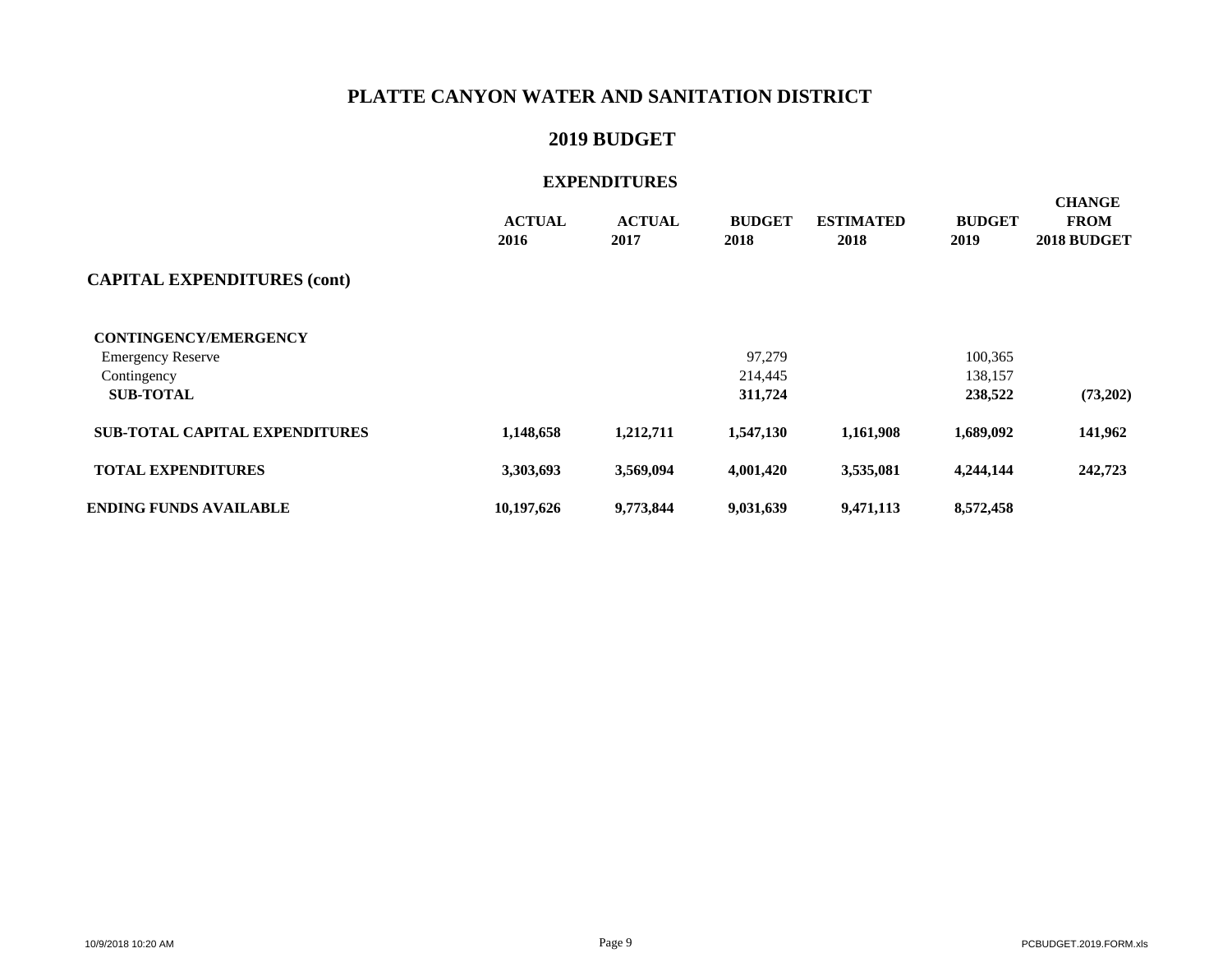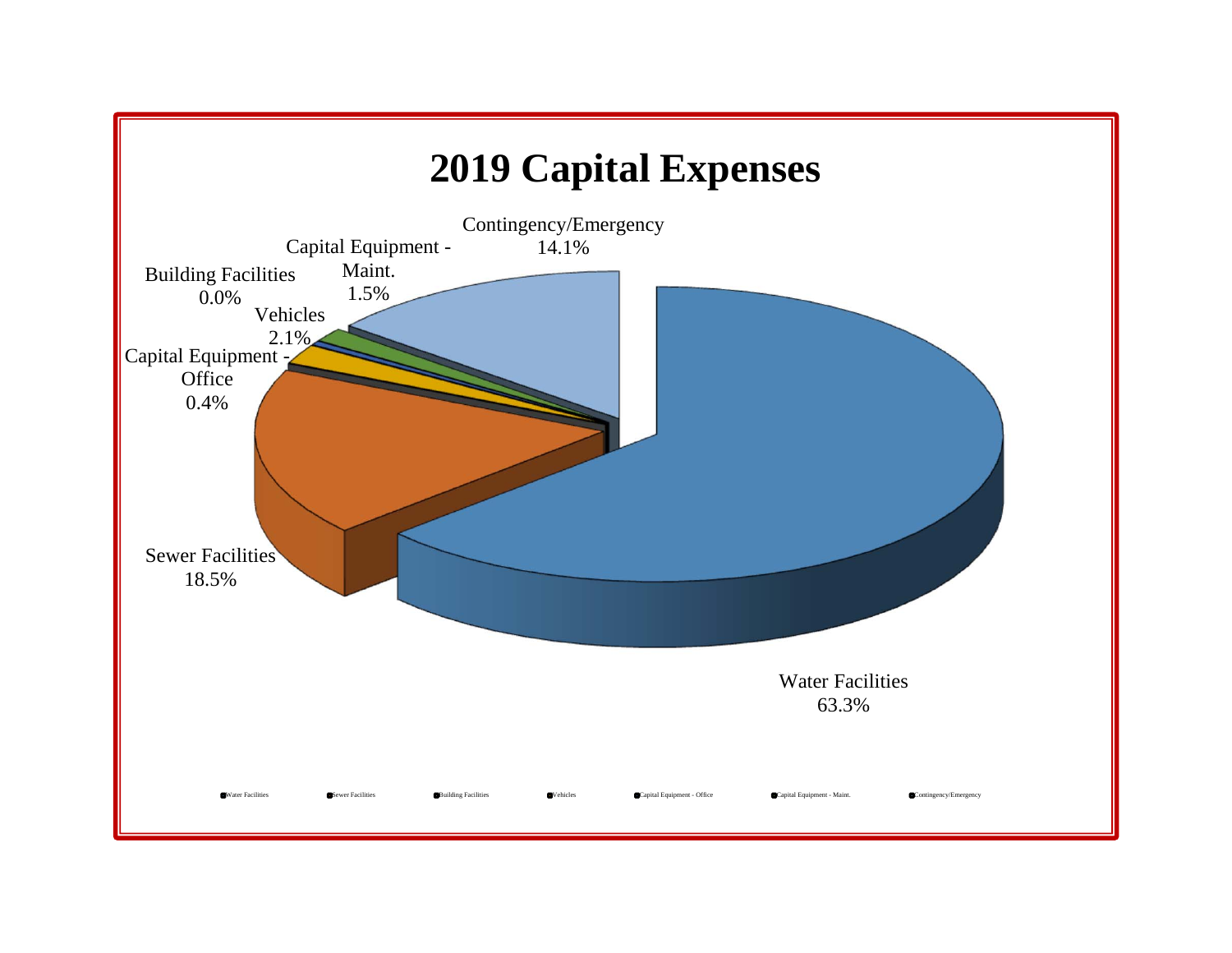### **2019 BUDGET**

### **PROPERTY TAXES**

|                           | <b>TAX</b>     | <b>TAX</b>  | <b>TAX</b>    | <b>TAX</b>   |
|---------------------------|----------------|-------------|---------------|--------------|
|                           | <b>YEAR</b>    | <b>YEAR</b> | <b>YEAR</b>   | <b>YEAR</b>  |
|                           | 2015           | 2016        | 2017          | 2018         |
| <b>MILL LEVY</b>          |                |             |               |              |
| <b>General Operations</b> | 7.104          | 7.104       | 7.104         | 7.104        |
| Abatements                | 0.000          | 0.022       | 0.000         | 0.053        |
| <b>TOTAL MILL LEVY</b>    | 7.104          | 7.126       | 7.104         | 7.157        |
| <b>ASSESSED VALUATION</b> |                |             |               |              |
| Jefferson County          | 165, 635, 322  | 163,160,892 | 181,469,575   | 182,321,542  |
| Arapahoe County           | 43,852,522     | 44,636,824  | 47,782,132    | 48, 362, 774 |
| <b>TOTAL</b>              | 209,487,844    | 207,797,716 | 229, 251, 707 | 230,684,316  |
| PROPERTY TAX REVENUE      |                |             |               |              |
| <b>ASSESSED</b>           |                |             |               |              |
| <b>General Operations</b> | 1,488,202      | 1,476,195   | 1,628,604     | 1,638,781    |
| Abatements                | $\overline{0}$ | 4,572       | $\Omega$      | 12,138       |
| <b>Total</b>              | 1,488,202      | 1,480,767   | 1,628,604     | 1,650,919    |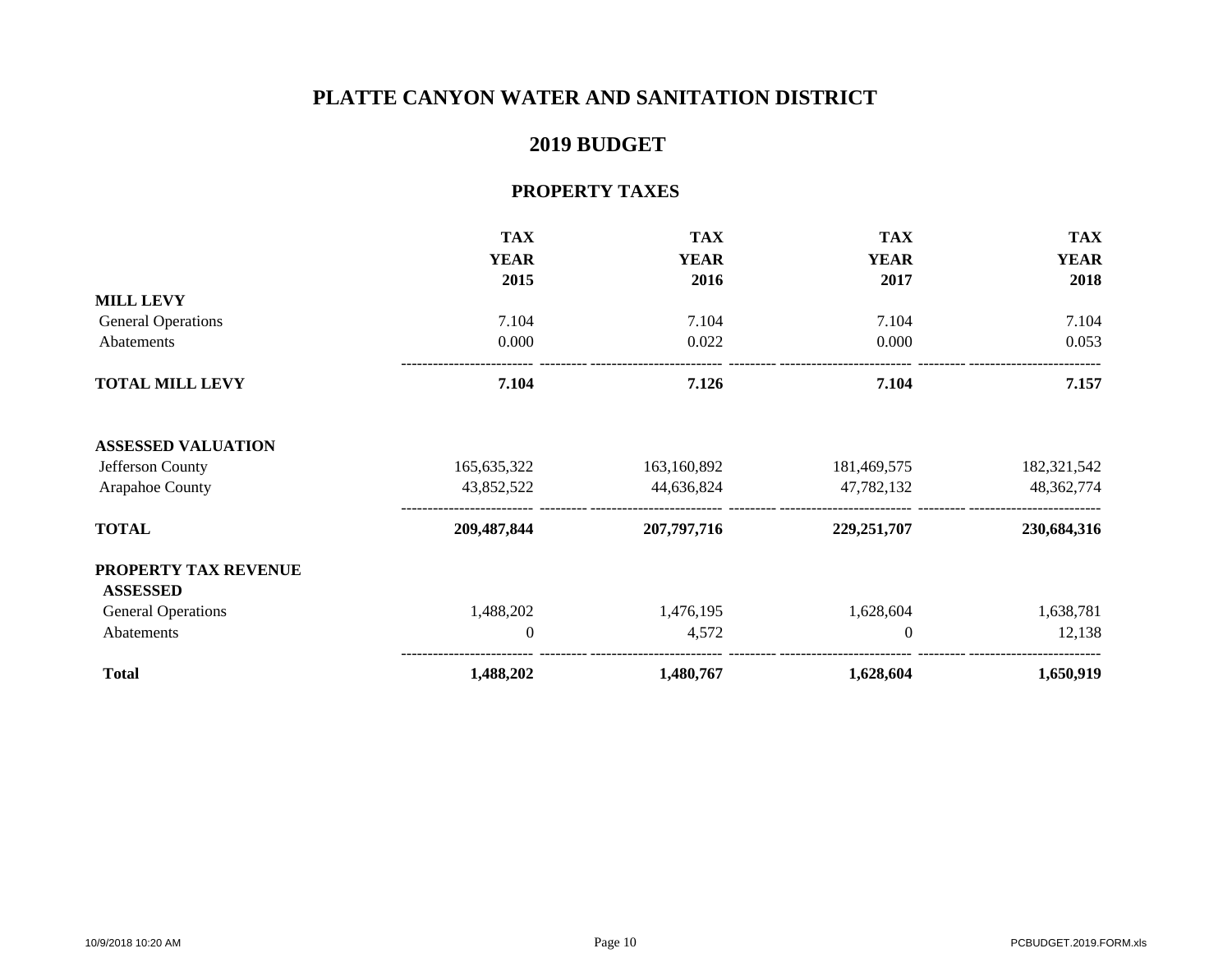### **2019 BUDGET**

### **PROPERTY TAXES**

|                           | <b>TAX</b>  | <b>TAX</b>  | <b>TAX</b>  | <b>TAX</b>  |
|---------------------------|-------------|-------------|-------------|-------------|
|                           | <b>YEAR</b> | <b>YEAR</b> | <b>YEAR</b> | <b>YEAR</b> |
|                           | 2015        | 2016        | 2017        | 2018        |
| <b>Jefferson County</b>   |             |             |             |             |
| <b>General Operations</b> | 1,176,673   | 1,159,095   | 1,289,160   | 1,295,212   |
| Abatements                | $\theta$    | 3,590       | $\theta$    | 9,663       |
| <b>Total</b>              | 1,176,673   | 1,162,685   | 1,289,160   | 1,304,875   |
| <b>Arapahoe County</b>    |             |             |             |             |
| <b>General Operations</b> | 311,528     | 317,100     | 339,444     | 343,569     |
| Abatements                | $\theta$    | 982         | $\theta$    | 2,563       |
| <b>Total</b>              | 311,528     | 318,082     | 339,444     | 346,132     |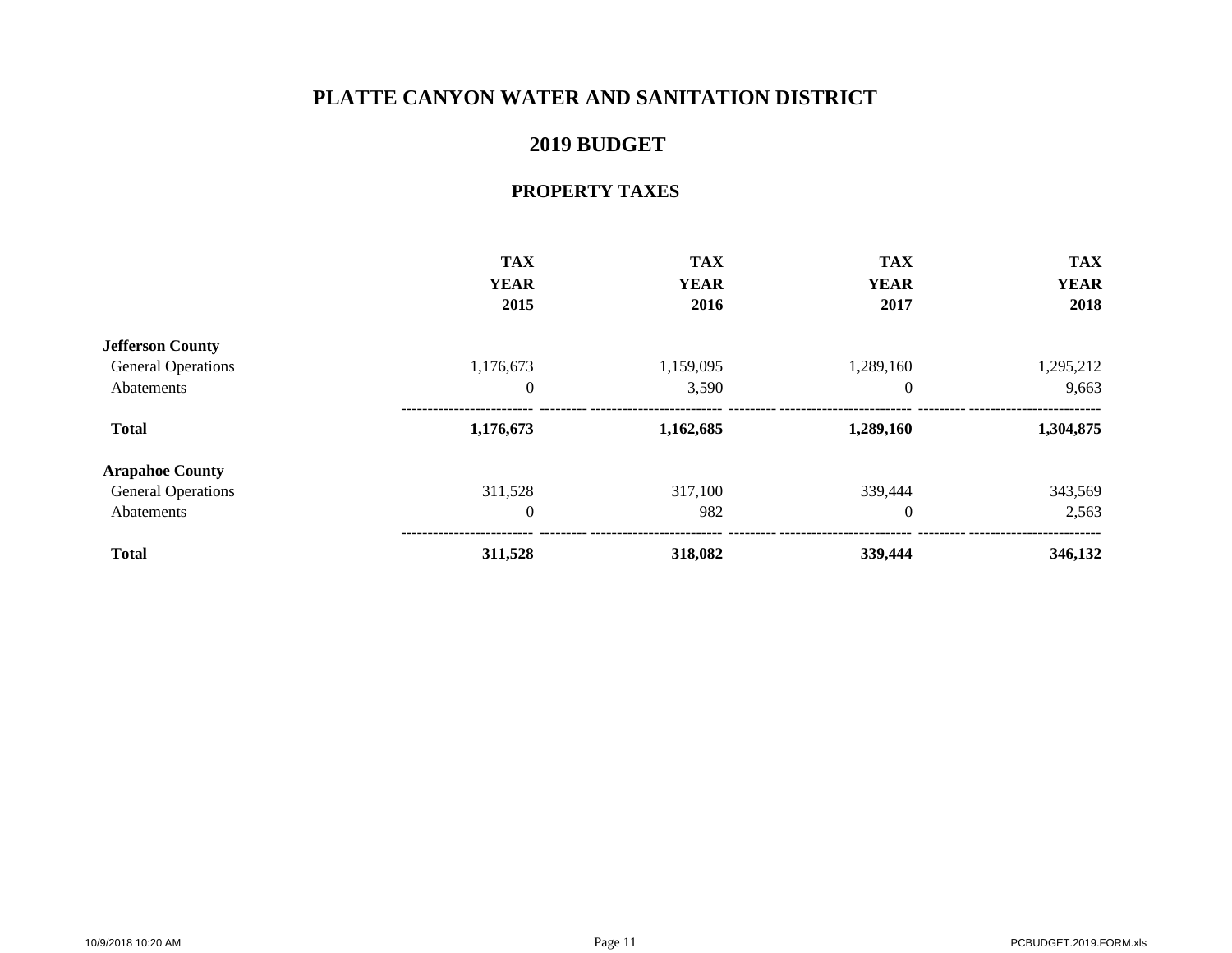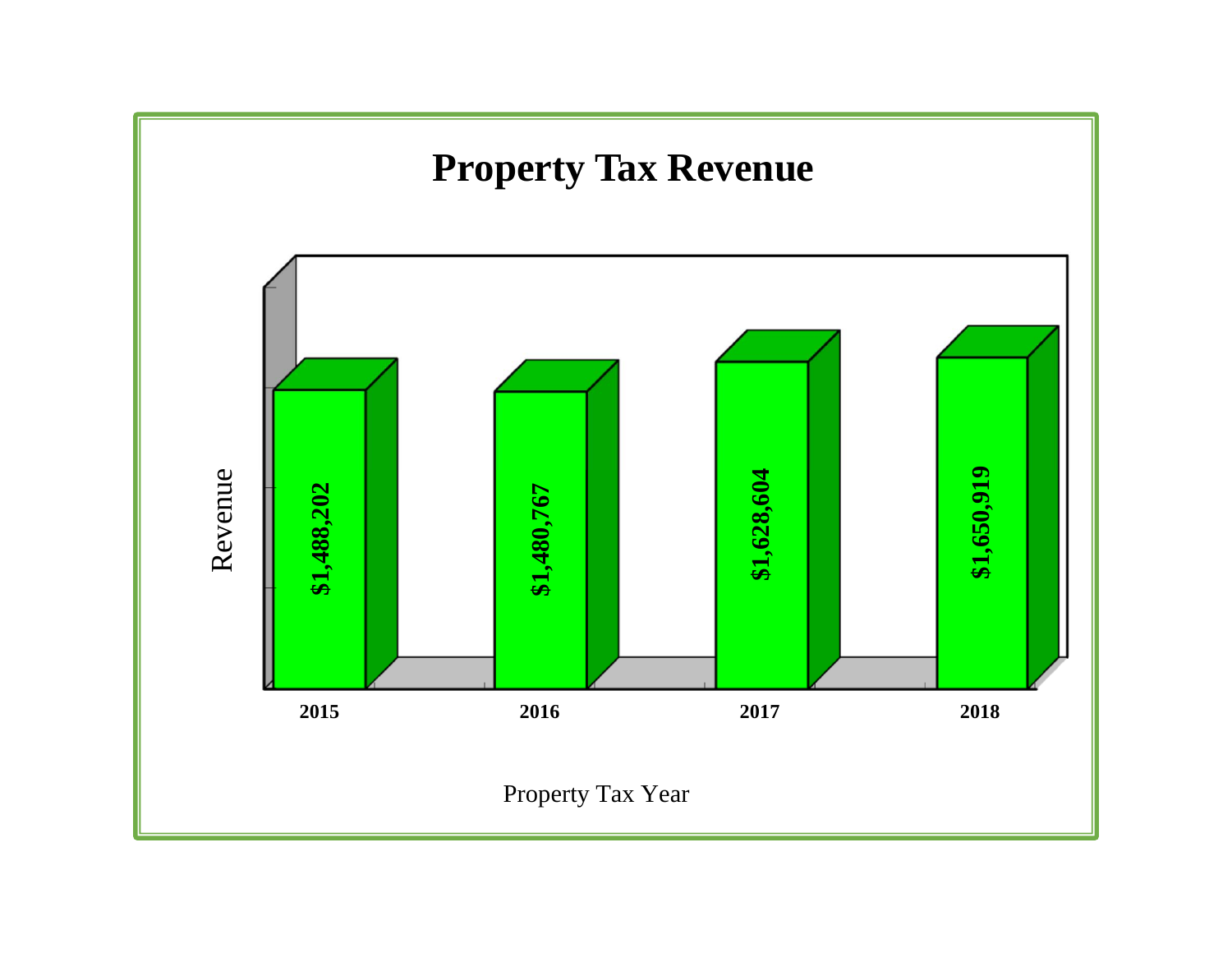### **2019 BUDGET**

### **SCHEDULE I LEASE - PURCHASE SUPPLEMENTAL SCHEDULE(29-1-103(3)(d), C.R.S)**

### **I. Real Property Lease - Purchase Agreements:**

Total Amount to be expended for all Real Property Lease - Purchase Agreements in 2015

\$0.00

#### **II. All Lease - Purchase Agreements Not Involving Real Property:**

Total Amount to be expended for all Non-Real Property Lease - Purchase Agreements in 2015

\$0.00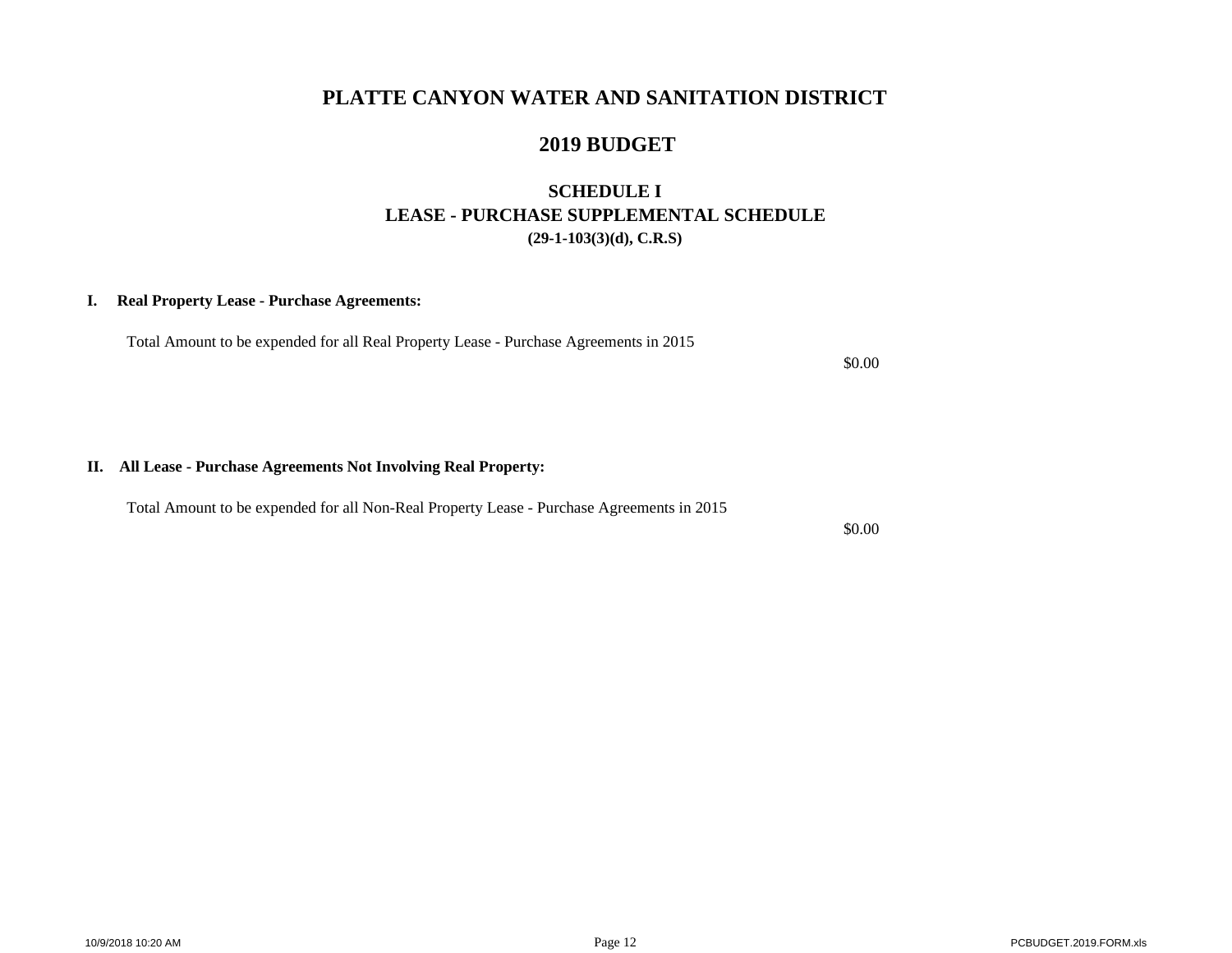### **2019 BUDGET EXHIBIT BPERSONNEL SUMMARY**

|                                             | <b>Current FTE's</b> | <b>Authorize FTE's</b> |
|---------------------------------------------|----------------------|------------------------|
|                                             | 2018                 | 2019                   |
| <b>Maintenance Employees</b>                |                      |                        |
| Supervisor                                  | 1.0                  | 1.0                    |
| Foreman                                     | 1.0                  | 1.0                    |
| Operator I                                  |                      |                        |
| Operator II                                 | 5.0                  | 5.0                    |
| Temporary / Seasonal *                      |                      |                        |
| <b>Administrative Employees</b>             |                      |                        |
| Manager                                     | 1.0                  | 1.0                    |
| <b>Assistant Manager</b>                    | 1.0                  | 1.0                    |
| <b>Construction Coordinator/Inspector</b>   | 1.0                  | 1.0                    |
| <b>Financial Officer</b>                    | 1.0                  | 1.0                    |
| Receptionist / Secretary                    | 2.0                  | 2.0                    |
| Project/Information Technology Technician   | 1.0                  | 1.0                    |
| <b>Total Permanent Employees</b>            | 14.0                 | 14.0                   |
| <b>Total Temporary / Seasonal Employees</b> | 0.0                  | 0.0                    |
| <b>Total Employees</b>                      | 14.0                 | 14.0                   |

 *\* Equivalent full time employees*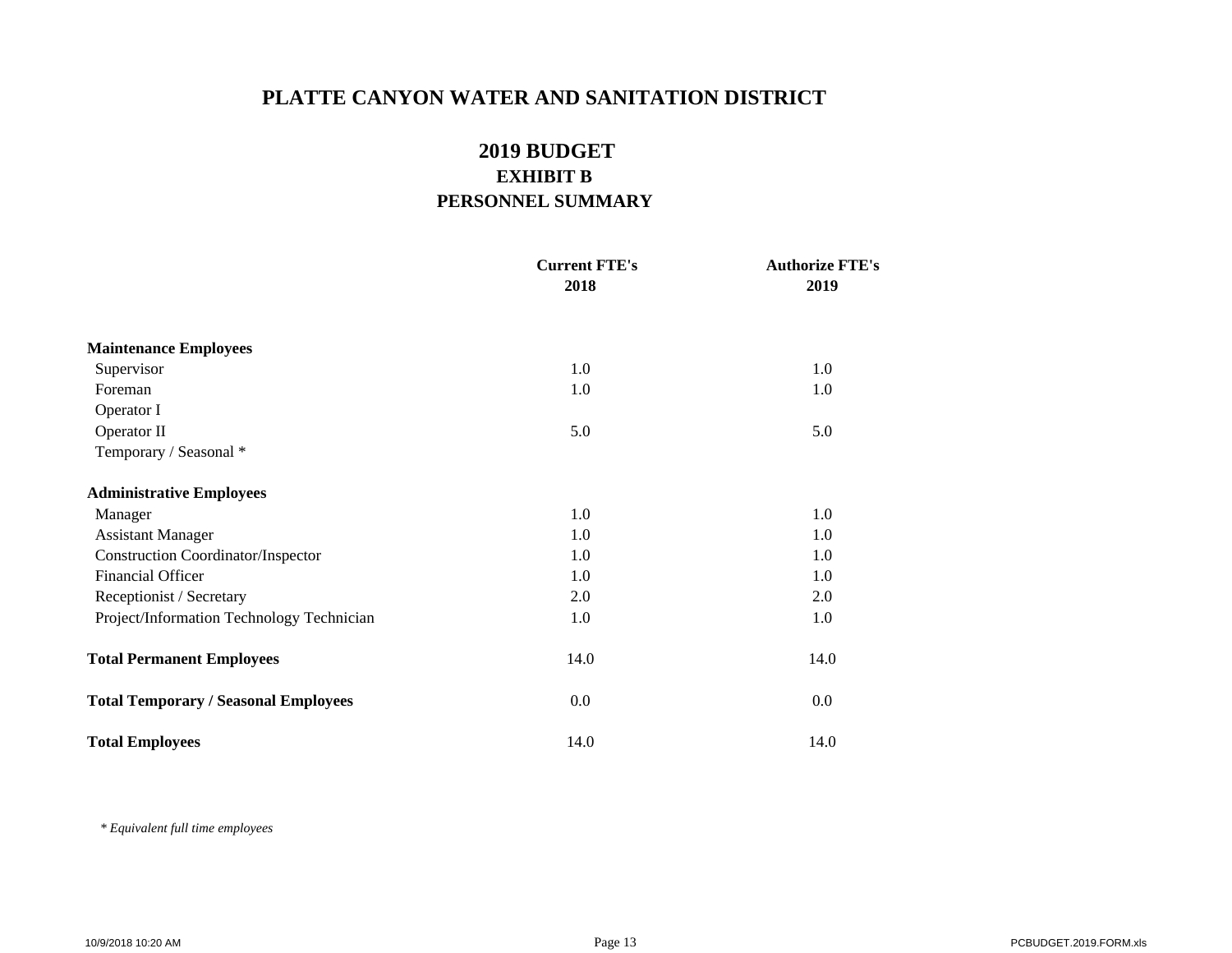|                                            | <b>ACTUAL</b><br>2016 | <b>ACTUAL</b><br>2017 | <b>BUDGET</b><br>2018 | <b>ESTIMATED</b><br>2018 | <b>BUDGET</b><br>2019 | <b>CHANGE</b><br><b>FROM</b><br>2018 BUDGET |
|--------------------------------------------|-----------------------|-----------------------|-----------------------|--------------------------|-----------------------|---------------------------------------------|
| <b>BEGINNING FUNDS AVAILABLE</b>           | 20,956                | 23,240                | 25,672                | 25,973                   | 28,665                |                                             |
| <b>REVENUE</b>                             |                       |                       |                       |                          |                       |                                             |
| Property taxes                             | 28,692                | 28,524                | 28,525                | 28,525                   | 28,525                | $\boldsymbol{0}$                            |
| Specific ownership                         | 2,301                 | 2,787                 | 2,139                 | 2,550                    | 2,139                 | $\boldsymbol{0}$                            |
| Loan Proceeds                              | $\boldsymbol{0}$      | $\boldsymbol{0}$      | $\mathbf{0}$          | $\boldsymbol{0}$         | $\boldsymbol{0}$      | $\mathbf{0}$                                |
| Contribution from Columbine Townhouses III |                       |                       | $\boldsymbol{0}$      | $\mathbf{0}$             | $\mathbf{0}$          | $\mathbf{0}$                                |
| Investment income                          | 247                   | 375                   | 257                   | 570                      | 570                   | 313                                         |
| <b>TOTAL REVENUE</b>                       | 31,240                | 31,686                | 30,921                | 31,645                   | 31,235                | 314                                         |
| <b>EXPENDITURES</b>                        |                       |                       |                       |                          |                       |                                             |
| <b>Debt Service</b>                        |                       |                       |                       |                          |                       |                                             |
| Principal                                  | 19,133                | 19,858                | 20,609                | 20,609                   | 21,389                | 780                                         |
| Interest                                   | 9,392                 | 8,667                 | 7,916                 | 7,916                    | 7,136                 | $-780$                                      |
| <b>Capital Expenditures</b>                |                       |                       |                       |                          |                       |                                             |
| Water facilities                           |                       |                       | $\boldsymbol{0}$      | $\boldsymbol{0}$         | $\boldsymbol{0}$      | $\boldsymbol{0}$                            |
| <b>Miscellaneous</b>                       |                       |                       |                       |                          |                       |                                             |
| Treasurer fees                             | 431                   | 428                   | 430                   | 428                      | 430                   | $\boldsymbol{0}$                            |
| <b>TOTAL EXPENDITURES</b>                  | 28,956                | 28,953                | 28,955                | 28,953                   | 28,955                | $\bf{0}$                                    |
| <b>ENDING FUNDS AVAILABLE</b>              | 23,240                | 25,973                | 27,638                | 28,665                   | 30,945                |                                             |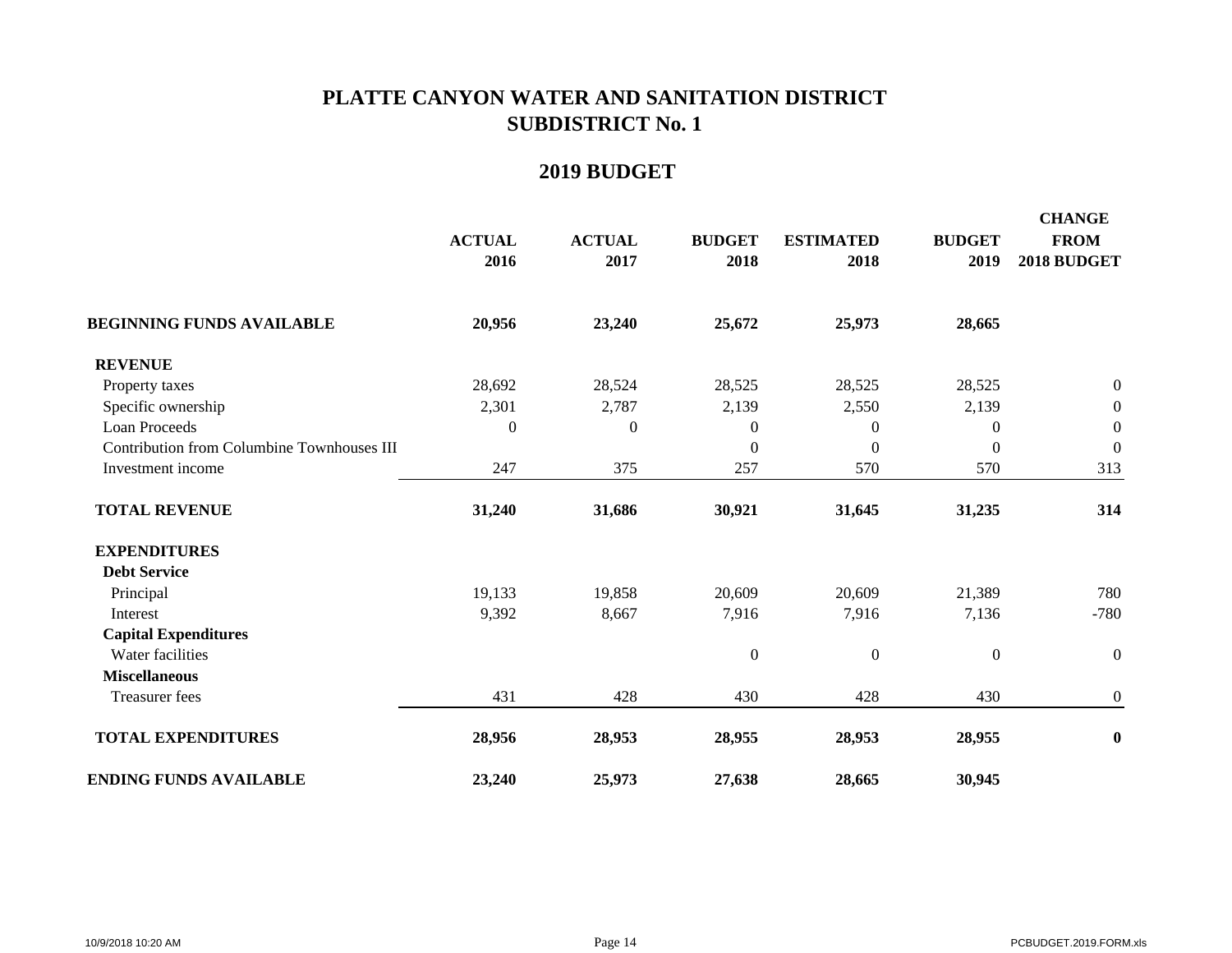| PROPERTY TAXES            |                 |                 |                 |                 |
|---------------------------|-----------------|-----------------|-----------------|-----------------|
|                           | <b>TAX YEAR</b> | <b>TAX YEAR</b> | <b>TAX YEAR</b> | <b>TAX YEAR</b> |
|                           | 2015            | 2016            | 2017            | 2018            |
| <b>MILL LEVY</b>          |                 |                 |                 |                 |
| Debt Service              | 30.187          | 29.895          | 23.052          | 22.986          |
| Abatements                | 0.000           | 0.000           | 0.000           | 0.000           |
| <b>TOTAL MILL LEVY</b>    | 30.187          | 29.895          | 23.052          | 22.986          |
| <b>ASSESSED VALUATION</b> |                 |                 |                 |                 |
| Jefferson County          | 950,483         | 954,152         | 1,237,435       | 1,240,946       |
| <b>TOTAL</b>              | 950,483         | 954,152         | 1,237,435       | 1,240,946       |
| PROPERTY TAX REVENUE      |                 |                 |                 |                 |
| <b>ASSESSED</b>           |                 |                 |                 |                 |
| Debt Service              | 28,692          | 28,524          | 28,525          | 28,525          |
| Abatements                | $\Omega$        | $\mathbf{0}$    | $\Omega$        | $\Omega$        |
| <b>Total</b>              | 28,692          | 28,524          | 28,525          | 28,525          |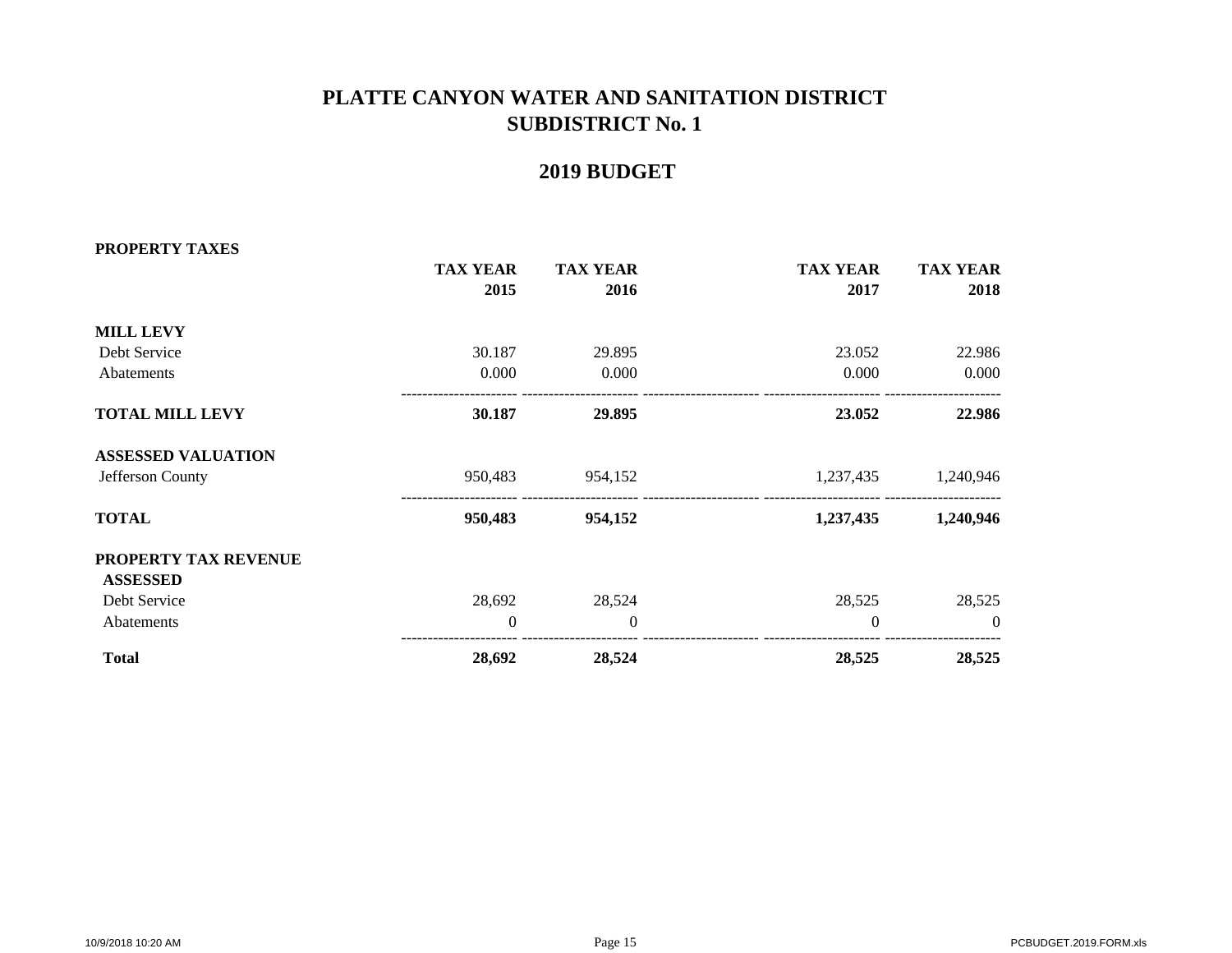|                                           | <b>ACTUAL</b><br>2016 | <b>ACTUAL</b><br>2017 | <b>BUDGET</b><br>2018 | <b>ESTIMATED</b><br>2018 | <b>BUDGET</b><br>2019 | <b>CHANGE</b><br><b>FROM</b><br>2018 BUDGET |
|-------------------------------------------|-----------------------|-----------------------|-----------------------|--------------------------|-----------------------|---------------------------------------------|
| <b>BEGINNING FUNDS AVAILABLE</b>          | 16,263                | 18,353                | 20,625                | 21,092                   | 23,313                |                                             |
| <b>REVENUE</b>                            |                       |                       |                       |                          |                       |                                             |
| Property taxes                            | 29,088                | 29,084                | 29,085                | 29,085                   | 29,085                | $\boldsymbol{0}$                            |
| Specific ownership                        | 2,333                 | 2,841                 | 2,181                 | 2,181                    | 2,181                 | $\boldsymbol{0}$                            |
| Loan Proceeds                             |                       |                       | $\mathbf{0}$          | $\boldsymbol{0}$         | $\boldsymbol{0}$      | $\mathbf{0}$                                |
| Contribution from Columbine Townhouses IV |                       |                       | $\boldsymbol{0}$      | $\mathbf{0}$             | $\mathbf{0}$          | $\mathbf{0}$                                |
| Investment income                         | 190                   | 336                   | 206                   | 480                      | 465                   | 259                                         |
| <b>TOTAL REVENUE</b>                      | 31,611                | 32,261                | 31,472                | 31,746                   | 31,732                | 259                                         |
| <b>EXPENDITURES</b>                       |                       |                       |                       |                          |                       |                                             |
| <b>Debt Service</b>                       |                       |                       |                       |                          |                       |                                             |
| Principal                                 | 18,688                | 19,347                | 20,031                | 20,031                   | 20,738                | 707                                         |
| Interest                                  | 10,397                | 9,738                 | 9,054                 | 9,054                    | 8,347                 | $-707$                                      |
| <b>Capital Expenditures</b>               |                       |                       |                       |                          |                       |                                             |
| Water facilities                          |                       |                       | $\boldsymbol{0}$      | $\boldsymbol{0}$         | $\boldsymbol{0}$      | $\boldsymbol{0}$                            |
| <b>Miscellaneous</b>                      |                       |                       |                       |                          |                       |                                             |
| Treasurer fees                            | 436                   | 437                   | 440                   | 440                      | 440                   | $\boldsymbol{0}$                            |
| <b>TOTAL EXPENDITURES</b>                 | 29,521                | 29,522                | 29,525                | 29,525                   | 29,525                | $\bf{0}$                                    |
| <b>ENDING FUNDS AVAILABLE</b>             | 18,353                | 21,092                | 22,572                | 23,313                   | 25,519                |                                             |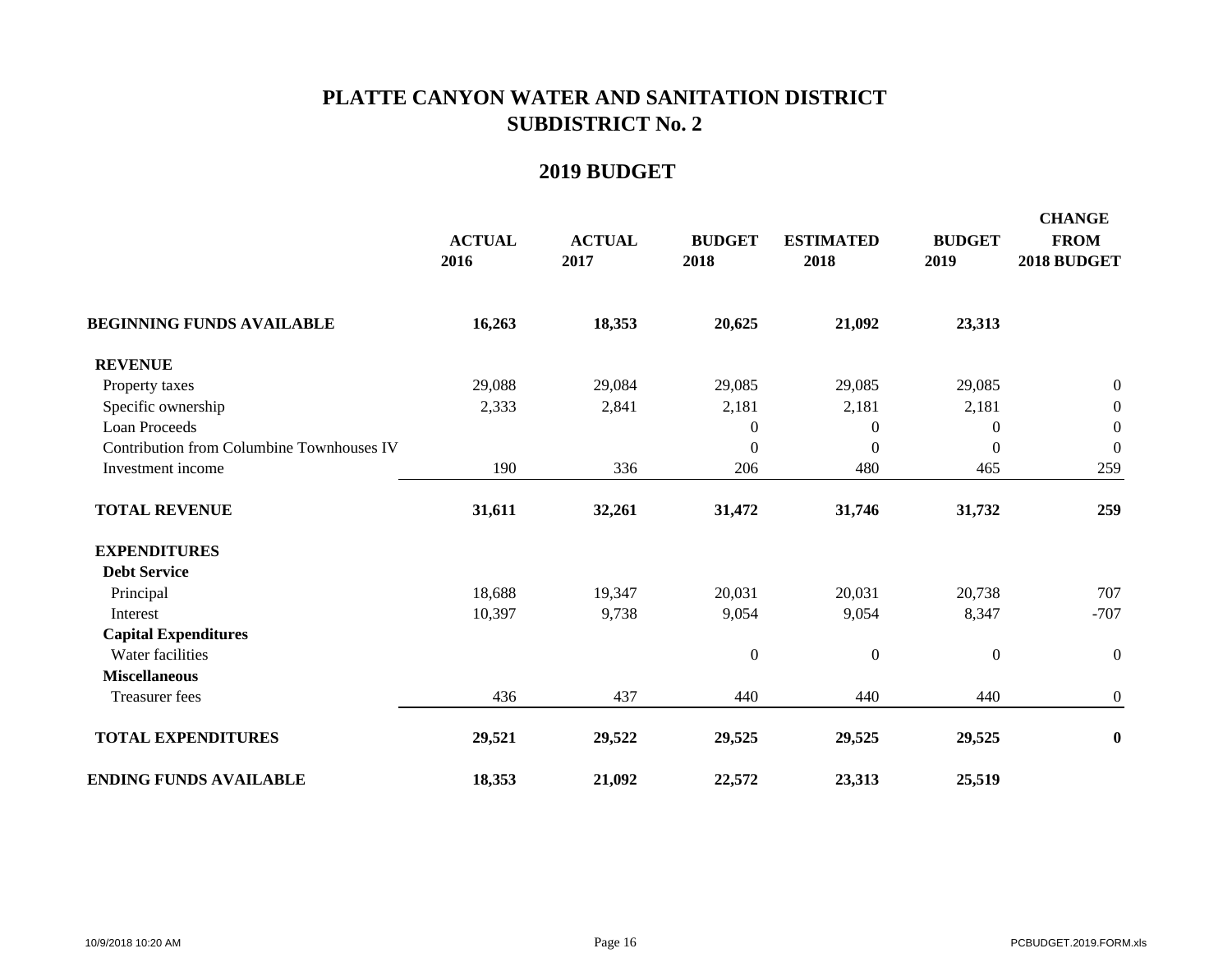| PROPERTY TAXES            |                  |                 |                 |                 |
|---------------------------|------------------|-----------------|-----------------|-----------------|
|                           | <b>TAX YEAR</b>  | <b>TAX YEAR</b> | <b>TAX YEAR</b> | <b>TAX YEAR</b> |
|                           | 2015             | 2016            | 2017            | 2018            |
| <b>MILL LEVY</b>          |                  |                 |                 |                 |
| Debt Service              | 28.340           | 28.336          | 22.439          | 21.719          |
| Abatements                | 0.000            | 0.000           | 0.000           | 0.000           |
| <b>TOTAL MILL LEVY</b>    | 28.340           | 28.336          | 22.439          | 21.719          |
| <b>ASSESSED VALUATION</b> |                  |                 |                 |                 |
| Jefferson County          | 1,026,394        | 1,026,394       | 1,296,177       | 1,339,140       |
| <b>TOTAL</b>              | 1,026,394        | 1,026,394       | 1,296,177       | 1,339,140       |
| PROPERTY TAX REVENUE      |                  |                 |                 |                 |
| <b>ASSESSED</b>           |                  |                 |                 |                 |
| Debt Service              | 29,088           | 29,084          | 29,085          | 29,085          |
| Abatements                | $\boldsymbol{0}$ | $\theta$        | $\mathbf{0}$    | $\theta$        |
| <b>Total</b>              | 29,088           | 29,084          | 29,085          | 29,085          |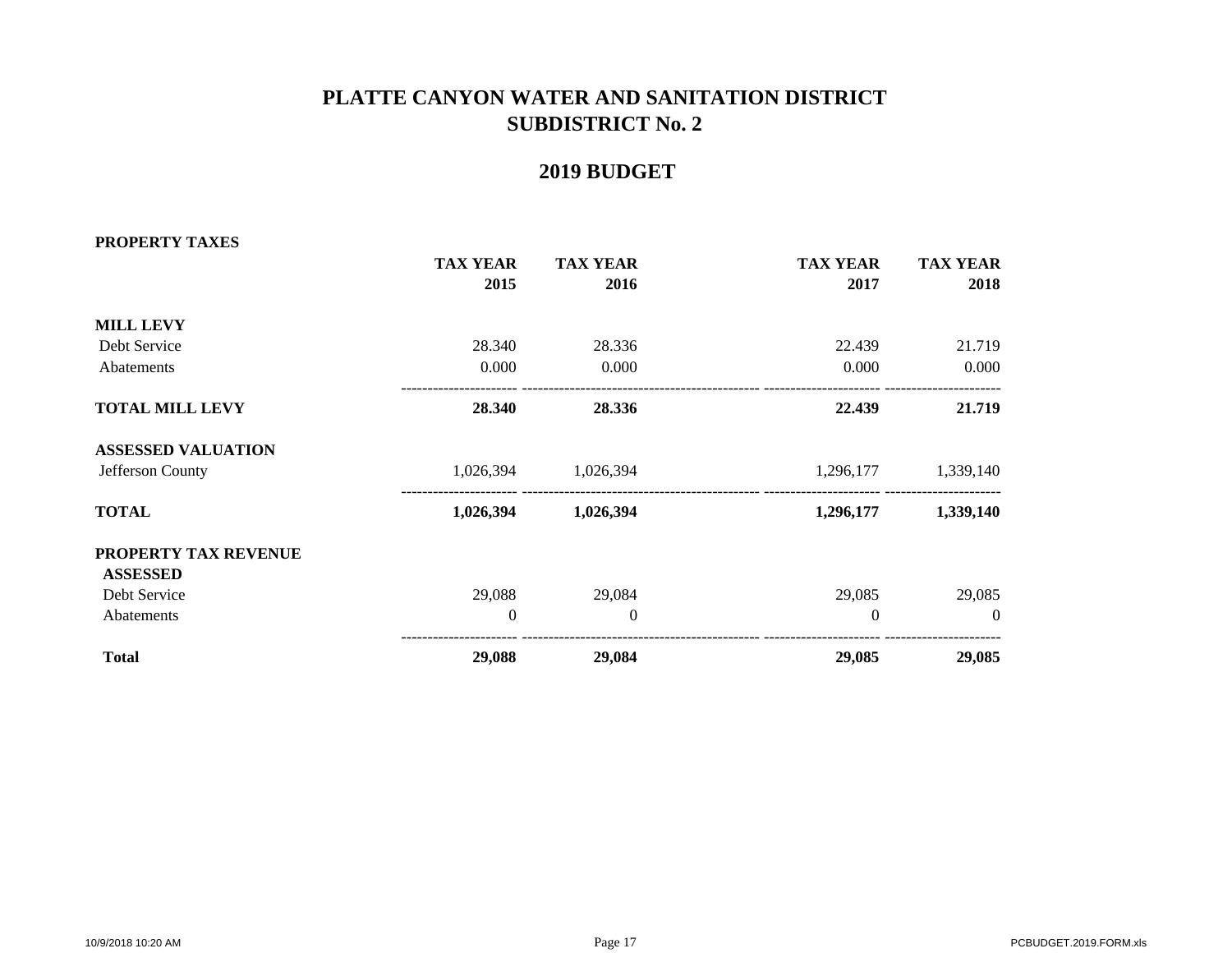#### **PLATTE CANYON WATER AND SANITATION DISTRICT TenYear Financial Plan (2019-2028)**

**Summary**

| <b>BEGINNING FUNDS AVAILABLE</b><br>\$9,773,844<br>\$9,471,113<br>\$7,741,554<br>\$7,317,384<br>\$10,197,626<br>\$8,572,458<br>\$7,585,207<br>\$7,400,708<br>\$7,566,559<br>\$7,247,537<br>\$7,500,980<br><b>REVENUES</b><br>Property taxes General Revenue (Exhibit 1)<br>1,483,781<br>1,628,604<br>1,650,920<br>1,639,742<br>1,722,989<br>1,723,998<br>1,827,437<br>1,827,437<br>1,940,766<br>1,943,881<br>2,063,817<br>Property taxes Debt Service (Exhibit 1)<br>$\mathbf{0}$<br>$\mathbf{0}$<br>$\mathbf{0}$<br>$\overline{0}$<br>$\theta$<br>$\overline{0}$<br>$\mathbf{0}$<br>$\mathbf{0}$<br>$\mathbf{0}$<br>$\mathbf{0}$<br>$\mathbf{0}$<br>Specific ownership taxes<br>140,833<br>141,701<br>122,909<br>114,782<br>120,609<br>120,680<br>127,921<br>127,921<br>135,854<br>136,072<br>144,467<br>Investment income (2019 @1.85%, 2020 @<br>$2.0\% + 0.25\%$ /yr max 3.0%)<br>118,270<br>159,860<br>175,220<br>171,449<br>174,185<br>189,630<br>201,228<br>222,021<br>226,997<br>217,426<br>225,029<br>Contract maintenance (2020 @ 3.1%)<br>1,426,327<br>1,370,660<br>1,287,985<br>1,383,440<br>1,470,543<br>1,516,130<br>1,563,130<br>1,611,587<br>1,661,546<br>1.713.054<br>1,766,158<br>12,500<br>Other<br>19,868<br>9,200<br>9,000<br>9,216<br>12,500<br>12,500<br>12,500<br>12,500<br>12,500<br>12,500<br><b>System Development Fees</b><br>11,900<br>5,000<br>4,000<br>4,000<br>15,600<br>$\mathbf{0}$<br>50,700<br>42,900<br>42,900<br>42,900<br>$\bf{0}$<br>Contingency Addback<br>$\mathbf{0}$<br>Bond proceeds<br>$\mathbf{0}$<br>$\Omega$<br>$\overline{0}$<br>$\Omega$<br>$\Omega$<br>$\Omega$<br>$\Omega$<br>$\mathbf{0}$<br>$\Omega$<br>$\Omega$<br>$\theta$<br>3,232,350<br>3,345,489<br>3,365,515<br>3,562,937<br>3,732,216<br>4,254,872<br>TOTAL REVENUE<br>3,145,312<br>3,516,426<br>3,852,166<br>4,020,562<br>4,065,833 | \$7,851,522<br>2,067,119<br>$\Omega$ |
|-----------------------------------------------------------------------------------------------------------------------------------------------------------------------------------------------------------------------------------------------------------------------------------------------------------------------------------------------------------------------------------------------------------------------------------------------------------------------------------------------------------------------------------------------------------------------------------------------------------------------------------------------------------------------------------------------------------------------------------------------------------------------------------------------------------------------------------------------------------------------------------------------------------------------------------------------------------------------------------------------------------------------------------------------------------------------------------------------------------------------------------------------------------------------------------------------------------------------------------------------------------------------------------------------------------------------------------------------------------------------------------------------------------------------------------------------------------------------------------------------------------------------------------------------------------------------------------------------------------------------------------------------------------------------------------------------------------------------------------------------------------------------------------------------------------------------------------------------------|--------------------------------------|
|                                                                                                                                                                                                                                                                                                                                                                                                                                                                                                                                                                                                                                                                                                                                                                                                                                                                                                                                                                                                                                                                                                                                                                                                                                                                                                                                                                                                                                                                                                                                                                                                                                                                                                                                                                                                                                                     |                                      |
|                                                                                                                                                                                                                                                                                                                                                                                                                                                                                                                                                                                                                                                                                                                                                                                                                                                                                                                                                                                                                                                                                                                                                                                                                                                                                                                                                                                                                                                                                                                                                                                                                                                                                                                                                                                                                                                     |                                      |
|                                                                                                                                                                                                                                                                                                                                                                                                                                                                                                                                                                                                                                                                                                                                                                                                                                                                                                                                                                                                                                                                                                                                                                                                                                                                                                                                                                                                                                                                                                                                                                                                                                                                                                                                                                                                                                                     | 144,698                              |
|                                                                                                                                                                                                                                                                                                                                                                                                                                                                                                                                                                                                                                                                                                                                                                                                                                                                                                                                                                                                                                                                                                                                                                                                                                                                                                                                                                                                                                                                                                                                                                                                                                                                                                                                                                                                                                                     | 235,546                              |
|                                                                                                                                                                                                                                                                                                                                                                                                                                                                                                                                                                                                                                                                                                                                                                                                                                                                                                                                                                                                                                                                                                                                                                                                                                                                                                                                                                                                                                                                                                                                                                                                                                                                                                                                                                                                                                                     | 1,820,909                            |
|                                                                                                                                                                                                                                                                                                                                                                                                                                                                                                                                                                                                                                                                                                                                                                                                                                                                                                                                                                                                                                                                                                                                                                                                                                                                                                                                                                                                                                                                                                                                                                                                                                                                                                                                                                                                                                                     | 12,500<br>42,900                     |
|                                                                                                                                                                                                                                                                                                                                                                                                                                                                                                                                                                                                                                                                                                                                                                                                                                                                                                                                                                                                                                                                                                                                                                                                                                                                                                                                                                                                                                                                                                                                                                                                                                                                                                                                                                                                                                                     |                                      |
|                                                                                                                                                                                                                                                                                                                                                                                                                                                                                                                                                                                                                                                                                                                                                                                                                                                                                                                                                                                                                                                                                                                                                                                                                                                                                                                                                                                                                                                                                                                                                                                                                                                                                                                                                                                                                                                     | $\Omega$                             |
|                                                                                                                                                                                                                                                                                                                                                                                                                                                                                                                                                                                                                                                                                                                                                                                                                                                                                                                                                                                                                                                                                                                                                                                                                                                                                                                                                                                                                                                                                                                                                                                                                                                                                                                                                                                                                                                     | 4,323,673                            |
| <b>EXPENSES</b>                                                                                                                                                                                                                                                                                                                                                                                                                                                                                                                                                                                                                                                                                                                                                                                                                                                                                                                                                                                                                                                                                                                                                                                                                                                                                                                                                                                                                                                                                                                                                                                                                                                                                                                                                                                                                                     |                                      |
| Operations (2020 @ 3.1%)                                                                                                                                                                                                                                                                                                                                                                                                                                                                                                                                                                                                                                                                                                                                                                                                                                                                                                                                                                                                                                                                                                                                                                                                                                                                                                                                                                                                                                                                                                                                                                                                                                                                                                                                                                                                                            |                                      |
| <b>Water Operations</b><br>136,585<br>190,122<br>146,940<br>151,201<br>155,586<br>160,098<br>164,741<br>169,518<br>174,434<br>179,493<br>184,698                                                                                                                                                                                                                                                                                                                                                                                                                                                                                                                                                                                                                                                                                                                                                                                                                                                                                                                                                                                                                                                                                                                                                                                                                                                                                                                                                                                                                                                                                                                                                                                                                                                                                                    | 190,055                              |
| Water - Remedial Projects<br>52,687<br>33,410<br>51,000<br>52,479<br>54,001<br>55,567<br>57,178<br>58,837<br>60,543<br>62,299<br>64,105<br><b>Sewer Operations</b><br>37.172<br>21,957<br>51,000<br>52,479<br>54,001<br>55,567<br>57,178<br>58,837<br>60,543<br>62,299<br>64,105                                                                                                                                                                                                                                                                                                                                                                                                                                                                                                                                                                                                                                                                                                                                                                                                                                                                                                                                                                                                                                                                                                                                                                                                                                                                                                                                                                                                                                                                                                                                                                    | 65,964<br>65,964                     |
| Sewer - Remedial Projects<br>$\Omega$<br>25,000<br>25,725<br>26,471<br>27,239<br>28,029<br>28,841<br>29,678<br>30,538<br>31,424<br>$\Omega$                                                                                                                                                                                                                                                                                                                                                                                                                                                                                                                                                                                                                                                                                                                                                                                                                                                                                                                                                                                                                                                                                                                                                                                                                                                                                                                                                                                                                                                                                                                                                                                                                                                                                                         | 32,335                               |
| Vehicle & Equipment<br>78,473<br>81,505<br>91,500<br>94,154<br>96,884<br>99,694<br>102,585<br>105,560<br>108,621<br>111,771<br>115,012                                                                                                                                                                                                                                                                                                                                                                                                                                                                                                                                                                                                                                                                                                                                                                                                                                                                                                                                                                                                                                                                                                                                                                                                                                                                                                                                                                                                                                                                                                                                                                                                                                                                                                              | 118,348                              |
| Communications<br>22,329<br>26,507<br>27,276<br>21,010<br>20,530<br>21,700<br>22,977<br>23,643<br>24,329<br>25,034<br>25,760                                                                                                                                                                                                                                                                                                                                                                                                                                                                                                                                                                                                                                                                                                                                                                                                                                                                                                                                                                                                                                                                                                                                                                                                                                                                                                                                                                                                                                                                                                                                                                                                                                                                                                                        | 28,067                               |
| <b>Building Maintenance</b><br>35,578<br>42,235<br>79,924<br>51,200<br>34,575<br>36,609<br>37,671<br>38,764<br>39,888<br>41,044<br>43,460                                                                                                                                                                                                                                                                                                                                                                                                                                                                                                                                                                                                                                                                                                                                                                                                                                                                                                                                                                                                                                                                                                                                                                                                                                                                                                                                                                                                                                                                                                                                                                                                                                                                                                           | 44,720                               |
| Personnel<br>1,599,622<br>1,657,121<br>1,760,397<br>1,811,449<br>1,918,036<br>2,030,895<br>2,089,791<br>2,150,395<br>2,212,756<br>1,863,981<br>1,973,659                                                                                                                                                                                                                                                                                                                                                                                                                                                                                                                                                                                                                                                                                                                                                                                                                                                                                                                                                                                                                                                                                                                                                                                                                                                                                                                                                                                                                                                                                                                                                                                                                                                                                            | 2,276,926                            |
| Administrative<br>116,943<br>116,462<br>123,315<br>130,571<br>138,254<br>143,763<br>113,180<br>119,840<br>126,891<br>134,358<br>142,263<br>Professional & Consulting<br>195,029<br>206,505<br>136,190<br>125,630<br>179,000<br>184,191<br>189,533<br>200,685<br>212,493<br>218,656<br>224,997                                                                                                                                                                                                                                                                                                                                                                                                                                                                                                                                                                                                                                                                                                                                                                                                                                                                                                                                                                                                                                                                                                                                                                                                                                                                                                                                                                                                                                                                                                                                                       | 146,389<br>231,522                   |
| Commercial Insurance<br>42,817<br>44,325<br>50,000<br>51,450<br>52,942<br>54,477<br>56,057<br>57,683<br>59,356<br>61,077<br>62,848                                                                                                                                                                                                                                                                                                                                                                                                                                                                                                                                                                                                                                                                                                                                                                                                                                                                                                                                                                                                                                                                                                                                                                                                                                                                                                                                                                                                                                                                                                                                                                                                                                                                                                                  | 64,671                               |
| Miscellaneous<br>28,140<br>30,430<br>30,760<br>31,652<br>32,570<br>33,514<br>34,486<br>35,487<br>36,516<br>37,575<br>38,664                                                                                                                                                                                                                                                                                                                                                                                                                                                                                                                                                                                                                                                                                                                                                                                                                                                                                                                                                                                                                                                                                                                                                                                                                                                                                                                                                                                                                                                                                                                                                                                                                                                                                                                         | 39,785                               |
| <b>Total Operating Expenses</b><br>2,356,383<br>2,373,173<br>2,555,052<br>2,629,149<br>2,705,394<br>2,783,850<br>2,864,582<br>2,947,655<br>3,033,137<br>3,121,098<br>3,211,610                                                                                                                                                                                                                                                                                                                                                                                                                                                                                                                                                                                                                                                                                                                                                                                                                                                                                                                                                                                                                                                                                                                                                                                                                                                                                                                                                                                                                                                                                                                                                                                                                                                                      | 3,304,746                            |
| Short Term Capital Outlay Expenditures<br>(Exhibit 2)                                                                                                                                                                                                                                                                                                                                                                                                                                                                                                                                                                                                                                                                                                                                                                                                                                                                                                                                                                                                                                                                                                                                                                                                                                                                                                                                                                                                                                                                                                                                                                                                                                                                                                                                                                                               |                                      |
| Vehicles & Equipment<br>25,063<br>318,131<br>61,500<br>155,383<br>368,490<br>144,124<br>67,666<br>367,760<br>31,183<br>31,536<br>517,493                                                                                                                                                                                                                                                                                                                                                                                                                                                                                                                                                                                                                                                                                                                                                                                                                                                                                                                                                                                                                                                                                                                                                                                                                                                                                                                                                                                                                                                                                                                                                                                                                                                                                                            | 66,404                               |
| Office Equipment<br>10,434<br>24,297<br>8,575<br>7,500<br>13,457<br>9,844<br>10,267<br>11,190<br>10,630<br>10,751<br>10,605                                                                                                                                                                                                                                                                                                                                                                                                                                                                                                                                                                                                                                                                                                                                                                                                                                                                                                                                                                                                                                                                                                                                                                                                                                                                                                                                                                                                                                                                                                                                                                                                                                                                                                                         | 10,662                               |
| <b>Building Facilities</b><br>25,170<br>344,515<br>$\Omega$<br>$\mathbf{0}$<br>$\mathbf{0}$<br>$\overline{0}$<br>$\mathbf{0}$<br>$\mathbf{0}$<br>$\mathbf{0}$<br>$\mathbf{0}$                                                                                                                                                                                                                                                                                                                                                                                                                                                                                                                                                                                                                                                                                                                                                                                                                                                                                                                                                                                                                                                                                                                                                                                                                                                                                                                                                                                                                                                                                                                                                                                                                                                                       |                                      |
| Contingency/Emergencies<br>238,522<br><b>Total Short Term Capital Expenses</b><br>74,530<br>671,221<br>307,522<br>168,840<br>378,334<br>154,391<br>78,855<br>378,193<br>41,813<br>42,287<br>528,098                                                                                                                                                                                                                                                                                                                                                                                                                                                                                                                                                                                                                                                                                                                                                                                                                                                                                                                                                                                                                                                                                                                                                                                                                                                                                                                                                                                                                                                                                                                                                                                                                                                 | 77,066                               |
|                                                                                                                                                                                                                                                                                                                                                                                                                                                                                                                                                                                                                                                                                                                                                                                                                                                                                                                                                                                                                                                                                                                                                                                                                                                                                                                                                                                                                                                                                                                                                                                                                                                                                                                                                                                                                                                     |                                      |
| 3,044,394<br>2,862,574<br>3,083,728<br>2,938,242<br>2,943,437<br>3,325,848<br>3,074,950<br>3,739,708<br>2,430,913<br>2,797,989<br>3,163,385<br>Expenses                                                                                                                                                                                                                                                                                                                                                                                                                                                                                                                                                                                                                                                                                                                                                                                                                                                                                                                                                                                                                                                                                                                                                                                                                                                                                                                                                                                                                                                                                                                                                                                                                                                                                             | 3,381,812                            |
| Long Term Capital Outlay Expenditures<br>(Exhibit 2)                                                                                                                                                                                                                                                                                                                                                                                                                                                                                                                                                                                                                                                                                                                                                                                                                                                                                                                                                                                                                                                                                                                                                                                                                                                                                                                                                                                                                                                                                                                                                                                                                                                                                                                                                                                                |                                      |
| Water<br>781,884<br>481,737<br>1,069,152<br>1,373,431<br>867,519<br>680,455<br>1,239,634<br>624,005<br>139,622<br>564,045<br>335,466<br>25,000<br>25,000<br>25,000<br>25,000<br>25,000<br>25,000<br>Sewer<br>356,297<br>8,950<br>312,418<br>25,000<br>25,000                                                                                                                                                                                                                                                                                                                                                                                                                                                                                                                                                                                                                                                                                                                                                                                                                                                                                                                                                                                                                                                                                                                                                                                                                                                                                                                                                                                                                                                                                                                                                                                        | 2,237,883<br>25,000                  |
| <b>Total Long Term Capital Expenses</b><br>1,138,181<br>490,687<br>1,381,570<br>1,398,431<br>589,045<br>892,519<br>705,455<br>360,466<br>1,264,634<br>649,005<br>164,622                                                                                                                                                                                                                                                                                                                                                                                                                                                                                                                                                                                                                                                                                                                                                                                                                                                                                                                                                                                                                                                                                                                                                                                                                                                                                                                                                                                                                                                                                                                                                                                                                                                                            | 2,262,883                            |
| Debt Service (Exhibit 1)                                                                                                                                                                                                                                                                                                                                                                                                                                                                                                                                                                                                                                                                                                                                                                                                                                                                                                                                                                                                                                                                                                                                                                                                                                                                                                                                                                                                                                                                                                                                                                                                                                                                                                                                                                                                                            |                                      |
| $\mathbf{0}$<br>$\mathbf{0}$<br>Prinical payments<br>$\mathbf{0}$<br>$\mathbf{0}$<br>$\mathbf{0}$<br>$\bf{0}$<br>$\bf{0}$<br>$\mathbf{0}$<br>$\overline{0}$<br>$\mathbf{0}$<br>$\mathbf{0}$                                                                                                                                                                                                                                                                                                                                                                                                                                                                                                                                                                                                                                                                                                                                                                                                                                                                                                                                                                                                                                                                                                                                                                                                                                                                                                                                                                                                                                                                                                                                                                                                                                                         | $\overline{0}$                       |
| $\mathbf{0}$<br>Interest payments<br>$\mathbf{0}$<br>$\mathbf{0}$<br>$\theta$<br>$\mathbf{0}$<br>$\mathbf{0}$<br>$\mathbf{0}$<br>$\theta$<br>$\mathbf{0}$<br>$\mathbf{0}$<br>$\mathbf{0}$                                                                                                                                                                                                                                                                                                                                                                                                                                                                                                                                                                                                                                                                                                                                                                                                                                                                                                                                                                                                                                                                                                                                                                                                                                                                                                                                                                                                                                                                                                                                                                                                                                                           | $\theta$                             |
| <b>Total Debt Service Expenses</b><br>$\bf{0}$<br>$\theta$<br>0<br>$\theta$<br>0<br>$\bf{0}$<br>$\mathbf{0}$<br>$\theta$<br>$\theta$<br>$\bf{0}$<br>$\theta$                                                                                                                                                                                                                                                                                                                                                                                                                                                                                                                                                                                                                                                                                                                                                                                                                                                                                                                                                                                                                                                                                                                                                                                                                                                                                                                                                                                                                                                                                                                                                                                                                                                                                        | $\theta$                             |
| 4,244,144<br><b>TOTAL EXPENSES</b><br>3,569,094<br>3,535,081<br>4,196,420<br>3,672,773<br>3,830,761<br>3,648,892<br>3,686,314<br>4,339,584<br>3,812,390<br>3,904,330                                                                                                                                                                                                                                                                                                                                                                                                                                                                                                                                                                                                                                                                                                                                                                                                                                                                                                                                                                                                                                                                                                                                                                                                                                                                                                                                                                                                                                                                                                                                                                                                                                                                                | 5,644,695                            |
| 83,324<br>-898,655<br>$-830,904$<br>$-267,823$<br>165,852<br>$-319,022$<br>253,443<br>350,542<br>Annual Surplus/(Deficit)<br>-423,782<br>$-302,731$<br>$-156,346$                                                                                                                                                                                                                                                                                                                                                                                                                                                                                                                                                                                                                                                                                                                                                                                                                                                                                                                                                                                                                                                                                                                                                                                                                                                                                                                                                                                                                                                                                                                                                                                                                                                                                   |                                      |
| 8,572,458<br>9,773,844<br>9,471,113<br>7,741,554<br>7,585,207<br>7,317,384<br>7,400,708<br>7,566,559<br>7,247,537<br>7,500,980<br>7,851,522<br>ENDING FUNDS AVAILABLE                                                                                                                                                                                                                                                                                                                                                                                                                                                                                                                                                                                                                                                                                                                                                                                                                                                                                                                                                                                                                                                                                                                                                                                                                                                                                                                                                                                                                                                                                                                                                                                                                                                                               | $-1,321,023$                         |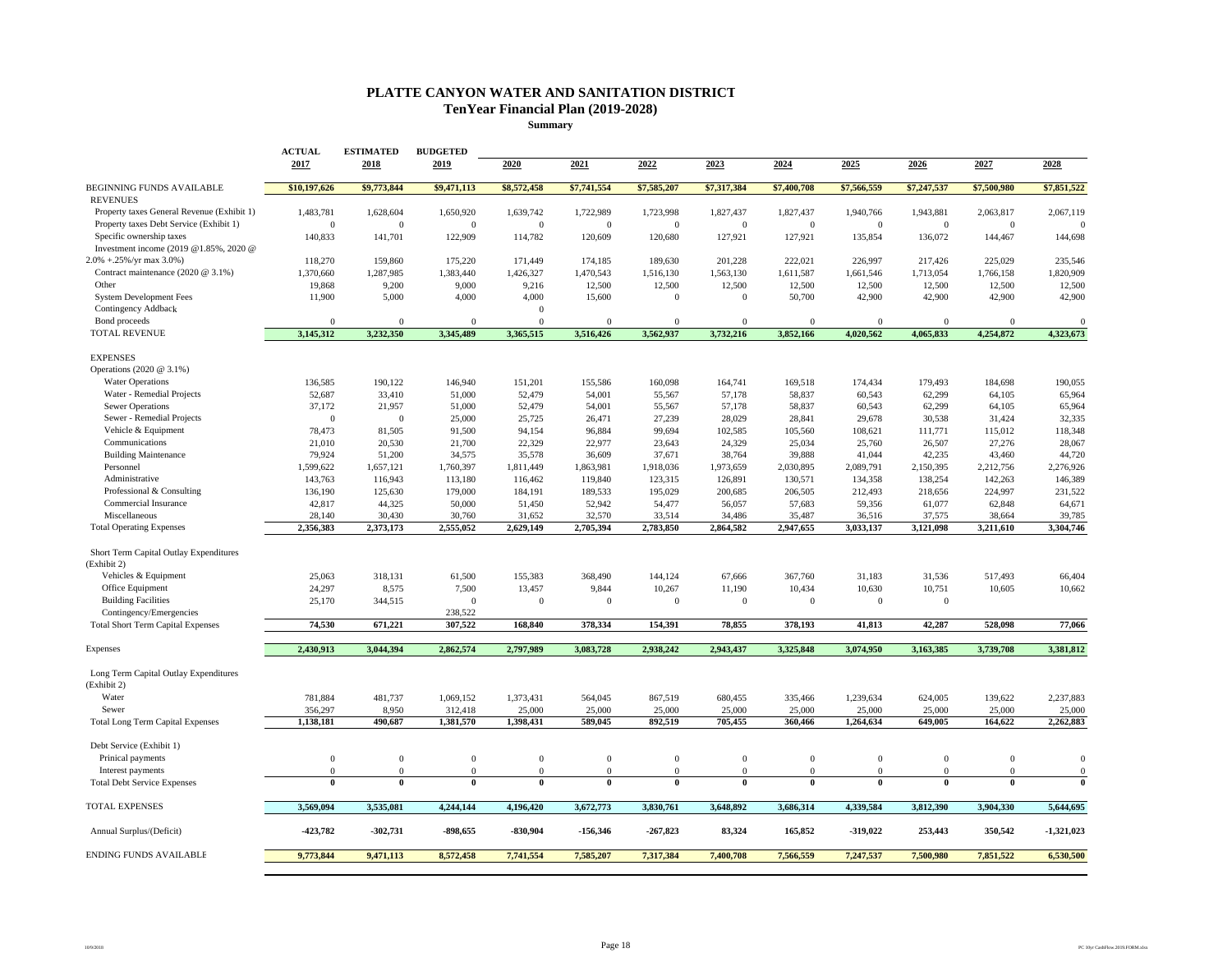#### **PLATTE CANYON WATER AND SANITATION DISTRICT TenYear Financial Plan (2019-2028)**

#### **EXHIBIT 1 PROPERTY TAX REVENUE**

|                                                                       | <b>ESTIMATED</b><br><b>ACTUAL</b> |                        |                      |                      |                      |                      |                      |                      |                      |                      |                      |                      |
|-----------------------------------------------------------------------|-----------------------------------|------------------------|----------------------|----------------------|----------------------|----------------------|----------------------|----------------------|----------------------|----------------------|----------------------|----------------------|
|                                                                       | 2017                              | 2018                   | 2019                 | 2020                 | 2021                 | 2022                 | 2023                 | 2024                 | 2025                 | 2026                 | 2027                 | 2028                 |
| <b>Assessed Valuation</b>                                             |                                   |                        |                      |                      |                      |                      |                      |                      |                      |                      |                      |                      |
| Taps Sold                                                             | 9                                 | 5                      |                      | 5                    |                      | $\Omega$             | $\overline{0}$       | 13                   | 11                   | 11                   | 11                   | 11                   |
| <b>Total Taps</b>                                                     | 6,812                             | 6,821                  | 6,826                | 6,830                | 6,835                | 6,839                | 6,839                | 6,839                | 6,852                | 6,863                | 6,874                | 6,885                |
| Assessed Value per Tap<br>$(+5\% - 2020,$ then<br>6% every even year) | 30,505                            | 33,610                 | 33,795               | 33,795               | 35,485               | 35,485               | 37,614               | 37,614               | 39,871               | 39,871               | 42,263               | 42,263               |
| New Assessed Value                                                    | 274,542                           | 168,048                | 135,180              | 168,975              | 141,939              | $\overline{0}$       | $\overline{0}$       | 488,979              | 438,577              | 438,577              | 464,891              | 464,891              |
| <b>Assessed Value</b>                                                 | 207,797,716                       | 229, 251, 707          | 230,684,316          | 230,819,496          | 242,537,894          | 242,679,833          | 257,240,623          | 257,240,623          | 273,193,378          | 273,631,955          | 290,514,763          | 290,979,654          |
| <b>General Operations</b>                                             |                                   |                        |                      |                      |                      |                      |                      |                      |                      |                      |                      |                      |
| <b>Assessed Valuation</b><br>General Operating Mill Levy+Abatements   | 207,797,716<br>7.104              | 229, 251, 707<br>7.126 | 230,684,316<br>7.157 | 230,819,496<br>7.104 | 242,537,894<br>7.104 | 242,679,833<br>7.104 | 257,240,623<br>7.104 | 257,240,623<br>7.104 | 273,193,378<br>7.104 | 273,631,955<br>7.104 | 290,514,763<br>7.104 | 290,979,654<br>7.104 |
| General Operating Property Tax                                        | 1,476,195                         | 1,633,648              | 1,650,920            | 1,639,742            | 1,722,989            | 1,723,998            | 1,827,437            | 1,827,437            | 1,940,766            | 1,943,881            | 2,063,817            | 2,067,119            |
| <b>Debt Service</b>                                                   |                                   |                        |                      |                      |                      |                      |                      |                      |                      |                      |                      |                      |
| Assessed Value                                                        | 207,797,716                       | 229, 251, 707          | 230,684,316          | 230,819,496          | 242,537,894          | 242,679,833          | 257,240,623          | 257,240,623          | 273,193,378          | 273,631,955          | 290,514,763          | 290,979,654          |
| Mill Levy                                                             | 0.000                             | 0.000                  | 0.000                | 0.000                | 0.000                | 0.000                | 0.000                | 0.000                | 0.000                | 0.000                | 0.000                | 0.000                |
| Property tax                                                          | $\mathbf{0}$                      | $\mathbf{0}$           | $\mathbf{0}$         | $\boldsymbol{0}$     | $\mathbf{0}$         | $\mathbf{0}$         | $\mathbf{0}$         | $\mathbf{0}$         | $\overline{0}$       | $\mathbf{0}$         | $\mathbf{0}$         | $\overline{0}$       |
| <b>Total Property Tax Revenue</b><br><b>Total Mill Levy</b>           | 1,476,195<br>7.104                | 1,633,648<br>7.126     | 1,650,920<br>7.157   | 1,639,742<br>7.104   | 1,722,989<br>7.104   | 1,723,998<br>7.104   | 1,827,437<br>7.104   | 1,827,437<br>7.104   | 1,940,766<br>7.104   | 1,943,881<br>7.104   | 2,063,817<br>7.104   | 2,067,119<br>7.104   |

10/9/2018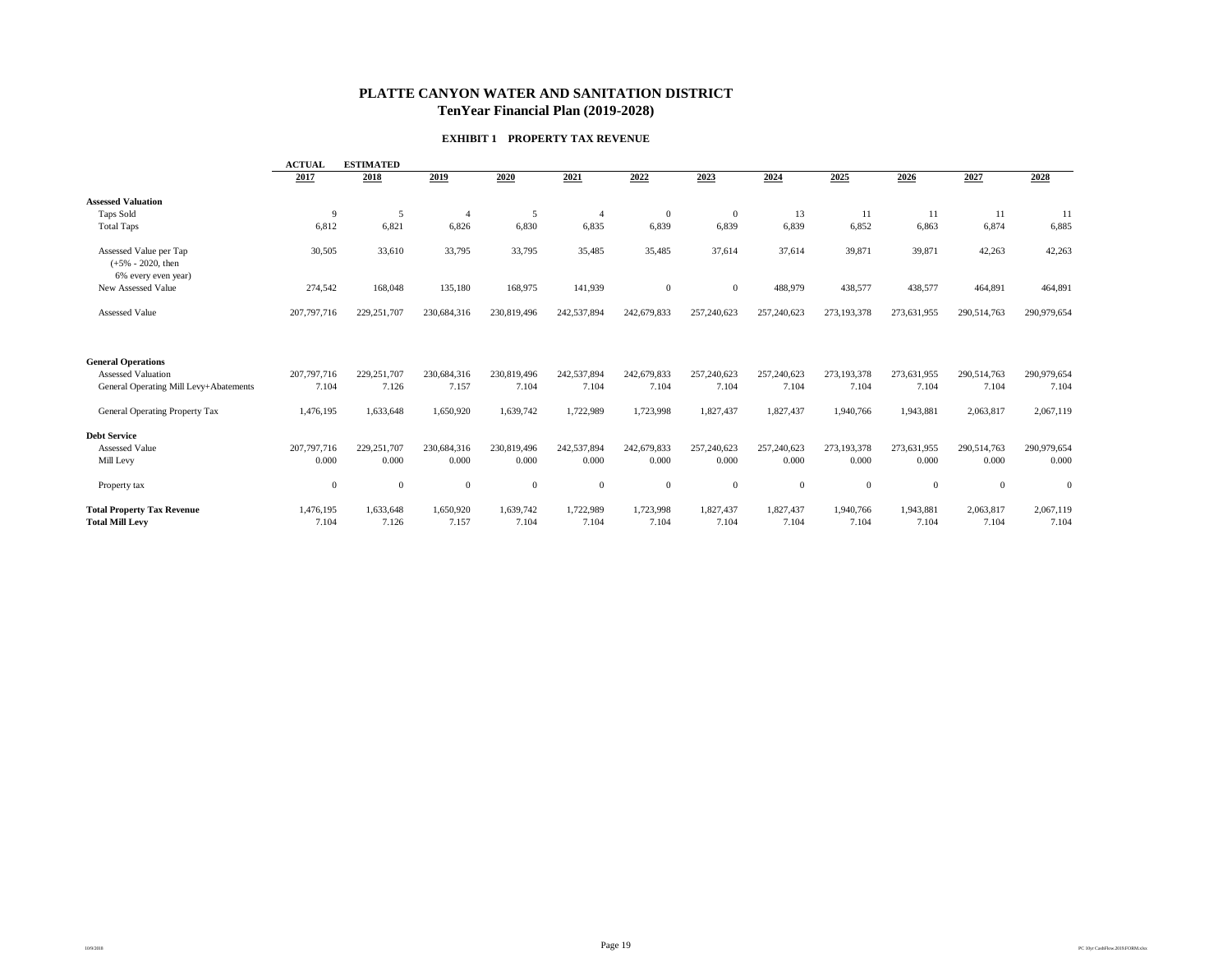#### **PLATTE CANYON WATER AND SANITATION DISTRICT TenYear Financial Plan (2019-2028)**

#### **EXHIBIT 2 CAPITAL EXPENDITURES - DISTRICT CAPITAL IMPROVEMENTS**

|                                               | <b>ACTUAL</b><br><b>ESTIMATED</b> |              |           |           |         |         |         |         |           |         |         |           |  |
|-----------------------------------------------|-----------------------------------|--------------|-----------|-----------|---------|---------|---------|---------|-----------|---------|---------|-----------|--|
|                                               | 2017                              | 2018         | 2019      | 2020      | 2021    | 2022    | 2023    | 2024    | 2025      | 2026    | 2027    | 2028      |  |
| <b>WATER</b>                                  |                                   |              |           |           |         |         |         |         |           |         |         |           |  |
| Col. West Pump Station Piping - 16-1W         | 360,246                           |              |           |           |         |         |         |         |           |         |         |           |  |
| W. Portland Dr., Replacement - 16-2W          |                                   |              |           |           |         |         |         |         |           |         |         |           |  |
| W. Canyon Dr. Replacement - 17-1W             | 159,173                           |              |           |           |         |         |         |         |           |         |         |           |  |
| S. Morning Glory Ln. Replacement - 17-2W      | 213,537                           |              |           |           |         |         |         |         |           |         |         |           |  |
| W. Frost Dr. Replacement - 17-3W              | 32,210                            |              |           |           |         |         |         |         |           |         |         |           |  |
| S. Sheridan Blvd. Rehabilitation - 18-1W      | 14,248                            | 199,005      |           |           |         |         |         |         |           |         |         |           |  |
| S. Sheridan Blvd. Rehabilitation - 18-2W      |                                   | $\mathbf{0}$ |           |           |         |         |         |         |           |         |         |           |  |
| W. Geddes Cir. Replacement - 18-3W            | 2,470                             | 282,732      |           |           |         |         |         |         |           |         |         |           |  |
| S. Jay Ct. Replacement - 19-1W                |                                   |              | 284,234   |           |         |         |         |         |           |         |         |           |  |
| S. Jay Dr. Replacement - 19-2W                |                                   |              | 133,094   |           |         |         |         |         |           |         |         |           |  |
| W. Rowland Ave. Replacement - 19-3W           |                                   |              | 289,035   |           |         |         |         |         |           |         |         |           |  |
| W. Leawood Dr. Replacement - 19-4W            |                                   |              | 362,789   |           |         |         |         |         |           |         |         |           |  |
| S. Depew St. Replacement - 20-1W              |                                   |              |           | 1,151,979 |         |         |         |         |           |         |         |           |  |
| W. Canyon Ave. Replacement - 20-2W            |                                   |              |           | 221,452   |         |         |         |         |           |         |         |           |  |
|                                               |                                   |              |           |           | 451,712 |         |         |         |           |         |         |           |  |
| S. Pierce St. Replacement - 21-1W             |                                   |              |           |           | 112,333 |         |         |         |           |         |         |           |  |
| W. Alder Ave. Replacement - 21-2W             |                                   |              |           |           |         |         |         |         |           |         |         |           |  |
| W. Coal Mine Ave. Replacement - 22-1W         |                                   |              |           |           |         | 867,519 |         |         |           |         |         |           |  |
| Blue Sage Dr. Replacement - 23-1W             |                                   |              |           |           |         |         | 261,491 |         |           |         |         |           |  |
| Blue Sage Dr. Replacement - 23-2W             |                                   |              |           |           |         |         | 216,057 |         |           |         |         |           |  |
| Marigold Ln. Replacement - 23-3W              |                                   |              |           |           |         |         | 202,907 |         |           |         |         |           |  |
| W. Canyon Trail Replacement - 24-1W           |                                   |              |           |           |         |         |         | 256,842 |           |         |         |           |  |
| W. Caryl Pl. Replacement - 24-2W              |                                   |              |           |           |         |         |         | 78,624  |           |         |         |           |  |
| W. Caley Ave. Replacement - 25-1W             |                                   |              |           |           |         |         |         |         | 99,182    |         |         |           |  |
| Snowberry Pl. Replacement - 25-2W             |                                   |              |           |           |         |         |         |         | 144,199   |         |         |           |  |
| W. Rowland Ave. Replacement - 25-3W           |                                   |              |           |           |         |         |         |         | 484,671   |         |         |           |  |
| W. Roxbury Pl. Replacement - 25-4W            |                                   |              |           |           |         |         |         |         | 347,218   |         |         |           |  |
| W. Chestnut Dr. Replacement - 25-5W           |                                   |              |           |           |         |         |         |         | 164,364   |         |         |           |  |
| S. Kendall Blvd. Replacement - 26-1W          |                                   |              |           |           |         |         |         |         |           | 597,559 |         |           |  |
| W. Maplewood Pl. Replacement - 26-2W          |                                   |              |           |           |         |         |         |         |           | 26,446  |         |           |  |
| W. Ken Caryl Ave. Replacement - 27-1W         |                                   |              |           |           |         |         |         |         |           |         | 139,622 |           |  |
| W. Ontario Ave. Replacement - 28-1W           |                                   |              |           |           |         |         |         |         |           |         |         | 285,395   |  |
| W. Plymouth Dr. Replacement - 28-2W           |                                   |              |           |           |         |         |         |         |           |         |         | 148,931   |  |
| S. Lamar Dr. Replacement - 28-3W              |                                   |              |           |           |         |         |         |         |           |         |         | 192,642   |  |
| S. Kendall Blvd. Replacement - 28-4W          |                                   |              |           |           |         |         |         |         |           |         |         | 426,236   |  |
| W. Elmhurst Ave. Replacement - 28-5W          |                                   |              |           |           |         |         |         |         |           |         |         | 529,261   |  |
| S. Fenton St. Replacement - 28-6W             |                                   |              |           |           |         |         |         |         |           |         |         | 243,748   |  |
| W. Geddes Ave. Replacement - 28-7W            |                                   |              |           |           |         |         |         |         |           |         |         | 113,603   |  |
| S. Depew St. Replacement - 28-8W              |                                   |              |           |           |         |         |         |         |           |         |         | 298,067   |  |
| <b>Additional Capital Water Projects</b>      |                                   |              |           |           |         |         |         |         |           |         |         |           |  |
| <b>TOTAL WATER</b>                            | 781,884                           | 481,737      | 1,069,152 | 1,373,431 | 564,045 | 867,519 | 680,455 | 335,466 | 1,239,634 | 624,005 | 139,622 | 2,237,883 |  |
| <b>SEWER</b>                                  |                                   |              |           |           |         |         |         |         |           |         |         |           |  |
| Normandy Estate Ph2 CIPP - 16-1S              |                                   |              |           |           |         |         |         |         |           |         |         |           |  |
| S. Depew St. Rehabilitation CIPP - 17-1S      | 135,393                           |              |           |           |         |         |         |         |           |         |         |           |  |
| W. Plymouth Dr. Rehabilitation CIPP - 17-2S   | 103,326                           |              |           |           |         |         |         |         |           |         |         |           |  |
| S. Gray Ct. Rehabilitation CIPP - 17-3S       | 117,578                           |              |           |           |         |         |         |         |           |         |         |           |  |
| S. Sheridan Blvd. Rehabilitation CIPP - 18-1S |                                   | 8,950        |           |           |         |         |         |         |           |         |         |           |  |
| S. Sheridan Blvd. Rehabilitation CIPP - 19-1S |                                   |              | 287,418   |           |         |         |         |         |           |         |         |           |  |
| Sewer Rehabilitation (CIPP)                   |                                   |              | 25,000    | 25,000    | 25,000  | 25,000  | 25,000  | 25,000  | 25,000    | 25,000  | 25,000  | 25,000    |  |
| <b>Additional Capital Sewer Projects</b>      |                                   |              |           |           |         |         |         |         |           |         |         |           |  |
| <b>TOTAL SEWER</b>                            | 356,297                           | 8,950        | 312,418   | 25,000    | 25,000  | 25,000  | 25,000  | 25,000  | 25,000    | 25,000  | 25,000  | 25,000    |  |
|                                               |                                   |              |           |           |         |         |         |         |           |         |         |           |  |

#### **VEHICLES AND EQUIPMENT**